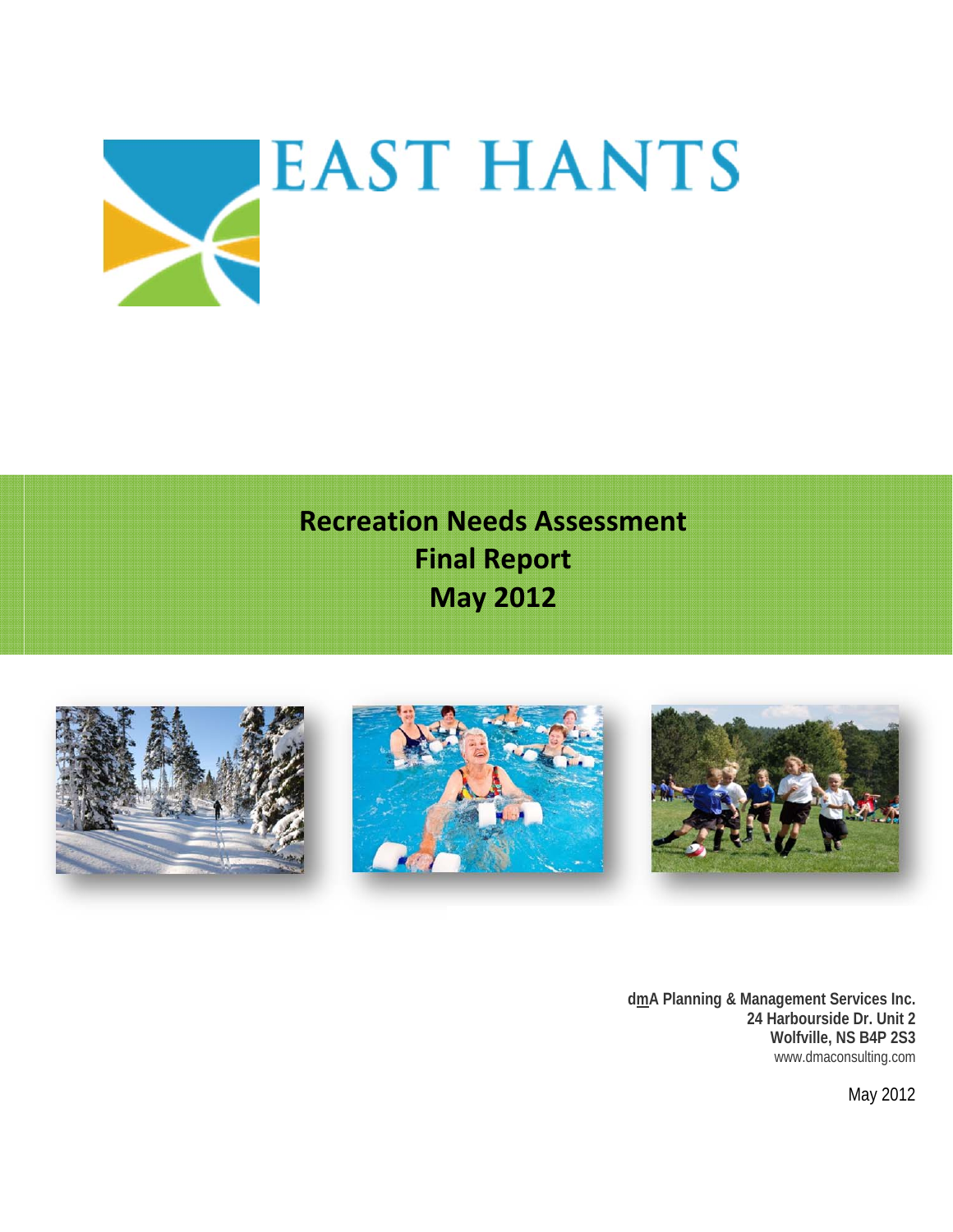

May 29, 2012

Mr. David Brown Director of Recreation and Culture Municipality of East Hants 2361 Highway 2 Milford, NS B0N 1Y0

Dear Mr. Brown

### Re. Final Report – Recreation Needs Assessment

Please find attached are final report for the Recreation Needs Assessment.

The Needs Assessment report addresses both future requirements for recreation facilities and services and the Municipality's approach to delivering these services. The recommendations are based on community input as well as a significant amount of background information. The information that contributed to the analysis is documented under separate cover in the Technical Background Report.

I trust that the Recreation Needs Assessment will be a useful guide for Council and the Department of Recreation and Culture as you continue to develop parks and recreation resources for the residents of East Hants. It was a pleasure working with you and your staff while preparing the report.

Thank you

**Sincerely** 

Jim Morgenstern, MCIP Principal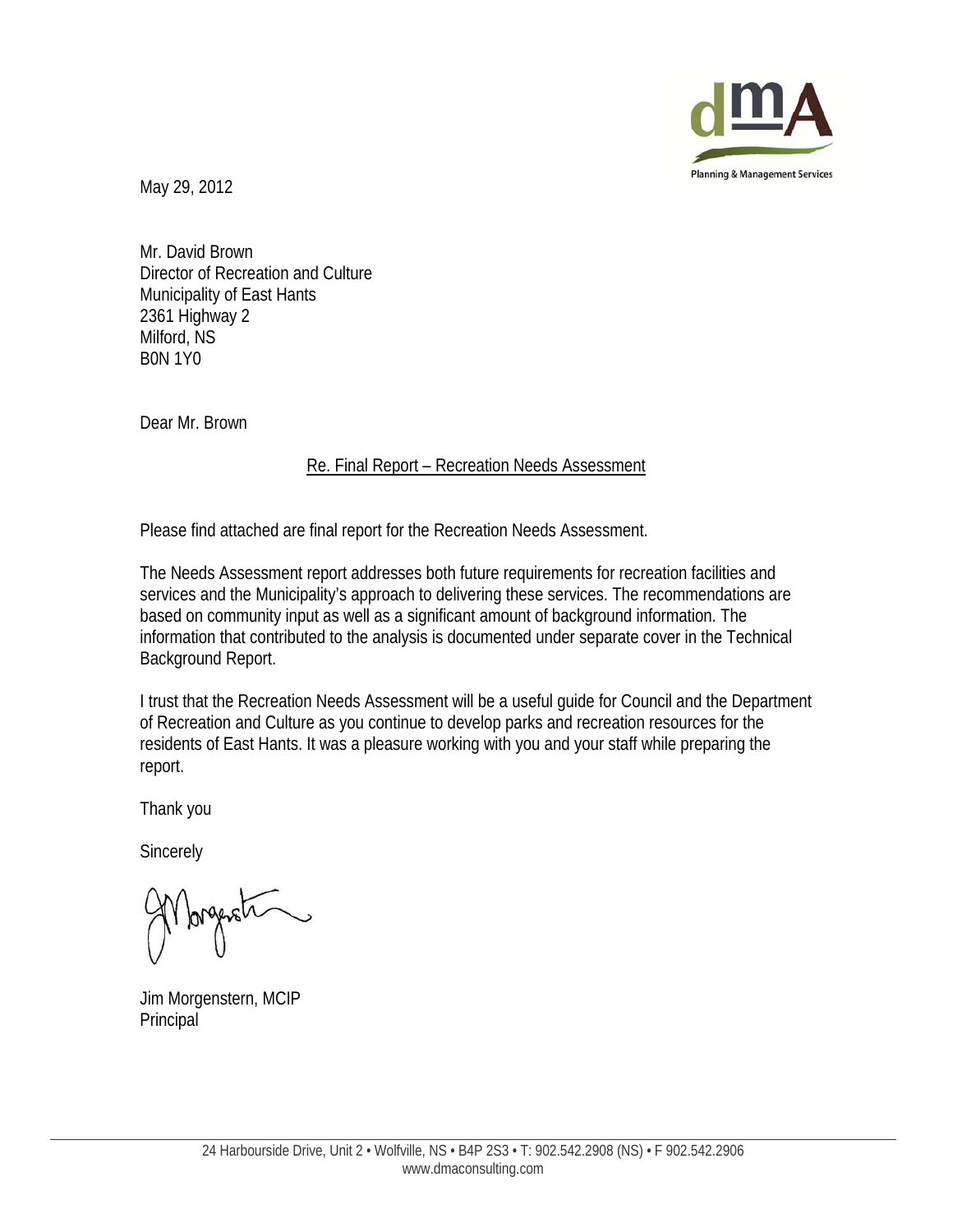

# **Table of Contents**

| <b>1.0 INTRODUCTION</b> |                                                                                                                                                                                                                                                                                          | 1                                      |
|-------------------------|------------------------------------------------------------------------------------------------------------------------------------------------------------------------------------------------------------------------------------------------------------------------------------------|----------------------------------------|
| 1.1. Study Purpose      |                                                                                                                                                                                                                                                                                          | 1                                      |
| 1.2. Study Process      |                                                                                                                                                                                                                                                                                          | 1                                      |
|                         | 1.3. Planning Context Summary                                                                                                                                                                                                                                                            | 2                                      |
| 1.3.1                   | <b>Population Profile</b><br>1.3.2 Trends and Best Practices<br>1.3.3 Community Consultation                                                                                                                                                                                             | $\overline{2}$<br>$\sqrt{3}$<br>3      |
|                         | 2.0 THE MUNICIPAL ROLE IN RECREATION SERVICE DELIVERY                                                                                                                                                                                                                                    | 5                                      |
| 2.1. Overview           |                                                                                                                                                                                                                                                                                          | 5                                      |
|                         | 2.2. Recreation Service Outcomes                                                                                                                                                                                                                                                         | 5                                      |
|                         | 2.3. Service Delivery Principles                                                                                                                                                                                                                                                         | 6                                      |
|                         | 3.0 RECREATION FACILITIES - NEEDS ASSESSMENT                                                                                                                                                                                                                                             | 8                                      |
|                         | 3.1. Major Indoor Facilities                                                                                                                                                                                                                                                             | 8                                      |
| 3.1.3<br>3.1.4          | 3.1.1 Scope of the Needs Assessment<br>3.1.2 Indoor Aquatic Facility<br>Bowling<br>Curling<br>3.2. Other Recreation Facilities and Services                                                                                                                                              | 8<br>9<br>16<br>20<br>23               |
| 3.2.1<br>3.2.6          | <b>Skateboard Park</b><br>3.2.2 Community Centres and Community Halls<br>3.2.3 Gymnasia<br>3.2.4 Outdoor Sports Fields and Tennis Courts<br>3.2.5 Parkland, Open Space Areas and Trail Development<br>Support for Tourism and Economic Development<br>3.3. Leisure Programs and Services | 24<br>26<br>29<br>31<br>34<br>35<br>36 |
|                         | <b>4.0 RECREATION DELIVERY SYSTEM</b>                                                                                                                                                                                                                                                    | 39                                     |
| 4.1. Introduction       |                                                                                                                                                                                                                                                                                          | 39                                     |
|                         | 4.2. Municipal Programming Role                                                                                                                                                                                                                                                          | 41                                     |
|                         | 4.3. Support for Volunteer Organizations                                                                                                                                                                                                                                                 | 42                                     |
| 4.4.1                   | Introduction<br>4.4.2 Volunteer Assistance                                                                                                                                                                                                                                               | 42<br>43                               |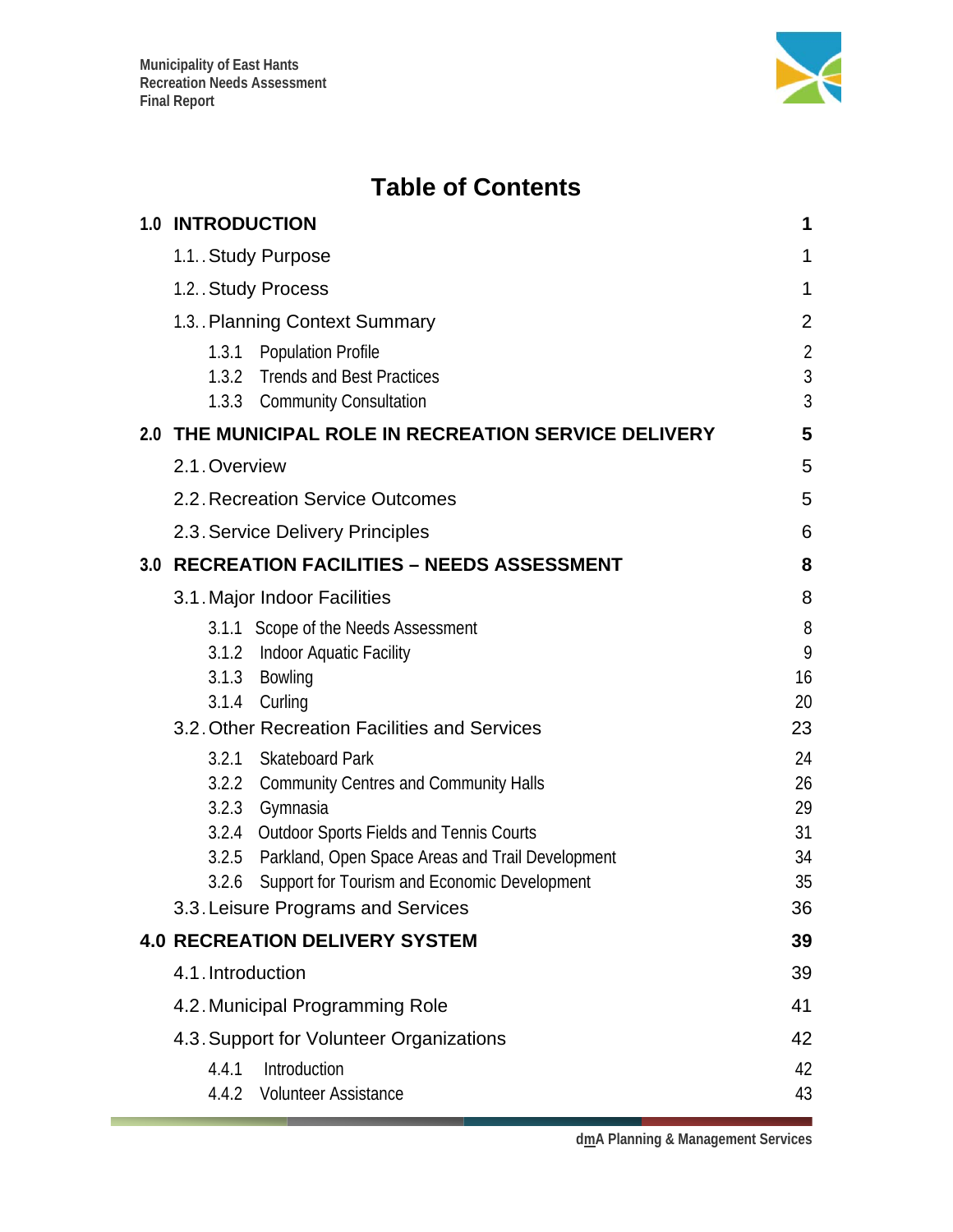

|                              | 4.4.3 Community Development Strategy                                         | 44 |
|------------------------------|------------------------------------------------------------------------------|----|
| 4.4.4<br><b>Municipality</b> | The Relationship Between Volunteer Recreation Parks and Associations and the | 47 |
|                              | 4.5. Planning and Policy Requirements                                        | 49 |
|                              | 4.5.1 Planning Requirements                                                  | 49 |
|                              | 4.5.2 Policy Requirements                                                    | 52 |
|                              | 4.6. Marketing and Communication                                             | 56 |
|                              | <b>5.0 IMPLEMENTATION STRATEGY</b>                                           | 58 |
| 5.1. Introduction            |                                                                              | 58 |
|                              |                                                                              |    |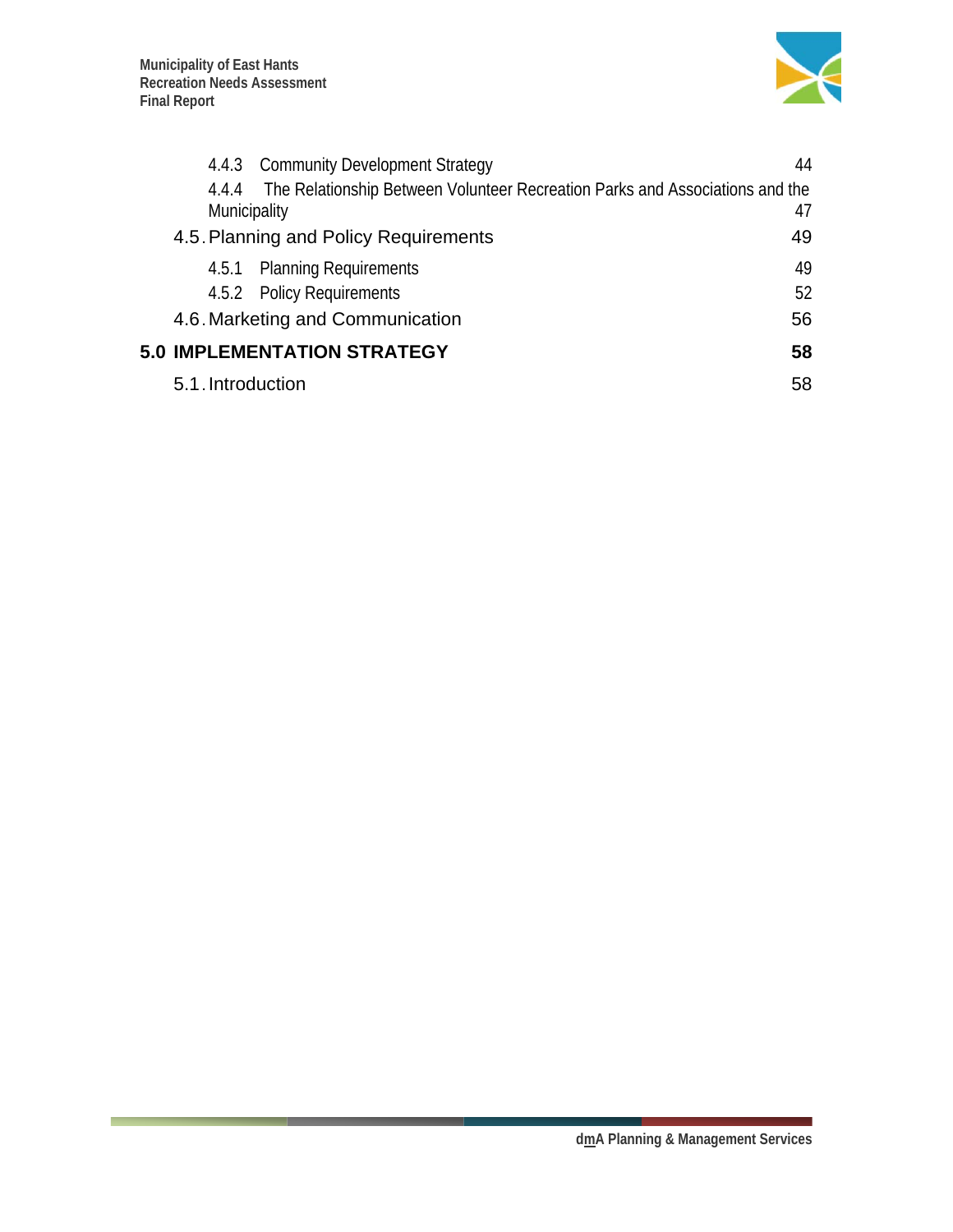

# **1.0 INTRODUCTION**

## **1.1. Study Purpose**

The Recreation Needs Assessment is focused on two key questions: (1) are additional recreational facilities, programs and services needed now or in the next five years to serve residents in the Municipality of East Hants, and if so, what is the relative importance of the identified needs, and (2) is the existing model for delivering recreation services, which relies heavy on community volunteers, appropriate for the next five years, and if not, how should the service delivery model be improved?

Much of the information contributing to the findings documented in this report is outlined in a separate Technical Background Report. The Technical Background report includes an inventory of existing recreation resources; a socio-demographic analysis of the community and future population projections; a discussion of recreation trends and best practices and the input received from the community. This information is summarized below but the reader is referred to the Technical Background Report for detailed information.

The Recreation Needs Assessment provides direction for Council and staff on the provision of future recreation services. It addresses a number of specific community issues as well as recommending new approaches for service delivery. There will, however, be additional work required to confirm and refine recommendations in this report during implementation. Full feasibility studies of major projects were not undertaken. The scope of the needs assessment did not include an operational review and it is apparent that staffing implications, for example, will require further investigation. The Recreation Needs Assessment provides the framework for future recreation services in East Hants and the recommendations will be refined as implementation proceeds.

### **1.2. Study Process**

The Recreation Needs Assessment was developed in four phases:

**Phase One:** documented current and anticipated future conditions in the Municipality of East Hants with respect to population, recreation services, leisure trends and best practices. It also included a review of the supply and use (where possible) of recreation facilities in the Municipality.

**Phase Two:** included the following public consultation activities: public meetings, focus groups, a survey for sport and recreation user groups, a survey for East Hants residents via the municipal website, and personal interviews with key informants and municipal staff.

**Phase Three:** involved our analysis and recommendations and included a working session with Council.

**Phase Four:** involved the preparation, review, and revision of the Recreation Needs Assessment report.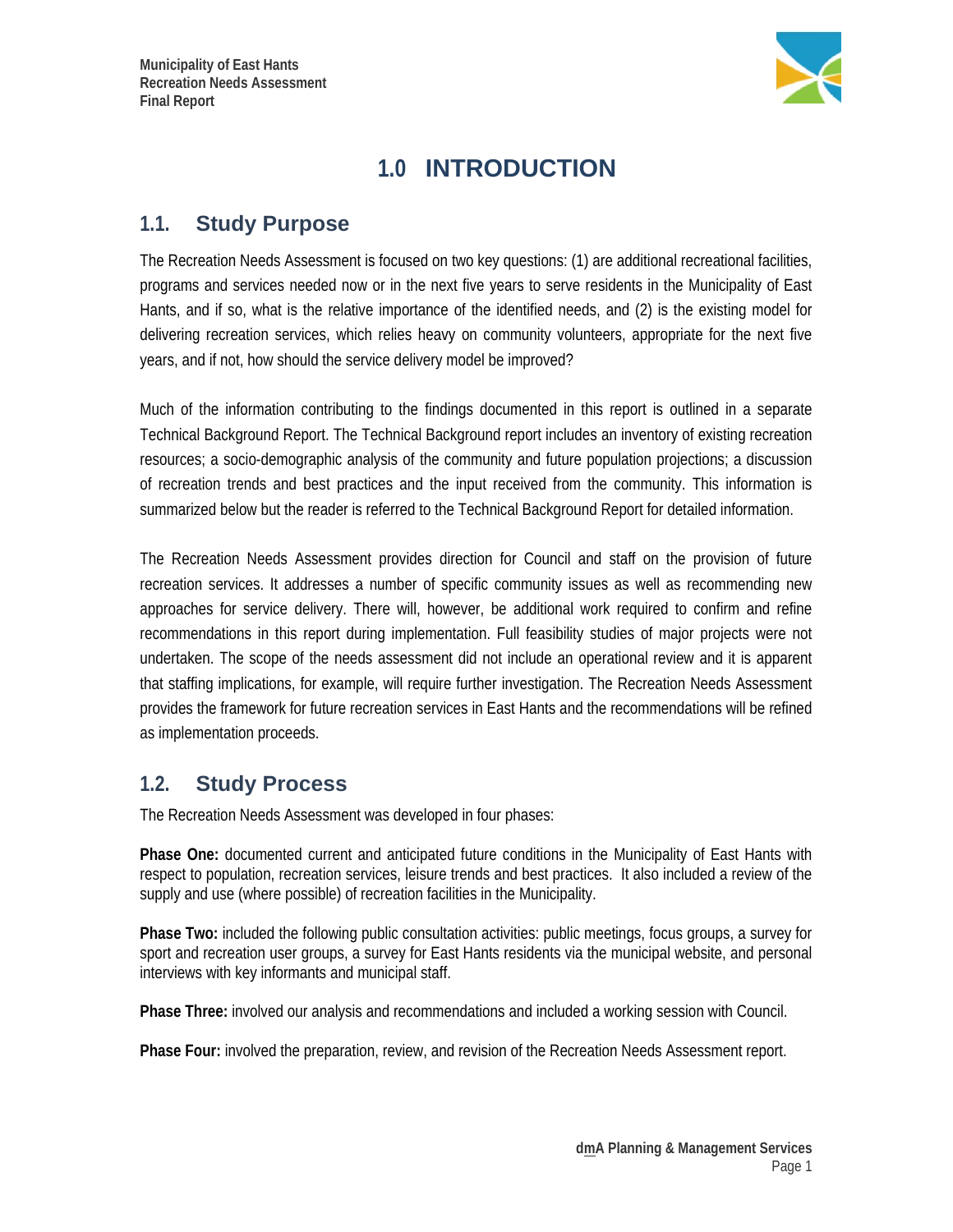

# **1.3. Planning Context Summary**

The Planning Context for the study (fully documented in the Technical Background Report) is briefly summarized below. Relevant information is presented elsewhere in the document as it relates to specific recommendations.

### **1.3.1 Population Profile**

 $\overline{a}$ 

East Hants is one of the fastest growing municipalities in Nova Scotia and continues to demonstrate significant growth. Between 1996-2001, population increased by 5.3% and a further 2.7% by 2006. In the 2006-11 period the population increased by a further 3.3% to 23,195. East Hants had the fourth highest increase in population in the Province1.

From 1961 to 2006 population in the Shore/Central region remained stable while the Uniacke/Rawdon and the Corridor regions have experienced substantial growth. Population projections<sup>2</sup> anticipate steady population increase within East Hants until 2016, followed by a slight and steady decline until 2031. These projections were prepared prior to the ship building contract and renewed economic activity may result in higher levels of population. However, because the Municipality's tax base is predominantly residential, increased population may result in higher levels of demand without the accompanying revenue to enhance services.

Based on 1996, 2001, and 2006 census data, the 25-54 age cohorts represent the largest portion of the Municipality's population. Despite a slight decline between 2001 and 2006, the population of those 25-54 years of age increased significantly between 1996 and 2001. The 55 through 75+ age cohorts also illustrate steady significant increases over the ten year period. Collectively, these findings indicate that East Hants is host to a rather youthful population, reflective of the baby boom generation and increased longevity.

In 2006, there were 8,753 private dwellings in East Hants. Of those, 36.9% contained a couple without children, and 32.2% contained a couple with children. Married families represent the largest portion of family types in the Municipality.

Overall, the 2006 median family income for all census families was significantly higher than the Province (\$61,448 compared to \$55,412). The labor force participation rate was 67.5% which was higher than the Province's 62.9%, and the unemployment rate for the Municipality (6.7%) was lower compared to Nova Scotia as a whole (9.1%).

<sup>1</sup> The 2011 census data for total population only was released as this report was being finalized. For all other demographic data, 2006 is the most recent year available.

<sup>2</sup> Prepared by the Planning and Development Department in the 2008 East Hants Economic Study.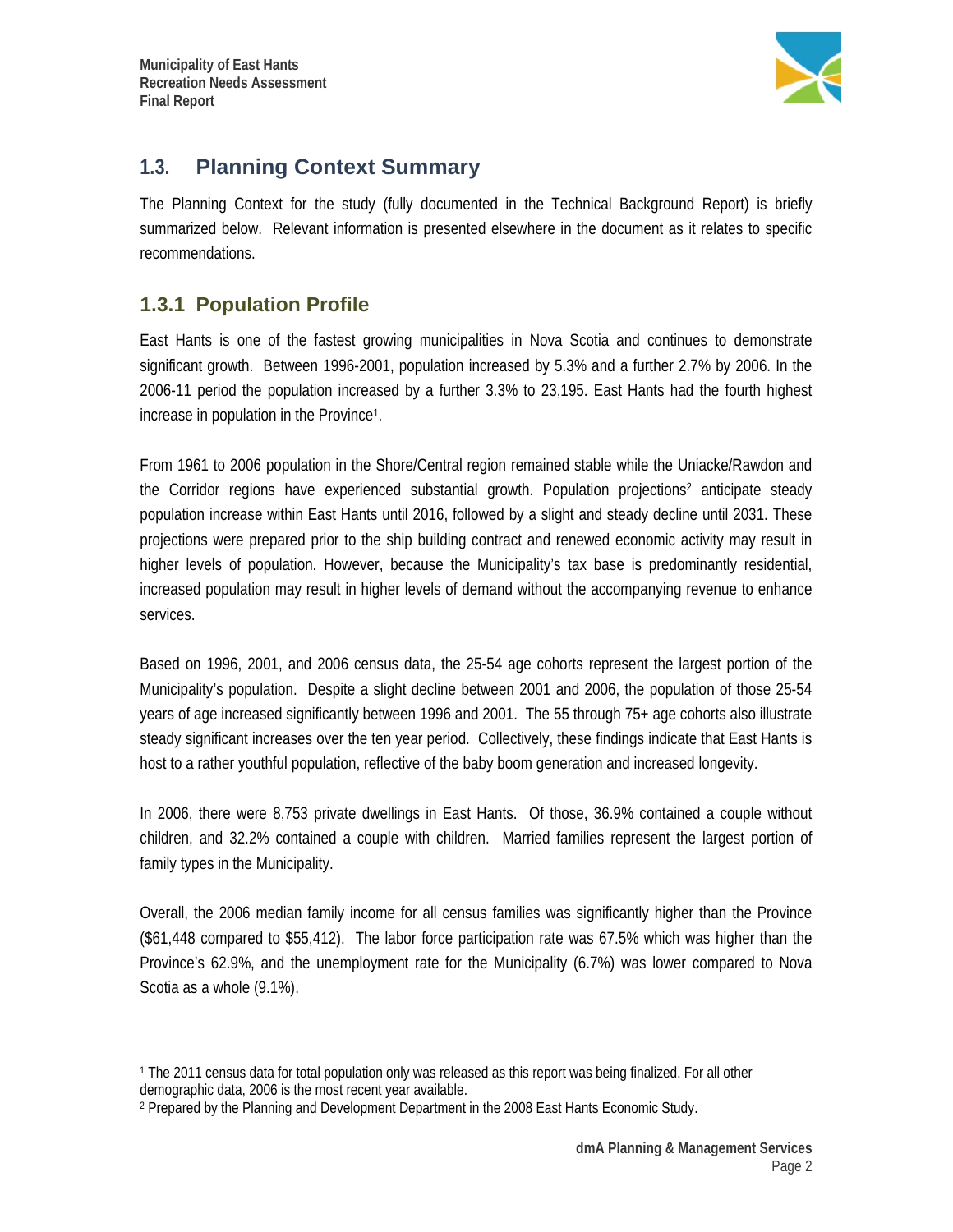

In summary, the socio-demographic profile of the Municipality of East Hants describes a growing, young family oriented community with strong employment and household incomes. All of the considerations suggest sustained, high levels of demand for recreation facilities and services.

### **1.3.2 Trends and Best Practices**

Both the demand for particular services and the manner in which municipal recreation services are provided has changed significantly in the past ten years and we should expect this to continue in the future. Some of these changes reflect the popularity of different recreational activities. For example in most Canadian communities activities such as soccer, aquatics, and walking/hiking have seen major increases in participation while other activities, such as baseball and tennis, have declined. These trends were a consideration in the needs assessment as discussed in Chapter 3 of the report.

Shifts in the popularity of leisure time activities are not the only factor of relevance to this assessment. Two other significant considerations are the desired outcomes of community recreation and the roles played by the Municipality and volunteers. In the past ten years there has been a growing appreciation of the important role that recreation plays in the health of Canadian communities and this has been reflected in the priorities assigned to municipal recreation expenditures. Outcomes associated with health and physical activity have contributed to a much stronger focus on informal and unorganized leisure pursuits and facilities and services that engage a broader sector of the community. This is evident in the expansion of trail systems and changes in policies and programming. Another major change has been the relative role of the municipality and the community. Twenty years ago in many Canadian communities, and particularly those in rural areas, recreation was almost exclusively the responsibility of the community. Over time the municipality has adopted a more active role in providing recreation services directly and in supporting volunteer efforts indirectly. While recreation continues to be a shared responsibility between community volunteers and the municipality, most Canadian communities are seeing a shift in these roles with a larger municipal role in support of volunteers.

These trends are relevant to the East Hants situation and are discussed in depth in the Technical Background Report and summarized, as warranted, in this report.

### **1.3.3 Community Consultation**

The community provided input to the needs assessment through three public meetings; focus groups and interviews with teens, community volunteers and pool users; invitations to submit briefs, an on-line survey for major recreation and sports organizations offering programs in East Hants; and a survey hosted on the Municipality's website. Complete results are outlined in the Technical Background Report. It should be noted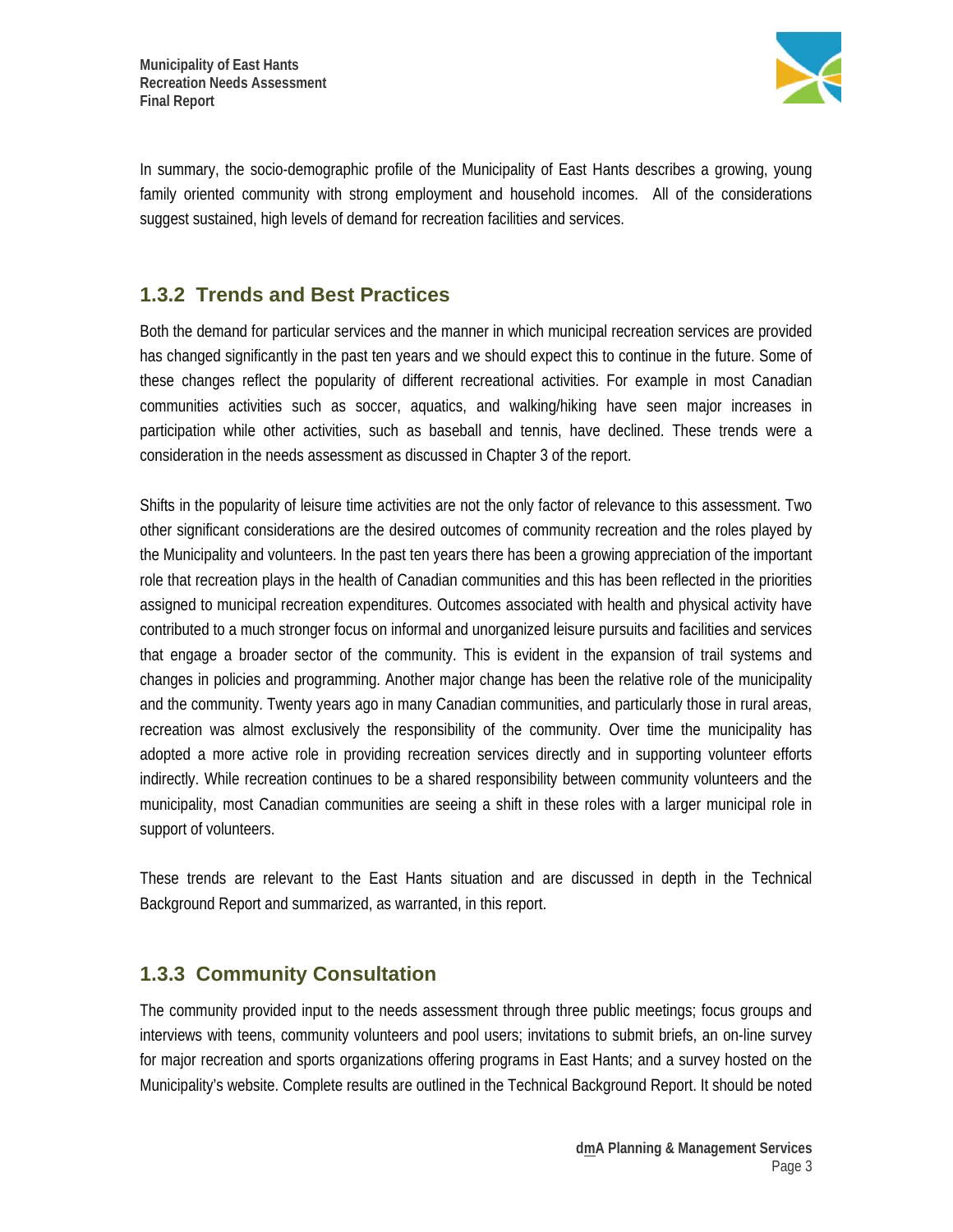

that while meetings and focus groups were well attended and there was a very strong response to the web site survey, the input does not necessarily accurately represent community perspectives or opinions. A number of groups with specific interests were very well represented at some of the public meetings and we expect are disproportionately represented in the web-site survey results. This was taken into account in the needs assessment.

The following were the most significant issues identified through the community consultation input:

- Requests for municipal support for two major indoor facilities: a bowling alley to replace the private business that recently closed and a curling rink.
- Strong support for the replacement and upgrading of the existing municipal aquatic facility
- Support for the ongoing expansion of recreational trails and active transportation initiatives
- A clear indication that volunteers responsible for developing, operating and maintaining community recreation facilities require additional support
- A request for a skateboard park from youth in the community
- Significant interest in expanded programming and support for the implementation of active living strategies.
- Requests for improved communication and marketing of recreational opportunities.

While these issues and opportunities for improvement were identified through community consultations, most residents were satisfied with recreation services. The community also appreciated the support and assistance available from the Recreation and Culture Department and frequently complimented staff for their role in supporting community projects.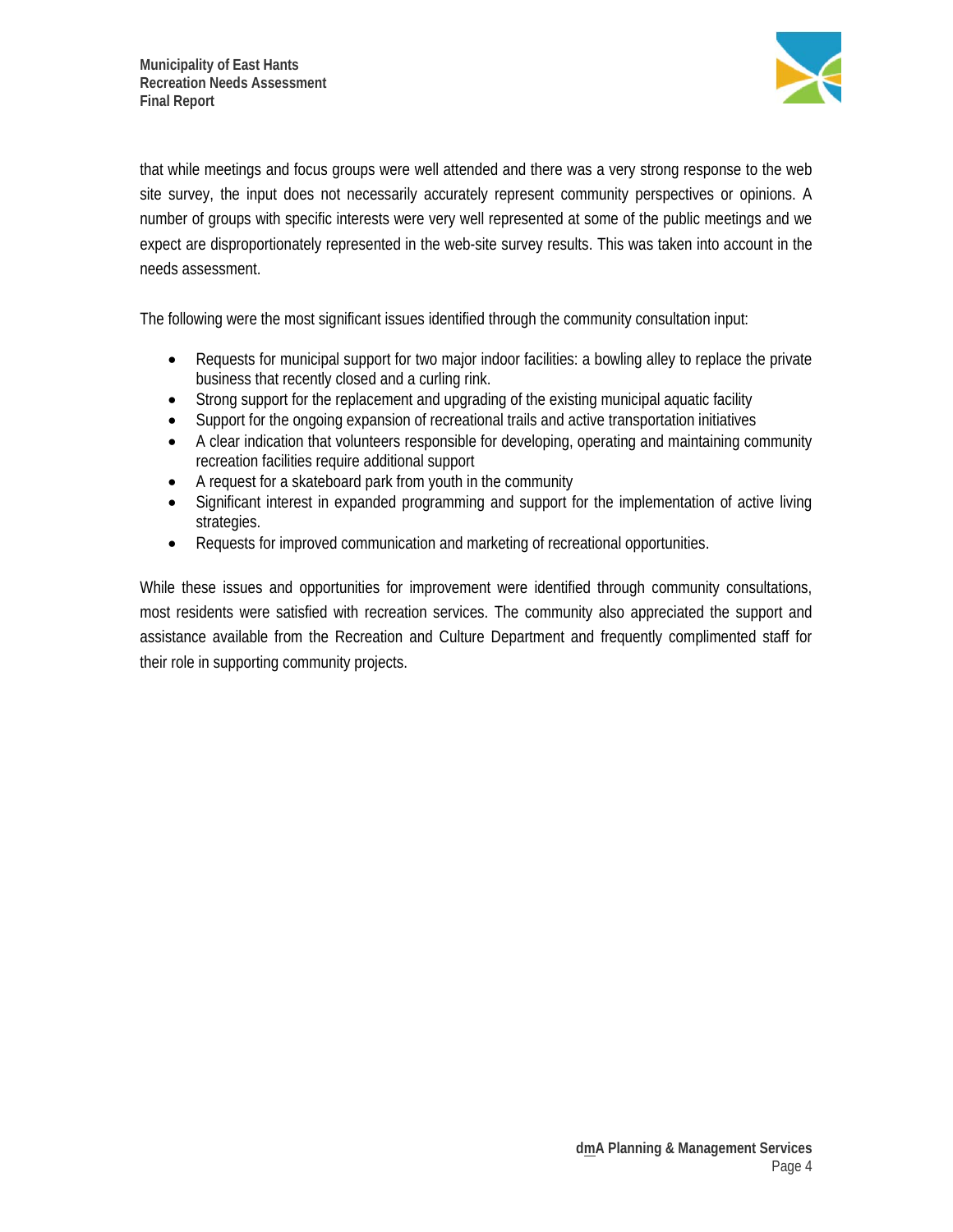

# **2.0 THE MUNICIPAL ROLE IN RECREATION SERVICE DELIVERY**

## **2.1 Overview**

As noted earlier, this study has two major objectives – to determine recreational needs and to provide a preferred approach to recreation service delivery. To address these objectives, we must understand the municipal role in recreation service delivery. There is no accepted position on this among Canadian municipalities. While there is a consensus on the community benefits associated with recreation, the emphasis placed on specific benefits as reflected in priorities for municipal spending vary considerably. There is much less consensus on the preferred approach to delivering recreation services. The scope of these services, the municipal staff committed to recreation and overall expenditures vary widely. It is useful therefore to clarify the municipal recreation role in East Hants as an essential first step in outlining a future plan for these services.

The issue of the Municipality's role can be captured in the following three questions:

- What is the Municipality trying to accomplish by providing recreation services and what are the implications for municipal roles and responsibilities?
- How will volunteer organizations, boards and committees be involved in the delivery of recreation services and how must the Municipality support their efforts if they are to play this role?
- What must the Municipality do to more effectively manage recreation service delivery?

These three questions are closely related and together deal with a preferred approach to managing and delivering recreation services in East Hants. They are discussed in this Chapter of the report.

# **2.2 Recreation Service Outcomes**

Outcomes describe what the Recreation and Culture Department hopes to achieve by providing resources for leisure services (parks, facilities, recreational and leisure programs). Outcomes are the benefits residents and visitors enjoy from the Department's efforts. It is recognized that achieving an outcome requires resources. Members of Council reviewed possible outcomes for the Department during this study. The following outcomes were assigned the highest priority for the Department.

- **Active and Healthy Community**: Providing opportunities for all residents in East Hants to have active and healthy lifestyles;
- **Community Development**: Fostering community development, creating stronger community organizations and community leaders;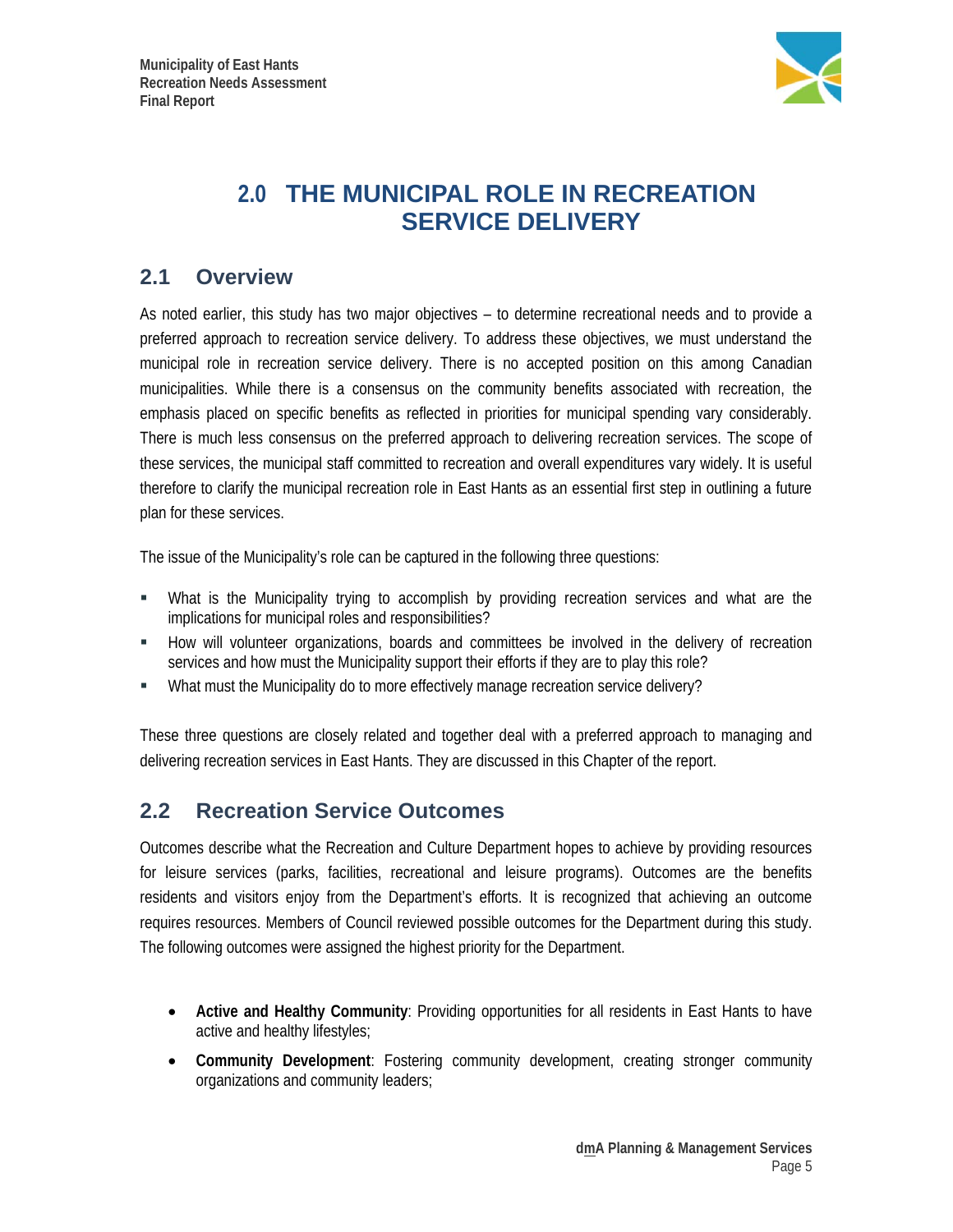

- **Community Cohesion:** Providing opportunities for social interaction and building stronger, more cohesive communities;
- **Rewarding Leisure Time**: Providing opportunities for all residents to have enjoyable, rewarding leisure time activities;
- **Personal Growth and Development:** Providing opportunities for individual personal growth and development (e.g. building character, self-esteem and confidence).

# **2.3 Service Delivery Principles**

Service Delivery Principles describe "how" services are delivered and the Municipality's perspective on the appropriate approaches to providing these services. The Municipality has not formally adopted service delivery principles, however, previous plans and strategies capture many of the core concepts noted below. The Service Delivery Principles outlined below emerged from discussions with senior staff and Council as well as the consultants' assessment of the current situation. If adopted as recommended, they will guide the Municipality's provision of recreation service in the future.

- **Support for Volunteer Based Service Delivery** local residents will play a lead role in the identification of needs and the delivery of services and the Municipality will provide the support required to ensure volunteer based service delivery is feasible and successful;
- **Meet Priority Needs and a Diversity of Interests**  services will be provided that respond to priority needs first, while at the same time ensuring that a broad range of community interests are addressed;
- **Quality** all services will be provided in a manner that is consistent with accepted standards of service, safety and enjoyment, and consistent with available resources;
- **Partnerships** opportunities to support service delivery by others or to share this responsibility will be actively pursued;
- **Continuous Improvement** services will be evaluated on a regular basis and policies and plans will be developed to ensure they meet current and future needs of the community;
- **Communication and Accountability**  communication will be maintained with the community at all times to respond to concerns, share information and describe progress in meeting goals;
- **Equity**  the Municipality is comprised of many small, rural communities which are separated from the larger population centres in the corridor. While the same level of service will not be possible in all locations due to differences in population, all communities in East Hants will have access to appropriate recreation services and every attempt will be made to preserve the character and quality of life in smaller settlements through access to recreation opportunities;
- **Financial Viability** service will be provided in the most cost-effective manner possible through community partnerships, effective management, appropriate fees and charges and policies.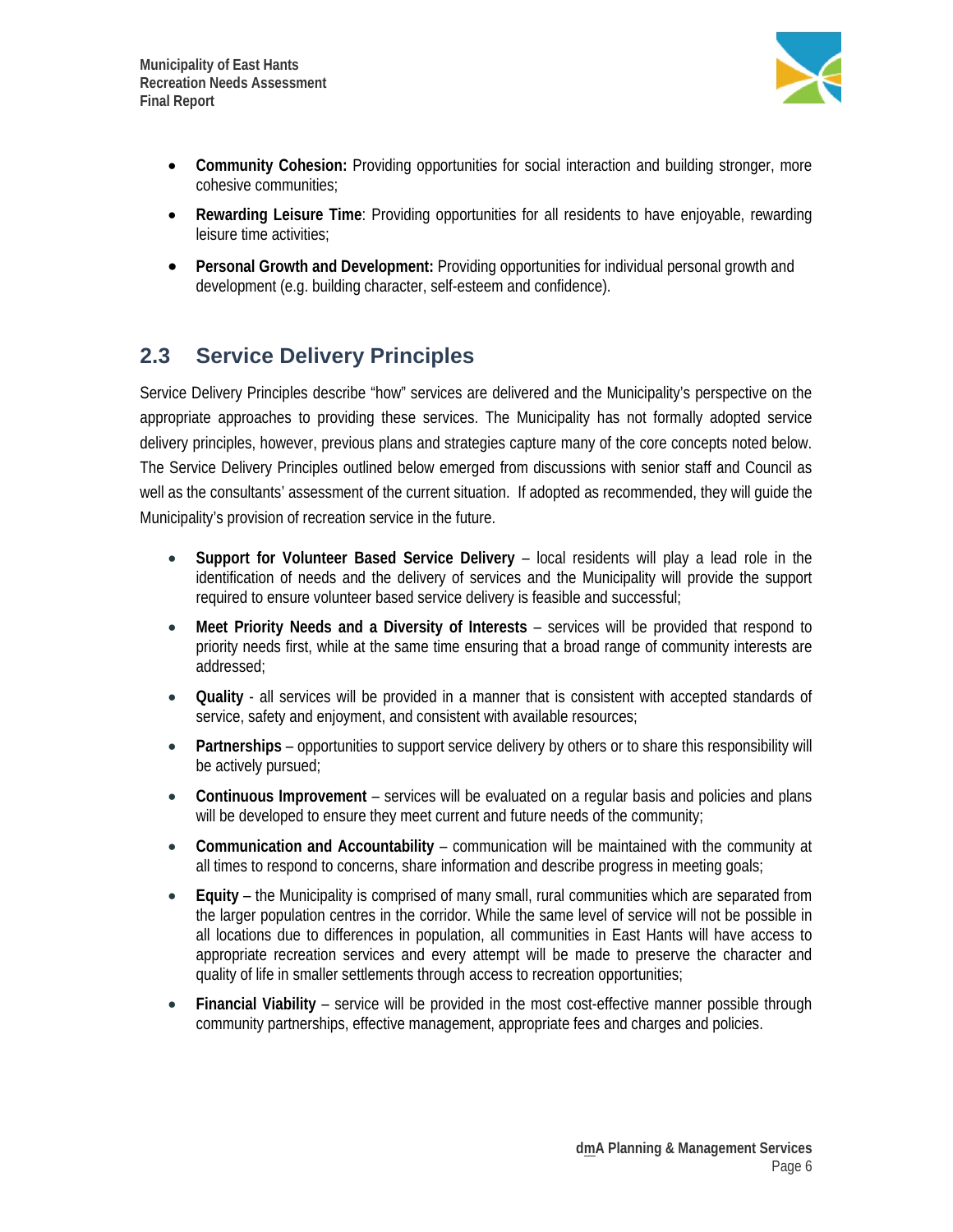

While in many respects the current operations of the Department reflect these Service Delivery Principles, a subtle shift in emphasis is being recommended. To fully conform to these principles, the Department must:

- Redefine its relationship with the volunteer sector by providing more support and assuming some of the responsibilities that have traditionally been assigned to volunteers. This additional support is required if the volunteer sector is going to survive and continue to play a major role in recreation services.
- Adopt a much more active role in planning and policy making. While volunteers will continue to be the driving force behind recreation in East Hants, the Department must ensure that resources are used to their greatest advantage; efforts of volunteers are coordinated and complementary; priorities are clearly stated; municipal resources are invested in a way that yields the greatest community benefit; and, the safety and wellbeing of the community is protected.

This will require a somewhat different focus in some areas of traditional responsibility as well as a stronger emphasis in policy and planning matters. These issues are discussed in Chapter 4 of the report.

As noted Outcomes and Service Delivery Principles are the guiding framework within which recreation will be provided in East Hants. The Outcomes and Service Delivery Principles noted here were developed based on Council's input and comments received form the community but given their importance they warrant further discussion. They should be reflected in Department policies and documents and positioned as guiding statements for recreation. They should be reflected in Council's decision-making and the priorities adopted by the Department for recreation services. As such, the community should be engaged in an ongoing discussion and confirmation of the Outcomes and Service Delivery Principles.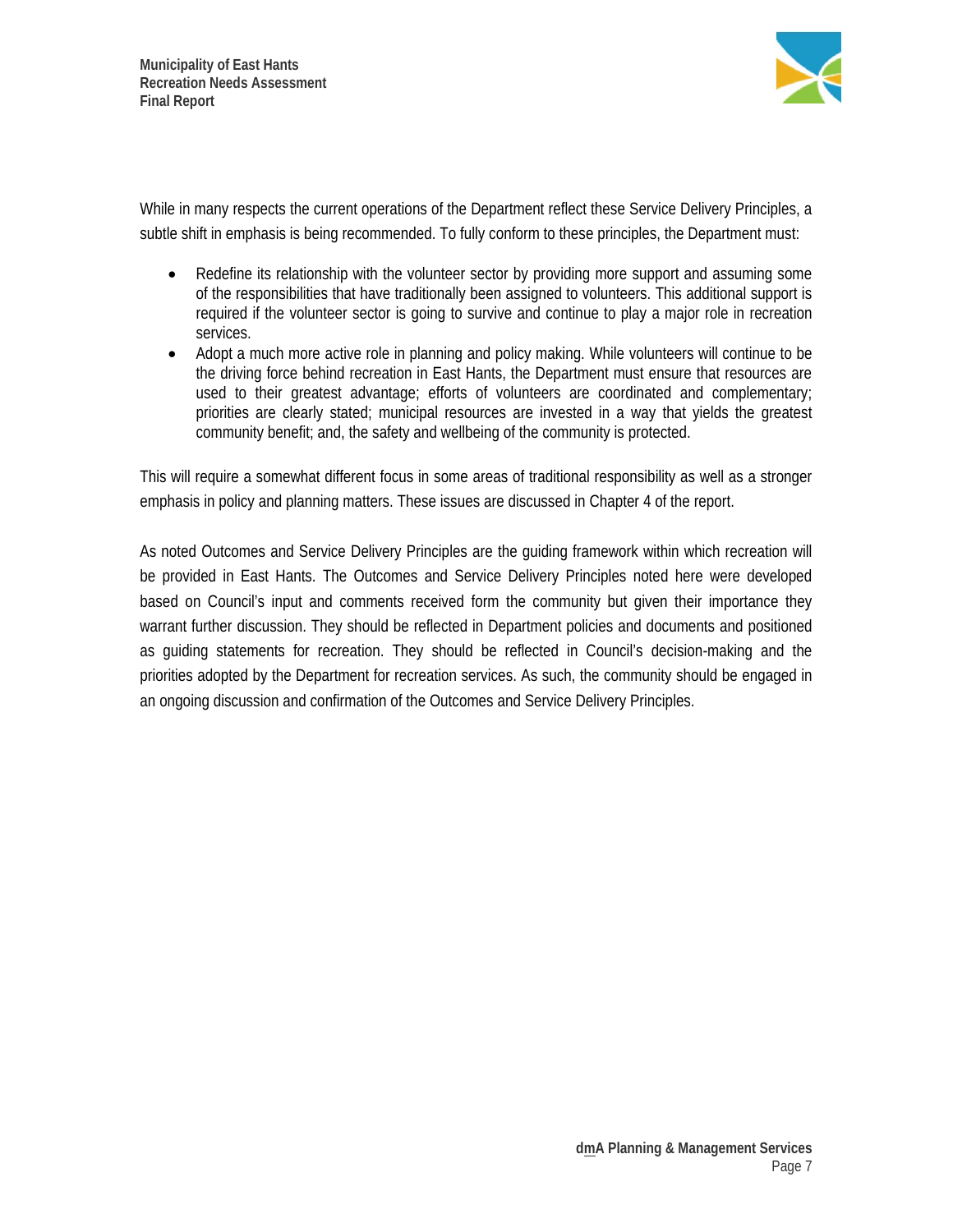

# **3.0 RECREATION FACILITIES – NEEDS ASSESSMENT**

A number of traditional sport and recreation facilities are currently available in East Hants. Concern was raised regarding the quality of facilities (particularly the indoor pool) and the programming/activities available, residents appear largely satisfied with the supply of sports and recreation facilities available for community use. The public expressed interest in two new major indoor facilities (bowling and curling), however, these were the only major identified gaps in the existing supply.

Our assessment of need for the recreation facilities identified by the community is the focus of this chapter. The discussion is organized in two parts: (1) major indoor facilities and (2) other recreation facilities and services.

# **3.1 Major Indoor Facilities**

The Sportsplex and the Indoor Pool are the two existing major indoor facilities in East Hants. The consultation program identified the possible need for two additional indoor facilities – a bowling alley and a curling rink.

The Sportsplex is in the final stages of an extensive expansion that will allow for additional recreation opportunities and support a variety of community recreation needs. In addition to the facility's existing arena and two community rooms, the expanded Sportsplex includes a second ice surface, a field house that can accommodate three small soccer fields, a 400m walking/running track, a community meeting room with seating for 100; a board room capable of seating 25; full food service; a lounge area with couches, chairs, etc.; a room for coaches with video equipment and other features to assist with game preparations; and a pro shop. These additional facilities provide the community with a more than adequate supply of indoor ice and soccer fields for the period of the plan. The fieldhouse also provides additional programming opportunities (i.e. yoga, Pilates, lawn bowling, sport camps, etc.).

The existing indoor pool and the requested bowling alley and curling rink are discussed in this section of the report.

### **3.1.1 Scope of the Needs Assessment**

This study is a broad based recreational needs assessment for the Municipality rather than a detailed feasibility study for specific major indoor recreation facilities. The distinction is important to understand the scope of work and the basis for preliminary conclusions and recommendations in this report.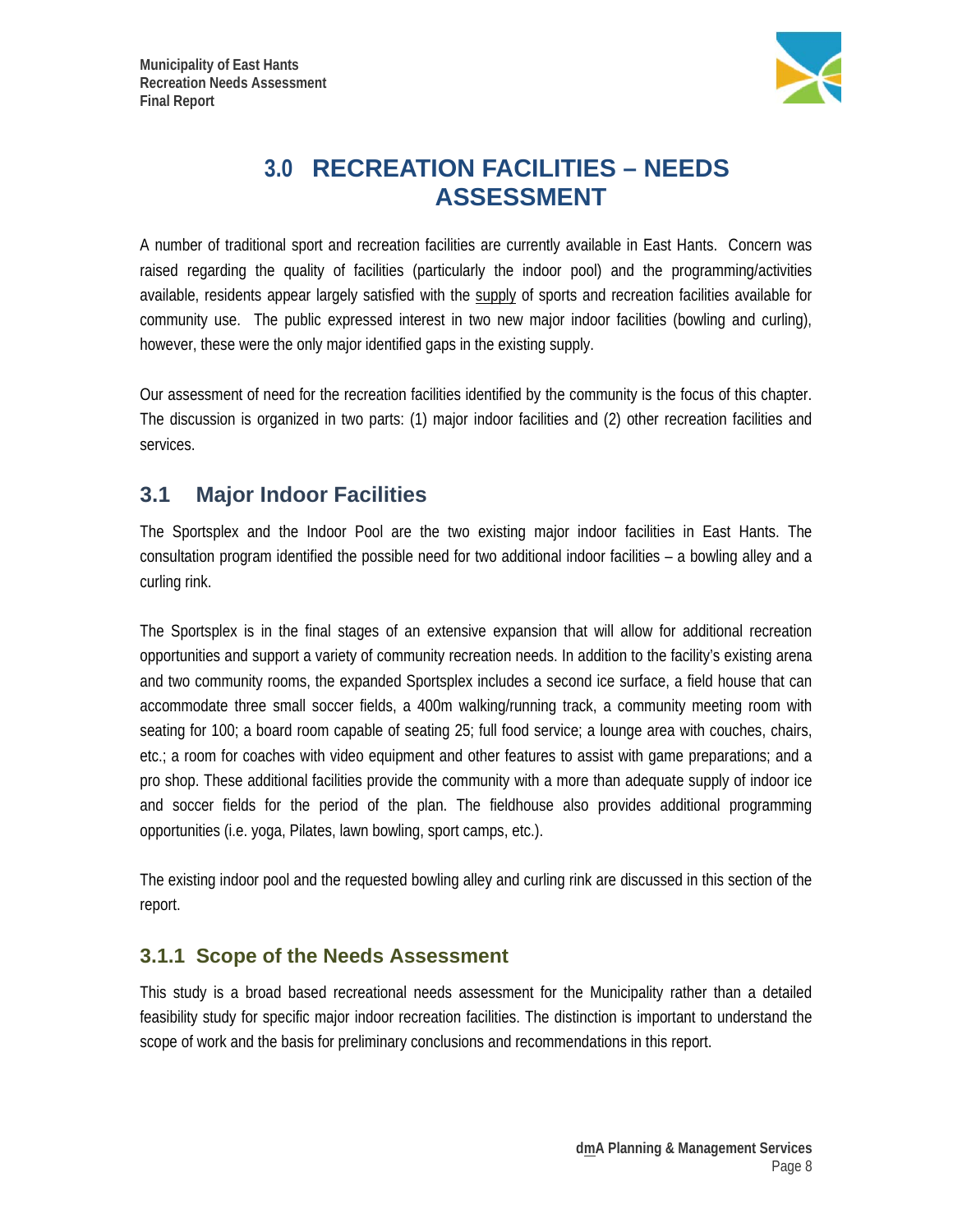

A feasibility study would include a much more extensive market assessment, a detailed business plan with projected operating costs and revenues, and specific recommendations for the type of facility that should be developed and the associated capital costs. This level of detail is not included in the needs assessment; however, we have commented on these issues and, where relevant, provided a perspective based on our experience with comparable projects.

The Needs Assessment addresses the following questions:

- 1. If the proposed facility was provided would it meet an identified recreational need in the community?
- 2. What level of municipal involvement may be required to support the facility development?
- 3. With respect to the Municipality's preferred outcomes<sup>3</sup> for recreation services, what priority should be attached to this facility?

### **3.1.2 Indoor Aquatic Facility**

Information gathered from community and user group surveys, as well as, discussions with users of the existing facility, indicate that the East Hants Indoor Pool is an important community asset, but one that is in need of extensive repair and improvement.

### **The East Hants Indoor Pool**

The existing aquatic facility is a 25 metre, 6 lane pool with a small lobby/reception area; change/washroom facilities; and a second level multi-purpose space with a viewing area and small kitchenette. The facility was originally constructed in the 1960's and severe deterioration of its steel superstructure resulted in its closure during the late 1980's. A new timber superstructure was built and the indoor pool was reopened in the early 1990's. A facility audit<sup>4</sup> was conducted in 1999 which identified a number of necessary building improvements and upgrades. The cost of the facility recommendations in 1999 were about \$350,000. We understand that further capital investment is not a prudent strategy and the existing facility must be replaced, preferably within five years.

Discussions with staff and facility users indicate that the indoor pool is used beyond capacity. More importantly, however, the current pool features and design are badly outdated and do not provide opportunities for the full range of competitive, instructional, recreational and health programming associated with contemporary pools.

 $\overline{a}$ 3 Outcomes are the products or benefits of the Municipality's investment in recreation services. Outcomes are discussed in Chapter 2 of the report.

<sup>4</sup> East Hants Municipal Swimming Pool. Audit and Life Cycle Plan. Final Report. May 1999. Lewis Engineering.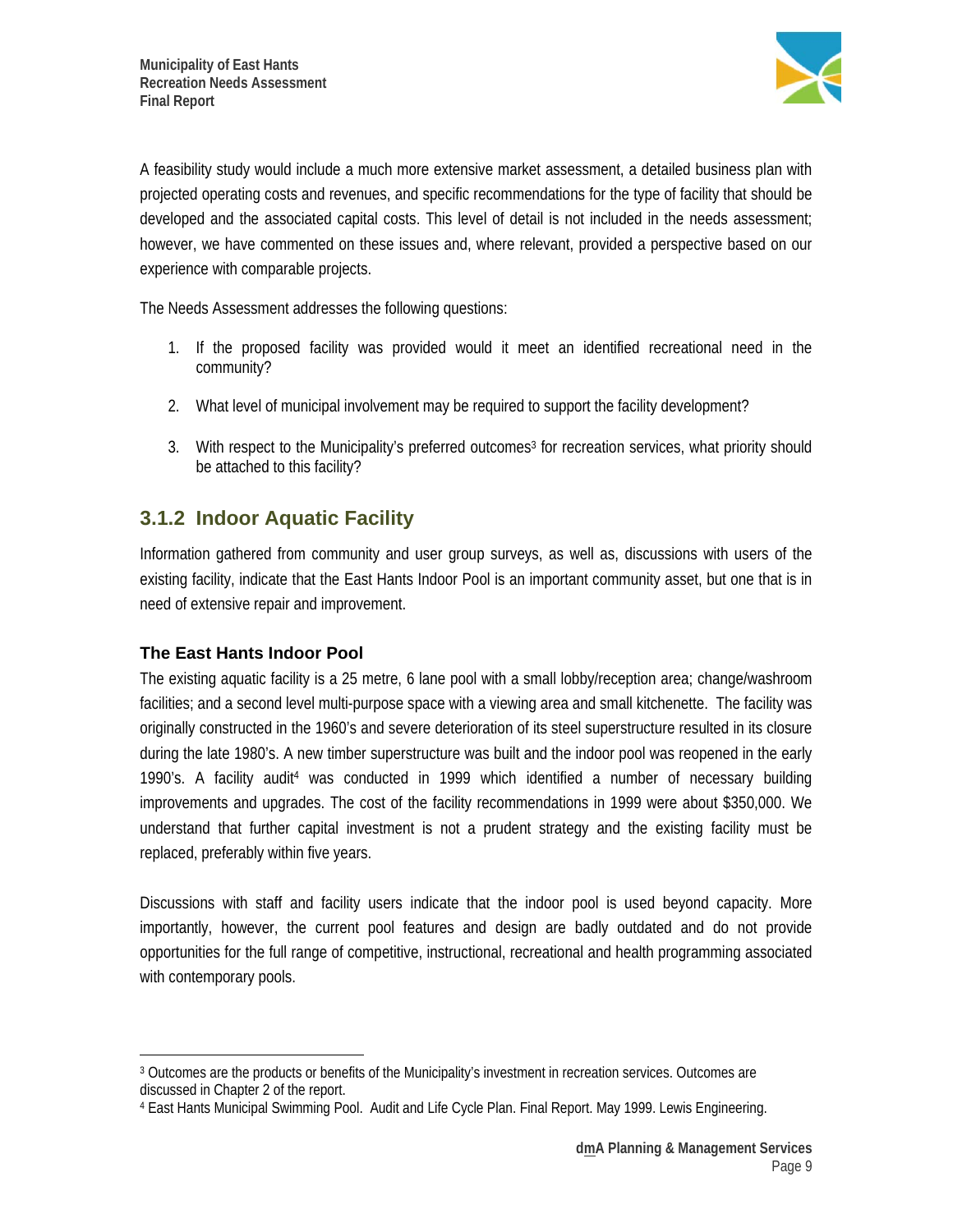

### **General Aquatic Trends**

Communities with many children and youth generally show high and growing demand for instructional aquatics. Many communities, but particularly those with growing numbers of older adults, experience increasing demand for "wellness" aquatics (e.g., lap swim, Aquacise etc.)5. Most aquatic activities share many of the characteristics of other popular activities: (e.g., accessible participation regardless of skill, age level or ability; relatively low cost and flexible scheduling for the participant). These characteristics point to increasing popularity and participation. Swimming (as a sport) remains the third most participated in activity by children and youth, following soccer and hockey<sup>6.</sup>

### **Benefits of Aquatic Activities**

 $\overline{a}$ 

Research<sup>7</sup> continues to emphasize the significant benefits associated with participation in aquatic activities and sports. Health Canada considers swimming to be one of the key physical skills, and a complete physical activity that engages all muscle groups and assists in the development of strong bodies, good posture, endurance, and flexibility<sup>8</sup>. In addition to these notable health benefits, participation in swimming<sup>9</sup>:

- Is a fundamental movement skill that builds overall motor skills, and assists participants in mastering the fundamentals of agility, balance, coordination, speed, and rhythmic movement;
- $\blacksquare$  Has a low risk of injury due to minimal stress on bones and joints;
- **IMPROVER 1.5 Improves circulation and respiration, has a stress-reducing effect on the mind and body, and assists in** managing weight;
- **Encourages participation in a lifetime aquatic activities;**
- Is a skill that can save the lives of yourself and others; and
- Is an activity that both individuals and families can enjoy.

Swimming is one of the most integrated sports in Canada, which will likely lead to relatively strong increases in future participation by disabled swimmers. SWAD (Swimmers with a Disability) Canada continues to pursue high performance swimming opportunities and development initiatives to attract and train athletes. Specialized aquatic programs are increasingly recommended as a form of therapy for older adults and others with acute or chronic conditions (e.g., for stroke recovery, cardiac care, flexibility for arthritis sufferers, etc.).

<sup>5</sup> According to the *Aquatic Sport Council of Ontario* (2011), "Swimming consistently ranks amongst the most popular physical activities across all age groups seasonal or year-round. The only activities which rank higher are walking, running and biking".<br><sup>6</sup> CFLRI 2010 Physical Activity Monitor Bulletin #2.

<sup>7</sup> Canadian Red Cross Swim News Overview. Source: *www.redcross.ca* (updated March 1, 2011).

<sup>8</sup> Canadian Red Cross Swim News Overview. Source: *www.redcross.ca* (updated March 1, 2011).

<sup>9</sup> Canadian Red Cross Swim News Overview. Source: *www.redcross.ca* (updated March 1, 2011).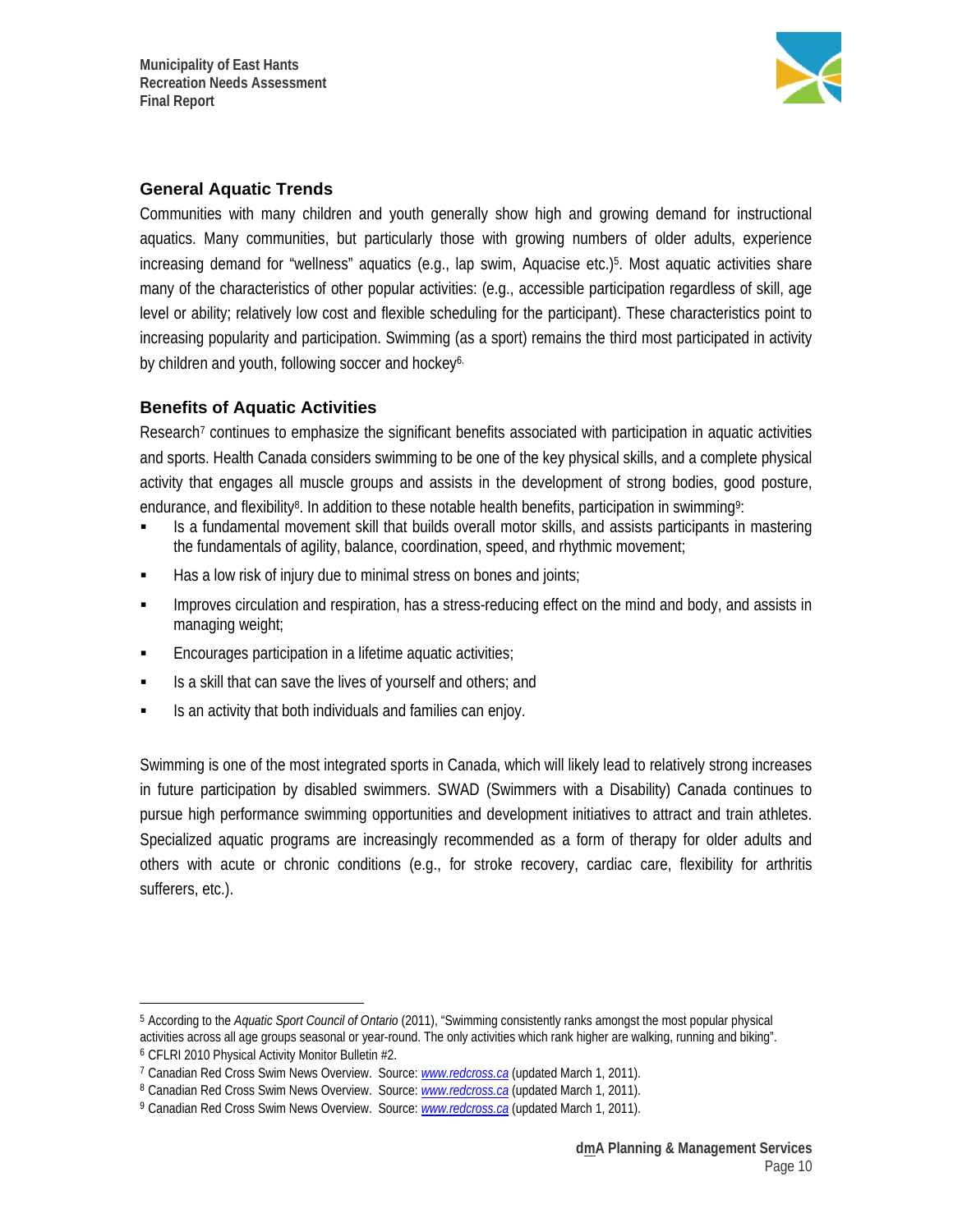

### **Trends in Aquatic Facilities**

Aquatic facilities that are most popular today include a variety of aquatic components and opportunities (e.g., rectangular tank - 4 to 8 lanes; therapeutic pool; leisure components such as slide, lazy river, waterplay features; and teaching components - zero depth entry, teaching steps, sufficient depth for all instructional levels). Such facilities are more versatile and used by a wider range of the population than more traditional lane facilities.

Leisure Pools are free form tanks with larger shallow entry pads to accommodate those with limited swimming ability or very young swimmers. The inclusion of splash pads, or spray toys and other fixed or removable amenities designed for young children are also increasingly popular among new aquatic facility designs.

Therapeutic Pools with warmer water, shallow depth entry, handrails and ramps/lifts are also becoming increasingly popular additions in new aquatic facility developments. As the population ages and older adults remain active well into their 80s and beyond, services that support low impact, aerobic activity will be in increasing demand. Reduced impact exercise programs are provided in warm water pools with a water temperature between 32°C and 35.5°C and a consistent depth (approximately 1 metre). This form of therapeutic recreation is extremely beneficial for those who are physically challenged due to injury or illness providing:

- A sense of safety and security (not as afraid of falling);
- Buoyancy for greater freedom of movement;
- $\blacksquare$  Increased supply of blood to the muscles, improving oxygen delivery;
- Decreased swelling; and
- Aiding confidence that supports future non-water movement.

Sustainable building practices are increasingly common in aquatic facilities, and include use of recycled and recyclable materials, as well as, use of locally derived material or exterior finishes to reduce carbon footprints caused by shipping materials, natural day lighting, passive solar design and energy efficient equipment and fixtures for energy conservation.

The highest efficiencies for aquatic facilities are reached when they are combined with ice facilities. The additional capital cost of modern arena refrigeration technology has decreased significantly over the past decade and is becoming the development norm. Comparisons of arena/aquatic facility utility costs for older traditional and more modern technology (which uses heat retention and redistribution technology from ice making) can result in annual operating cost savings of \$100,000 or more annually. Further, the inclusion of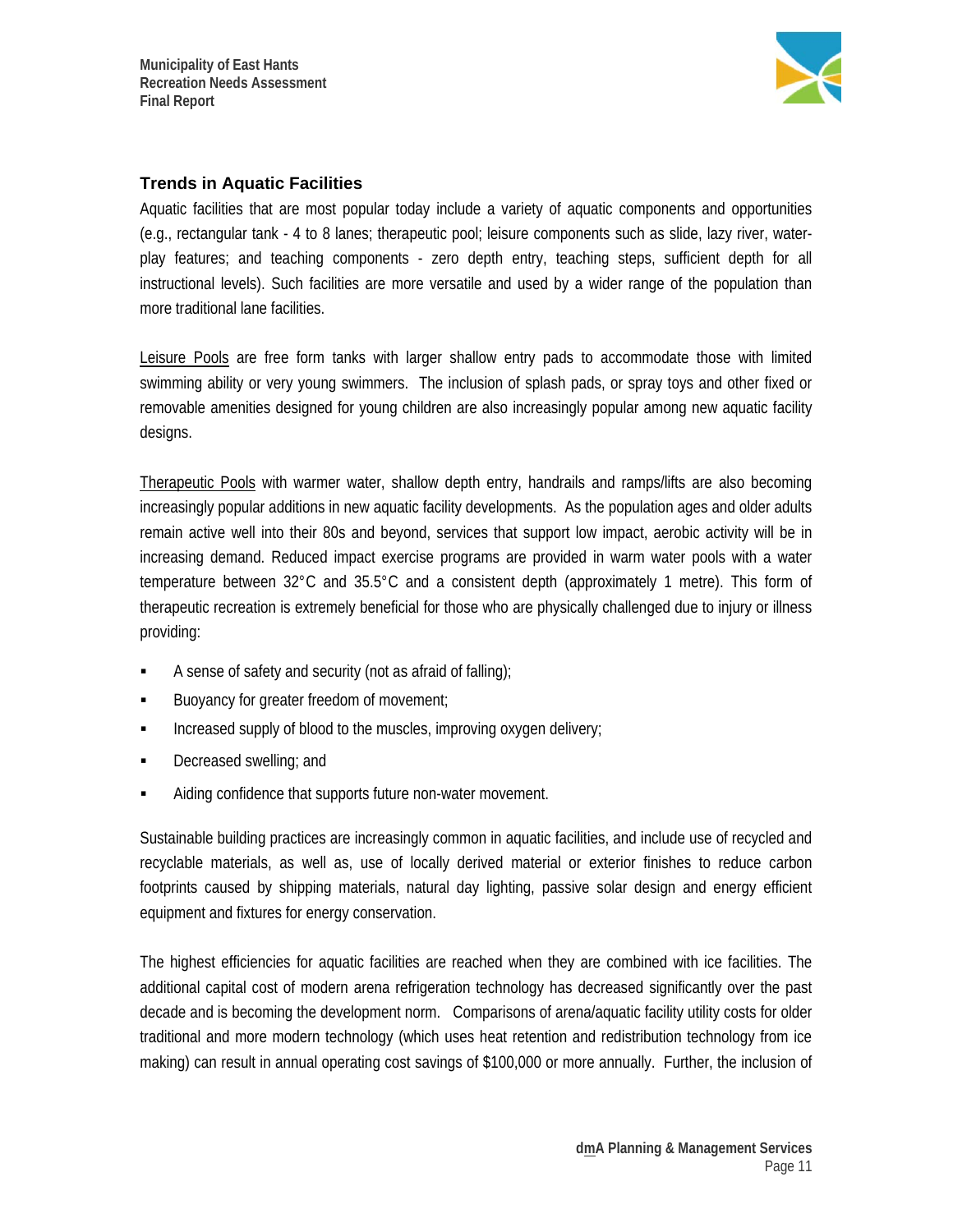

facility components that support increased revenue including party rooms, fitness areas, and other recreational spaces, assist in reducing the overall cost of operations.

#### **Possible Space Program and Capital Costs**

As noted earlier, a full feasibility study is not within the scope of this project. Consequently, the preferred facility design of a new indoor pool and capital and operating costs require further study. However, the Municipality is facing a number of major capital costs for proposed recreational infrastructure and some sense of the likely costs are important for future planning. The following is a general estimate of capital costs based on a possible space program for an indoor pool and general guidelines concerning costing.

The space program in Figure 3.1 is for a relatively modest, six lane pool with contemporary leisure features. At six lanes the main tank is smaller than the eight lanes that would be found in many municipal pools but would likely accommodate the community's requirements, particularly given the availability of a second tank and some provision for recreational amenities. The proposed pool includes a small multipurpose room, but no other complementary recreation features. The pool described in Figure 3.1 would be a customary indoor pool in a smaller municipality.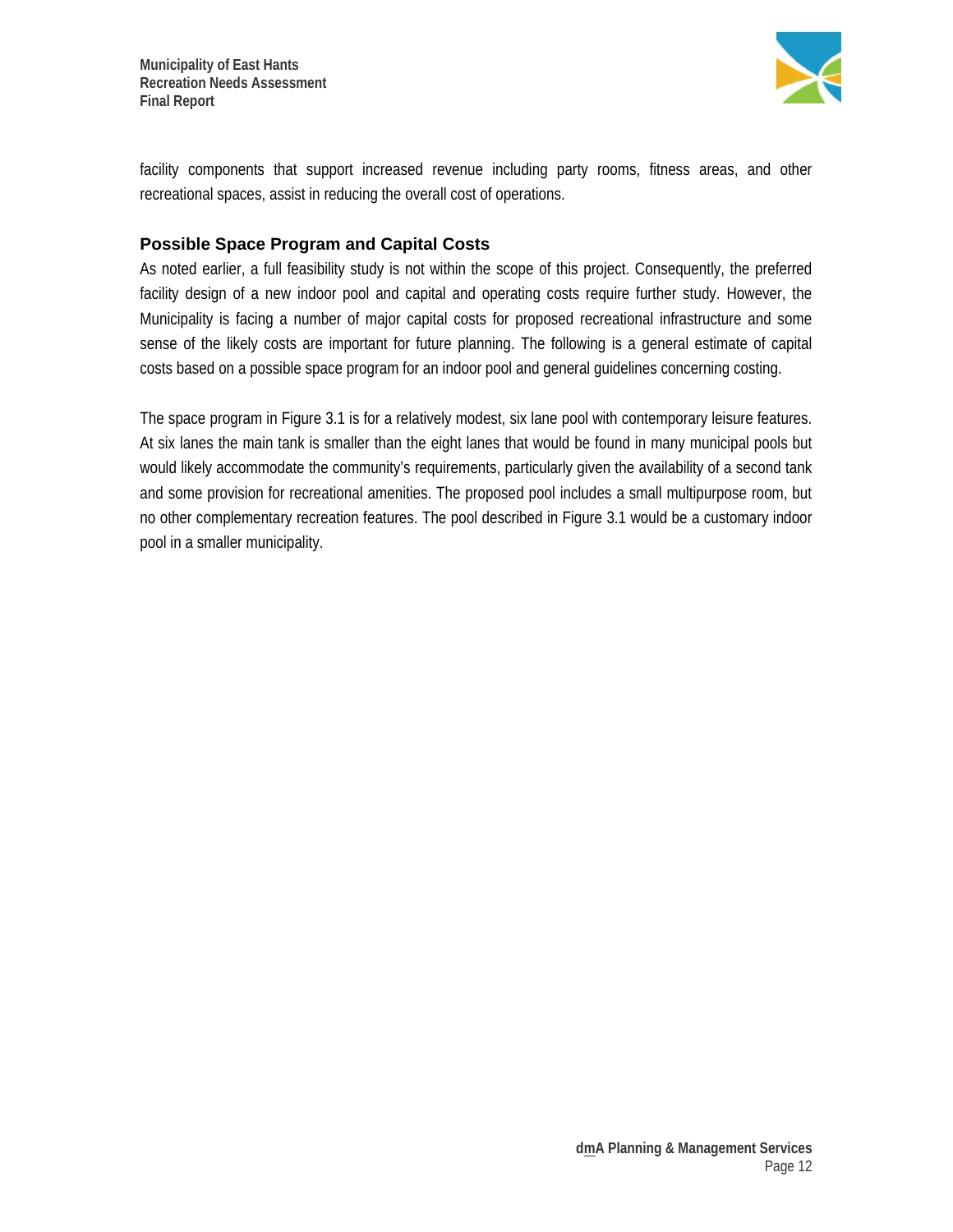

|                              |               | Figure 3.1: maoor Aquatic Facility Detailed Space Program           |
|------------------------------|---------------|---------------------------------------------------------------------|
| Program Space                | Area (sq.ft.) | Description                                                         |
| Main Tank:                   | 3,200         | Fitness Pool - 6 lane 1.8m x 25m lap pool                           |
|                              | 1,200         | Leisure Pool and Access Ramp into Main Tank                         |
|                              | 3,000         | Deck - circulation space                                            |
|                              | 7,400         | Total net area                                                      |
| Warm Water/Therapeutic Tank: | 350           | Bench seating (101-104 degree F)                                    |
|                              | 300           | Deck - circulation space                                            |
|                              | 650           | Total net area                                                      |
| Change Rooms:                | 1,200         | Family Change Room                                                  |
|                              | 1,000         | Female Change Room                                                  |
|                              | 1,000         | Male Change Room                                                    |
|                              | 700           | Storage Area                                                        |
|                              | 3,900         | Total net area                                                      |
| Multi Purpose Space          | 3,500         | Program Room                                                        |
|                              | 400           | Equipment Storage                                                   |
|                              |               |                                                                     |
|                              | 3,900         | Total net area                                                      |
| Pool Administration:         | 100           | Aquatic coordinator office                                          |
|                              | 250           | Guard room and first aid                                            |
|                              | 300           | Staff room/shower/change                                            |
|                              | 650           | Total net area                                                      |
| Lobby/Circulation            | 350           | Reception                                                           |
|                              | 200           | Seating/Viewing Area                                                |
|                              | 750           | Entrance Lobby                                                      |
|                              | 100           | Janitor/Storage                                                     |
|                              | 50            | <b>Vending Alcove</b>                                               |
|                              | 100           | Public Washroom - Male                                              |
|                              | 100           | Public Washroom - Female                                            |
|                              |               | 1,650 Total net area                                                |
| Pool Support:                | 500           | Pool Equipment/Facility Storage/Workroom                            |
|                              | 300           | Chemical/Delivery                                                   |
|                              | 100           | <b>Bulk Chemical Storage</b>                                        |
|                              | 650           | Filtration room                                                     |
|                              | 1,550         | Total net area                                                      |
| Net Floor Area (75%)         | 19,700        |                                                                     |
|                              |               | 25% support surfaces; walls and partitions, structure, circulation, |
| Gross Floor Area (100%):     | 24,625        | unassigned storage, etc.                                            |

| Figure 3.1: Indoor Aquatic Facility Detailed Space Program |  |
|------------------------------------------------------------|--|
|                                                            |  |

This is a modest facility that is strongly focused on core aquatic programming. While a full range of instructional programming will be available and the facility will provide an attractive venue for aquatic programming for all ages and interests, it is a "no-frills" concept. Additional space has not been allocated for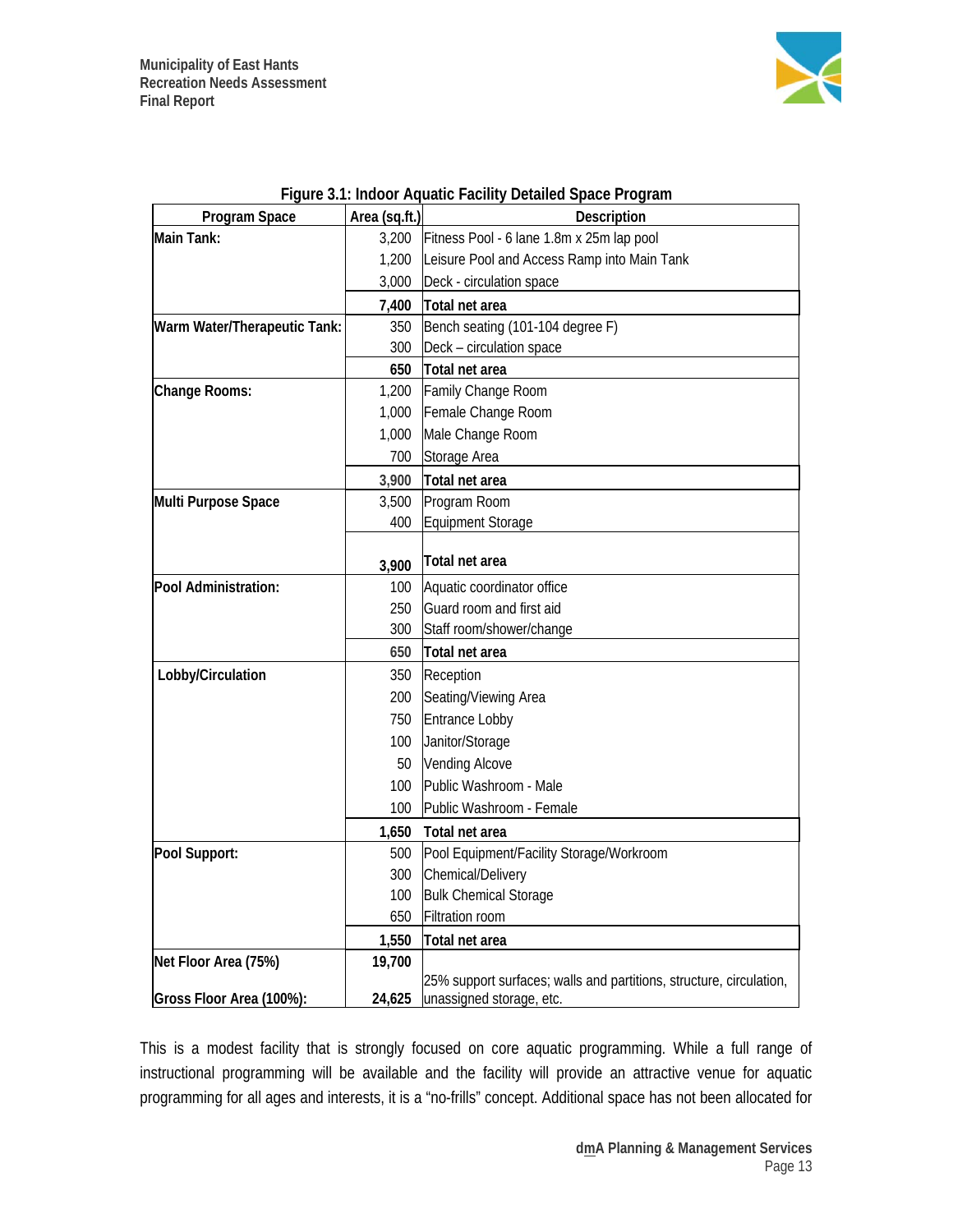

user conveniences, such as food service, childcare, or unassigned social space, and additional programming areas, and meeting rooms have not been provided. The proposed pool should therefore be seen as the minimum requirements.

The estimated capital cost of the proposed concept design is described Figure 3.2. A total construction budget of roughly \$9 million is indicated and a total project cost of \$11 million. This includes contingencies, furnishings, site development (assuming a site with no extraordinary constraints) and fees. Soft costs would include permits, inspections, etc. Land costs, legal fees, HST, if applicable, are not included. Additional costs should be anticipated if LEEDS designation (or the equivalent) was pursued. This is a very general estimate but provides a reasonable order of magnitude cost for a facility of this type if built today.

| Capital Costs:                                | Cost Per sq.<br>tt. | <b>Gross Floor</b><br>Area | Estimate \$  | Comments                                                                                    |
|-----------------------------------------------|---------------------|----------------------------|--------------|---------------------------------------------------------------------------------------------|
| Aquatic Components                            | \$350               | 16,8755,                   | \$5,906,250  |                                                                                             |
| Multipurpose/Administration/Lobby             | \$275               | 7,750                      | \$2,131,250  |                                                                                             |
| Sub-Total Building Construction               |                     |                            | \$8,037,500  |                                                                                             |
| Site Development 10% of<br>Construction Cost  |                     |                            | \$803,750    | Parking, roads, landscaping, site service.<br>Assumes no unique conditions.                 |
| Net Construction Estimate:                    |                     |                            | \$8,841,250  |                                                                                             |
| Contingency (5%Design and 3%<br>Construction) |                     |                            | \$707,300    |                                                                                             |
| Furnishing and Fitments (10%)                 |                     |                            | \$884,125    |                                                                                             |
| Soft Costs (5%)                               |                     |                            | \$442.060    |                                                                                             |
| Net total:                                    |                     |                            | \$10,847,735 |                                                                                             |
| Consultant Fees: @10.0%                       |                     |                            | \$108,475    |                                                                                             |
| <b>Total Estimated Capital Cost</b>           |                     |                            | \$10,956,210 | Excludes land costs, legal fees, HST.<br>Excludes capital cost escalation for<br>inflation. |

### **Table 3.2: Capital Cost Estimate**

#### **Conclusion and Recommendations**

 $\overline{1}$ 

Our conclusion addresses the three questions noted at the beginning of this section.

*Recreational Need* – There is no question that the existing indoor pool, which needs to be replaced, is meeting a recreational need in the community. Aquatics are one of the most popular recreational activities, teach an essential life skill, and attract participants from all age groups. The existing pool is well used and attracts users from throughout East Hants, despite the limitations associated with an aging facility, few contemporary features and virtually none of the amenities associated with modern pools. A well designed and equipped, modern indoor pool could serve many more residents and a wider range of interests. A contemporary aquatic facility, to a much greater extent than many other recreation facilities, can contribute to an active and healthy community.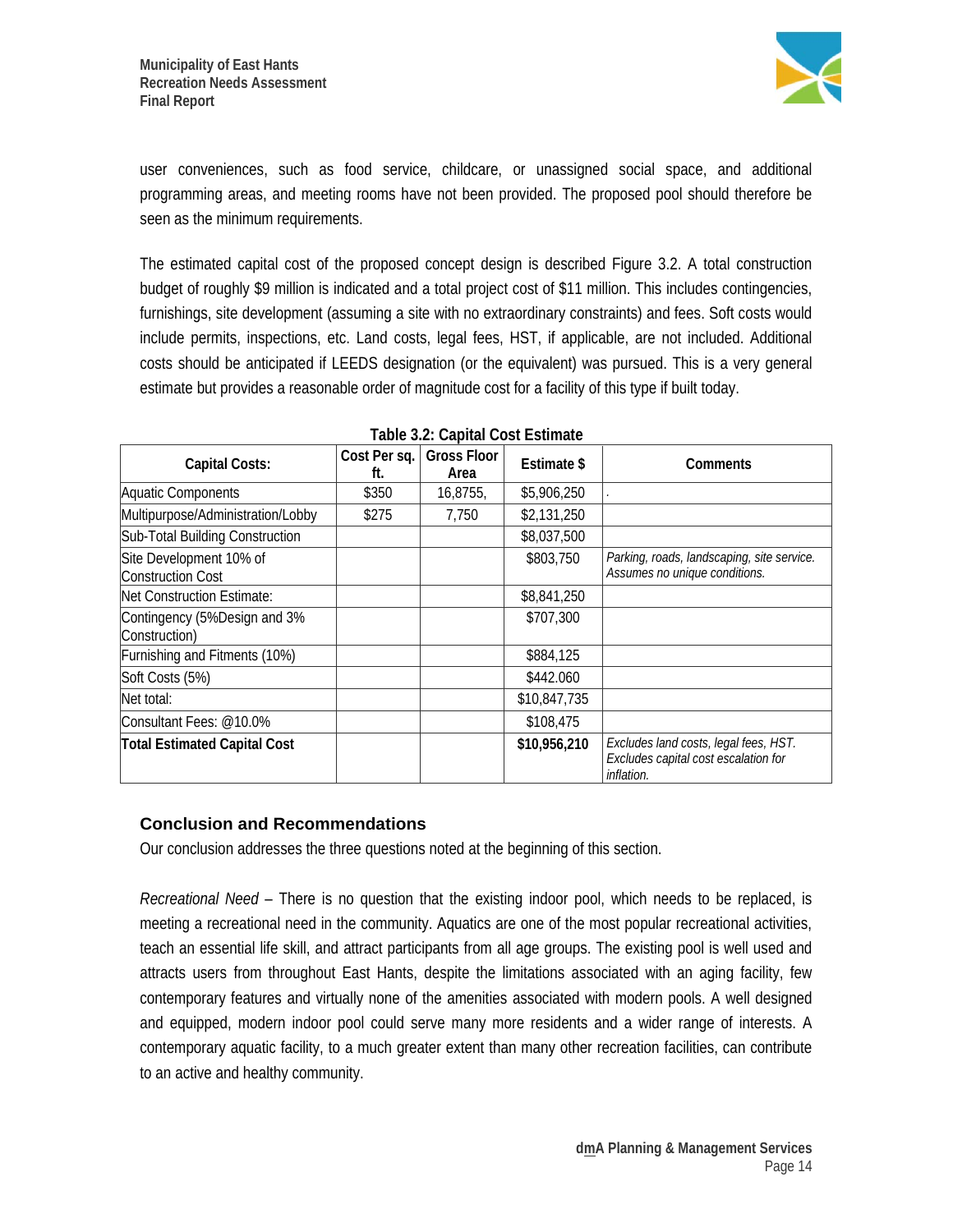

*Required Municipal Support* **–** the East Hants pool, like virtually all municipally operated aquatic facilities, requires an ongoing operating subsidy. An ongoing subsidy will be required for a replacement pool. Depending on the type of pool and the features provided, much higher levels of use can be expected with a new pool and this should translate into increased revenues. However, a new pool facility will be considerably larger than the existing building so despite energy efficiencies, occupancy costs will likely be higher. In addition, more users generally require additional staff and increased revenues may not fully cover these costs. Higher operating costs, therefore, would be a reasonable assumption. A business plan should be prepared as part of a detailed feasibility study for a new pool to confirm these costs.

In addition to some increase in net operating costs, the Municipality will be faced with substantial capital costs to replace the indoor pool. A very preliminary estimate, as noted above, is about \$11 million.

*Priority* **–** An indoor aquatic facility addresses most of the desired outcomes associated with municipal leisure services and consequently is one of the highest priority facilities that can be provided. To a much greater extent that most major indoor facilities, an aquatic facility (of the type described here) can serve all community residents, regardless of age, physical condition or skill level. It is particularly well suited to serving older adults, including those with health conditions that would preclude involvement in other recreational activities. As such, it plays a significant role in promoting active living for this segment of the population. As noted, the pool has a specialized therapeutic function that is not customary in most recreation facilities. As a venue for teaching an essential life skill, it contributes to the personal safety of residents and the larger community.

In most communities, the municipality will be the only provider of indoor aquatic facilities and given the requirement for an operating subsidy, the facility will generally not be available unless provided by the public sector.

**Recommendation 3.1**: The Municipality should replace the existing indoor pool with a contemporary aquatic facility.

**Recommendation 3.2:** A feasibility study should be prepared to address three key issues: (1) a facility design and definition of recreational components and amenities that will best meet the broadest range of community needs in the most cost effective manner; (2) a business plan should be develop for the aquatic facility to confirm both capital and operating costs and establish a financing and implementation strategy, and (3) a preferred location.

**Recommendation 3.3:** The new aquatic facility should be reflected in future municipal capital planning as the highest priority major recreation facility.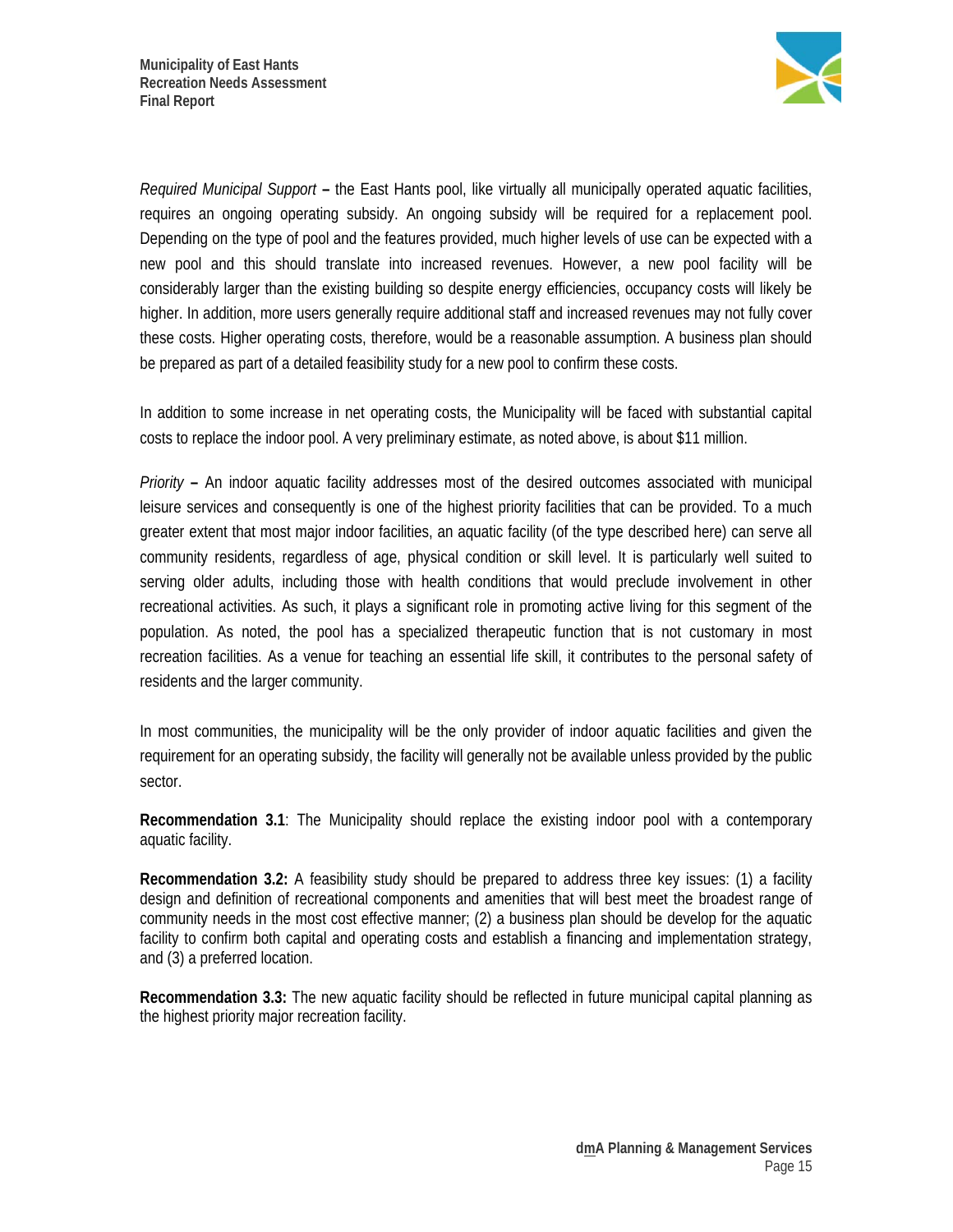

### **3.1.3 Bowling**

#### **General Trends in Participation**

Research<sup>10</sup> indicates that bowling has experienced significant change since the 1960's when it reached its peak in popularity. During the mid-1960's, there were approximately 12,000 bowling facilities in the United States, and 70% of a bowling facility's business was driven by league bowlers who would commit to a 30 week membership and participation in tournaments. However, social changes led to a decline in league bowling and the number of bowling facilities. According to the United States Bowling Congress, participation in league bowling declined from nearly 3 million participants in 2004-2005 to just over 2 million in 2009-2010. As of June 2011, there were over 5,000 centers operating in the United States, a decline from 12,000 at the peak.

In 2009, the Canadian Fitness and Lifestyle Research Institute conducted a Physical Activity Monitor to examine sport participation rates among Canadian adults. Similar to findings in 2008, results of the Monitor indicate that, among sport participation trends from 2004 to 2009, less than 3% of respondents engaged in bowling. A similar study was conducted by Statistics Canada in 2005 (General Social Survey). The survey assessed the most practiced sports by Canadians and included a sample of 26,106 participants. Results indicated that 2.4% actively engaged in 10-pin bowling, and 1.7% actively engaged in 5-pin bowling. The same survey indicated that among children age 5-14 yrs, 1.5% engaged in 5 pin bowling in 1998 and by 2005 this percentage had declined to a level noted as too unreliable to be published.

Despite decline in bowling participation, recent developments indicate a renewed interest in bowling based on a very different business model. In the United States, between 25 and 50 new bowling centers have been built in the past several years<sup>11</sup>. According to a national survey, throughout 2009, 2010, and the first quarter of 2011, 75% of bowling facilities across the United States noted that their operating revenues were either up, stable, or had decreased slightly<sup>12.</sup> As many centers experienced loss in league play bowlers, the number of casual/open-play bowlers began to rise<sup>13</sup>. Open-play bowlers are not members of an organized league, but rather bowl at their own leisure. This type of participation is increasing in popularity, and openplay bowlers now comprise a significant portion of the customer base. This is likely due to the fact that openplay bowling requires no commitment and is less expensive than fees associated with league play.

Faced with a decline in the league/competitive play, bowling centers had to devise a strategy that would make the activity attractive and re-establish their market. The result was diversifying bowling facilities to

 $\overline{a}$ 

<sup>&</sup>lt;sup>10</sup> The White Hutchinson Leisure and Learning Group. "What's Happening to Bowling" (updated 2011). We know of no comparable statistics for Canada. The Executive Director of Bowl Canada, a not-for-profit national association comprised of 500 member bowling centers across Canada (6 of which are in Nova Scotia) indicate that membership in bowling is largely dependent on the market, the facility, and its location. The association was unable to provide any statistical data but noted that, anecdotally, participation in bowling remains steady with slight increases or decreases depending on the location.

<sup>11</sup> Hansell & Associates Inc. *Overview of the bowling industry* (2011)*.*

<sup>12</sup> Hansell & Associates Inc. *Overview of the bowling industry* (2011)*.*

<sup>13</sup> Bowling Proprietors Association of America.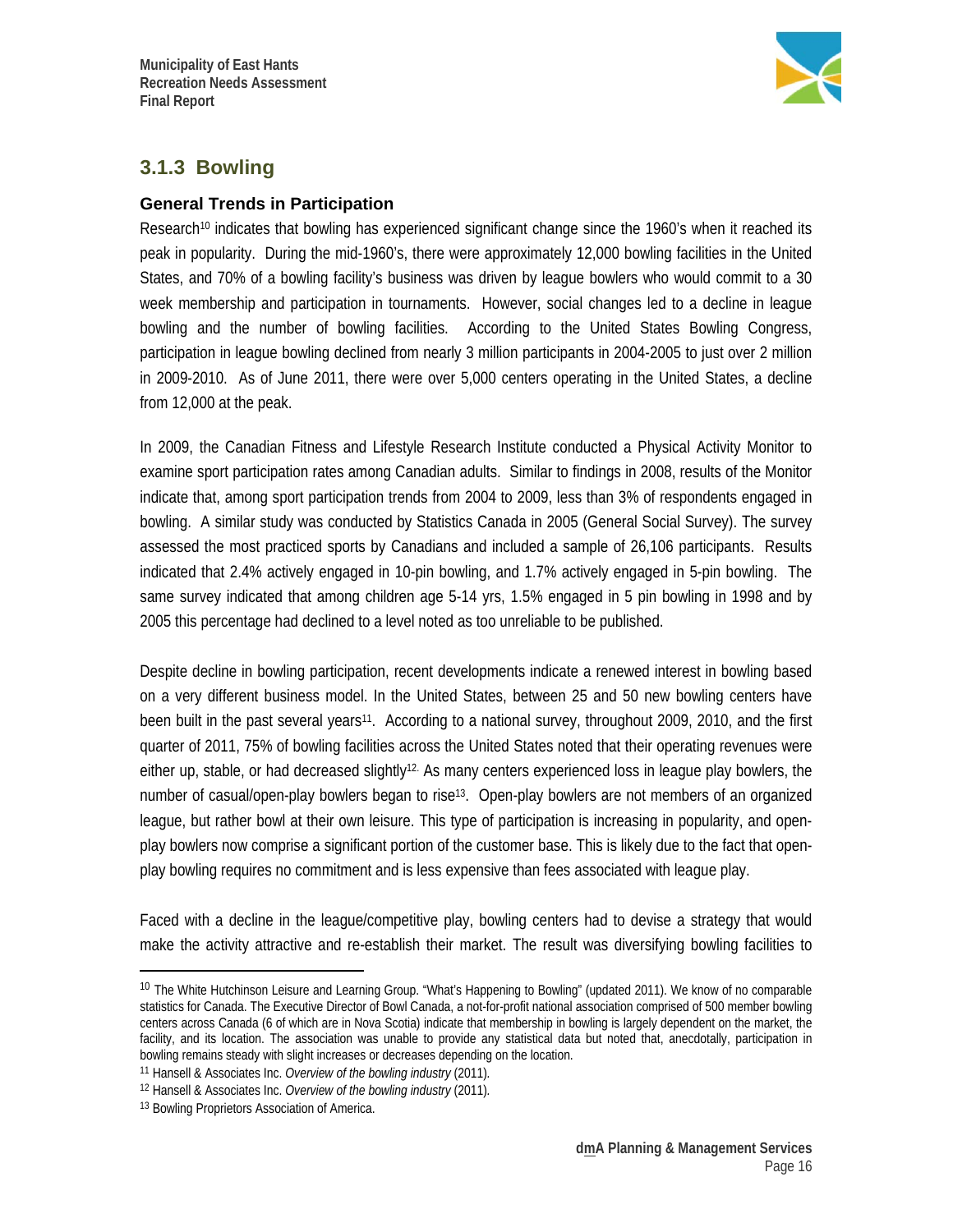

include features and components that would attract a broader variety of interests, and to appeal to a greater population. Five hundred centers across the United States updated their facilities, while others made adjustments to their food and beverage services, and began to provide other types of activities.

Most newly built facilities are designed with modern amenities that accommodate a wide range of entertainment interests. Compared to traditional, old style facilities designed solely for bowling, many centers today are constructed to include other recreational activities including video game arcades, go-karts, laser tag, climbing walls, mini golf, etc. In addition, new establishments often boast a feature destination restaurant and contemporary amenities that appeal to a variety of interests. Many bowling centers host special events such as birthday parties, Christmas gatherings, fun-raisers not only to generate significant revenue but also to introduce new customers to the facility.

These changes and the appeal of bowling entertainment centres for professional households, particularly families with children, may increase participation in the future14. However, these trends that suggest the rebirth of bowling may be counter-acted by technology. The ability to bowl virtually using video game systems provides home entertainment that is not only more comfortable, but arguably more affordable.

### **Proposed Bowling Facility in East Hants**

 $\overline{a}$ 

This study's community consultation process identified a significant desire for a bowling facility to replace the private business that recently closed in East Hants. While those supporting a bowling centre in East Hants actively participated in this study process, there is no way of knowing how representative their views are of the larger population. Those in support of this new development felt that access to a local bowling center would provide the opportunity for family entertainment; would appeal to a broad range of interests, age groups, and skills sets; would provide recreational opportunities for individuals less interested in arena or field sports; and would cater to the Municipality's aging population. In East Hants, participation in bowling has declined since 2006-2007 due in large part to the closure of the Municipality's only bowling center. The East Hants Bowling Society (EHBS) reports that the 500-800 members in 2007 had declined to 350 members in 2010. However, the EHBS expects to recoup these members if a local facility is provided.

In 2010, the EHBS prepared a Strategy and Business Case<sup>15</sup> for a bowling facility. Their proposal envisions a shared facility with the East Hants Curling Association at the former Lantz school site (approximately 4 acres of municipally owned land). The proposed bowling facility is a single story, 10,000-12,000 sq. ft. building that incorporates green building and energy components; is landscaped and has decorative design features; contains a refurbished, 12 lane system; with top quality equipment. Other features include: family/community activity space, canteen/lunch bar, and XRKade (video/fitness stations for youth and seniors).

<sup>14</sup> The White Hutchinson Leisure and Learning Group. "What's Happening to Bowling" (updated 2011).

<sup>15</sup> East Hants Bowling Society (2010). Strategy and Business Case: Community Bowling and Activity Center for East Hants Residents.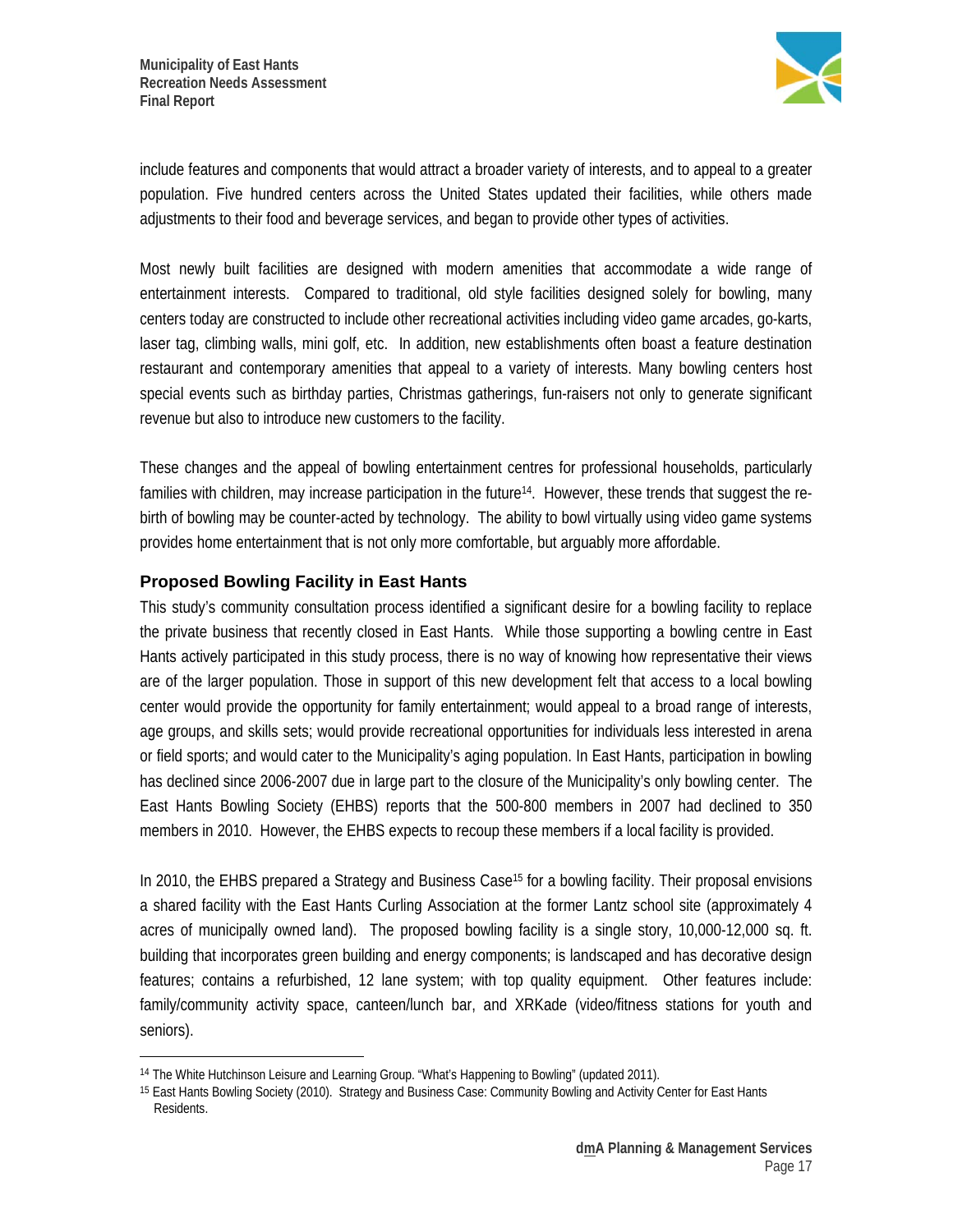

The Business Case identifies a variety of benefits associated with the proposed development at the former Lantz school site. A number of ownership options are proposed including some form of long-term land lease with the facility and equipment being owned by either a not-for-profit society, private enterprise, or a combination of several ownership options.

The proposed estimated capital cost<sup>16</sup>, including the land, landscaping/site work, building construction, and equipment, is \$1,180,000, however, it is hoped that the actual costs can be reduced through in-kind contributions and potentially the use of refurbished equipment. Capital funding is anticipated from senior levels of government (60%) and the Municipality (15%) with the balance coming from the community. Operating cost estimates, which include advertising, amortization, insurance, interest/bank charges, canteen, bowling supplies, maintenance (building and equipment), taxes, telephone, etc. total \$143,928. Sales are predicted to total \$149,619. The EBHS notes that the operation of the facility is likely to include volunteers to some extent.

### **Conclusion and Recommendations**

*Recreational Need* – bowling was a popular recreational activity in East Hants prior to the closing of the private facility and the committed efforts of local residents to re-establish a facility in East Hants is evidence of the ongoing interest and support. As noted above, participation in bowling has declined significantly in North America since its peak in the 1960s and 70s and there is no indication that a strong resurgence should be expected. Bowling will not serve the number or diversity of residents of other recreational activities and sports, however, it will meet an expressed need in East Hants, at least for the 10 year time frame of this study.

*Required Municipal Support.* The manner in which the Municipality might participate in the development and operation of the bowling facility is not fully defined in the EHBS Business Plan. There is an expectation that the Municipality would contribute land and capital funds to the project. In most Canadian communities, bowling is provided by the private sector on a for-profit basis, however, there is presumably no reason why the Municipality could not contribute to the capital costs of a non-profit recreational bowling facility. The EHBS Business Plan suggests that an on-going operating subsidy would not be required from the Municipality but the information reviewed here suggests that this will not be the case.

As noted earlier, the scope of this study does not include the type of detailed financial analysis that would be customary in a feasibility study. This would be necessary to confirm the EHBS's assumption that the facility will not require ongoing operating funding from the Municipality. Based on the market and business trends discussed above, and the EHBS Business Plan, this assumption is questionable for the following reasons:

 $\overline{a}$ 

<sup>16</sup> Based on information provided by the International Candlepin Bowling Association.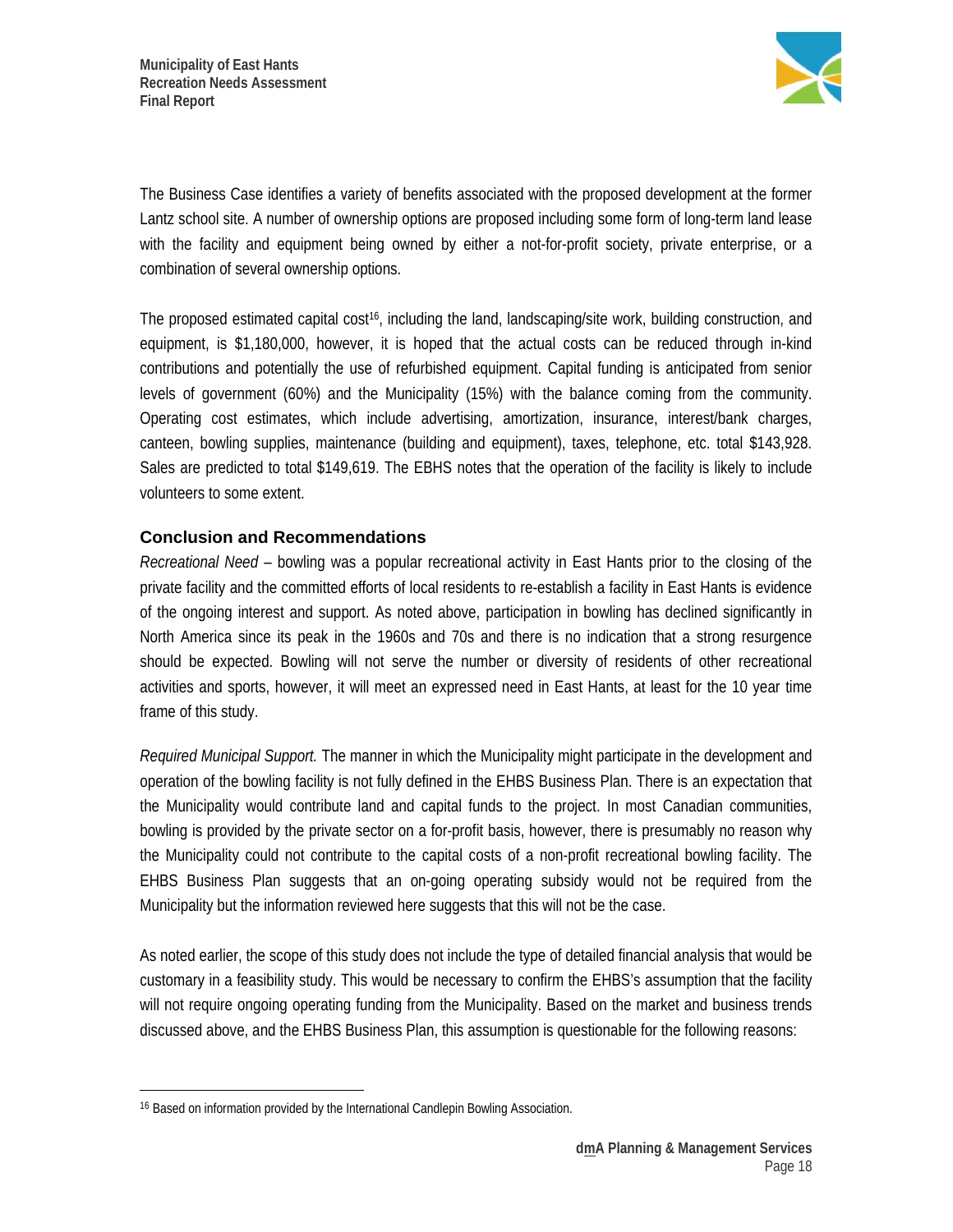

- 1. Bowling is a competitive business with a declining market base as evidenced by the number of traditional bowling alleys that have closed. We do not know to what extent profitability was a consideration in the closing of the East Hants bowling alley; however, we note that no private operator has come forward to take over the business.
- 2. Bowling centres that have survived and prospered in North America are positioned as family entertainment centres where bowling is one of many activities and where the occasional participant is the prime market. This does not appear to be the concept envisioned for the East Hants facility. The EHBS Business Case anticipates that the largest proportion of its sales (61 %) will come from league bowling; however, research indicates that participation in league bowling, even in areas of greater bowling interest, is declining. Compared to several decades ago when 70% of a bowling center's business was derived from league participation, today that percentage has declined to 40% as the result of decreased league play. While the EHBS Business Case appears to describe a proposed facility largely focused on league/competitive play, most new bowling facilities are less defined by competitive/league use and cater to more casual/open-play. Despite mention of additional activities being offered in the facility, the total sales of the Business Case does not envision non-bowling activities as a profit centre, and instead depicts a facility that caters primarily to bowling. To maintain sustainability, bowling centers today are generally built to be multientertainment facilities, and include additional activities (i.e laser tag, arcades, climbing walls, gokarts, etc.) to appeal to a broader range of interests. These types of ancillary activities are apparently not included in the facility concept or the operating cost and revenue projections.
- 3. The costs, both operating and capital, in the EHBS Business Plan should be confirmed. Equipment costs, maintenance and capital conservation costs should be further developed. Relying on general guidelines from the Candle Bowling Associations of the United States does not provide the level of certainty required for a decision on a major capital project. The business case must be based on local market conditions and cost parameters. We note for example that the capital costs are based on \$60/sq. ft. and this appears to be inclusive of fees, contingencies, soft costs, etc. This would appear to be a very competitive price.
- 4. The movement to the family entertainment concept and the significant competition for this consumer in today's marketplace suggests that this may be a very challenging business venture. Whether sufficient time and expertise is available in a largely volunteer organization to successfully operate this venture is a consideration.

These considerations suggest that there is a strong probability that the Municipality's initial investment in capital would be insufficient to create a sustainable community recreational resource. However, once established as a joint Municipal-community facility there will be considerable pressure to maintain the service even if ongoing municipal subsidy is required. The Municipality should be prepared to assume this risk if it supports the development.

*Priority* – Bowling is a physical and social activity that provides many of the benefits associated with other recreation programs and services. However, as noted earlier, it is very unusual for a municipality to provide a bowling facility as part of the community recreation inventory. While this does not preclude the possibility, it does speak to the issue of priority. Bowling is typically sustainable as a for-profit business and the public sector has therefore invested tax revenues and subsidy in other areas. Bowling also attracts a smaller proportion of the residents as active users than many other recreation activities and this may be a consideration in securing public funding. To the extent that the financial sustainability of bowling centres is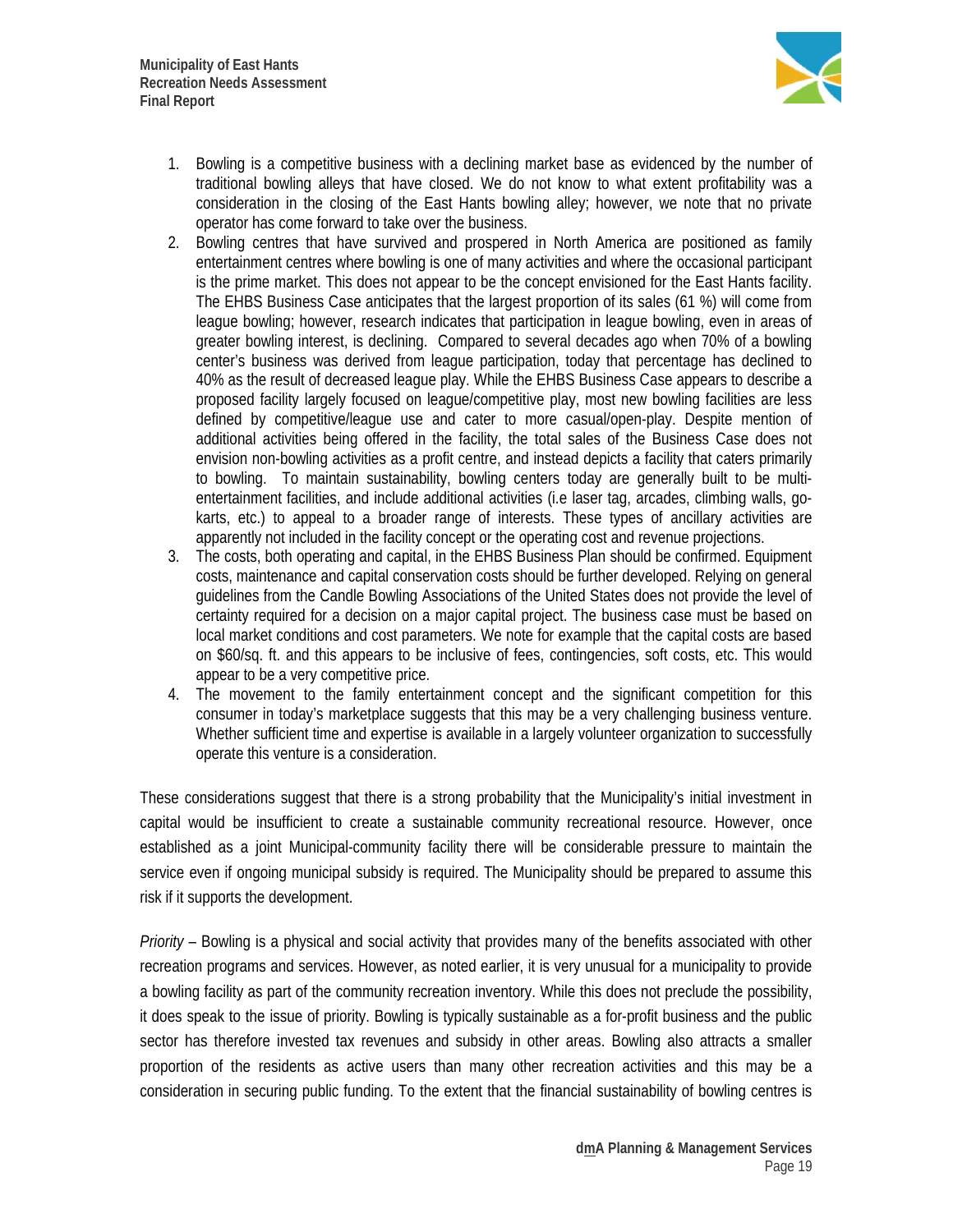

increasingly dependent on other family entertainment venues (go-carting; video gaming; mini-golf, banquets and special event rentals, etc.) they may be seen as competing with business interests in the community. If the operation receives a tax subsidy, this may be seen as unfair by these business interests. These considerations would suggest that bowling may be assigned a lesser priority that other publicly funded recreational activities.

In summary, notwithstanding the fact that the scope of this study did not include a detailed feasibility study, our analysis suggests that the long term demand for bowling as envisioned in the EHBS business plan is questionable, the facility will likely require an ongoing operating subsidy from the Municipality, and it would command a lower priority than other identified needs. On this basis, we would not recommend the project as part of the Municipality's future recreation projects. Council should confirm its position with respect to the project and advise the EHBS.

**Recommendation 3.4**: In view of the needs and priorities identified in this study and the strong probability that an ongoing operating subsidy will be required, the Municipality should indicate whether or not they are prepared to play a role in the development of a municipal bowling facility in partnership with the East Hants Bowling Society (EHBS).

**Recommendation 3.5** If the Municipality is willing to consider a partnership with the EHBS, a decision concerning the Municipality's involvement should be contingent upon the preparation of a detailed and upto-date business plan by the EHBS that provides a defensible projection of costs and revenues; clearly outlines the expectations of the Municipality as a partner; and provides a credible projection of future Municipality costs.

### **3.1.4 Curling**

### **General Trends in Participation**

Curling is a significant winter sport in Canada and general trends indicate stable participation. Results of the 2009 Canadian Fitness and Lifestyle Research Institute Physical Activity Monitor17 indicate that 4% of respondents engaged in curling between 2004 and 2009. According to the Canadian Curling Association, there are over 1000 member clubs across the Country, and over one million Canadians participate in the sport each year<sup>18</sup>. In Nova Scotia, there are over 30 curling facilities. There are indications of increasing interest in curling among youth, and growing demand from older adults and seniors. Growing interest among children and youth provides some support for the view that future growth can be anticipated.

Research suggests that curling may play a special role in community recreation systems in rural Canada and for women. Studies have found that for many women and girls in rural communities, curling provides an opportunity to participate in physical activity during the winter months, when arenas are dominated by men

 $\overline{a}$ 

<sup>17</sup> Canadian Fitness and Lifestyle Research Institute (2009). Bulletin 08: Sport Participation Rates of Canadian Adults.

<sup>18</sup> www.curling.ca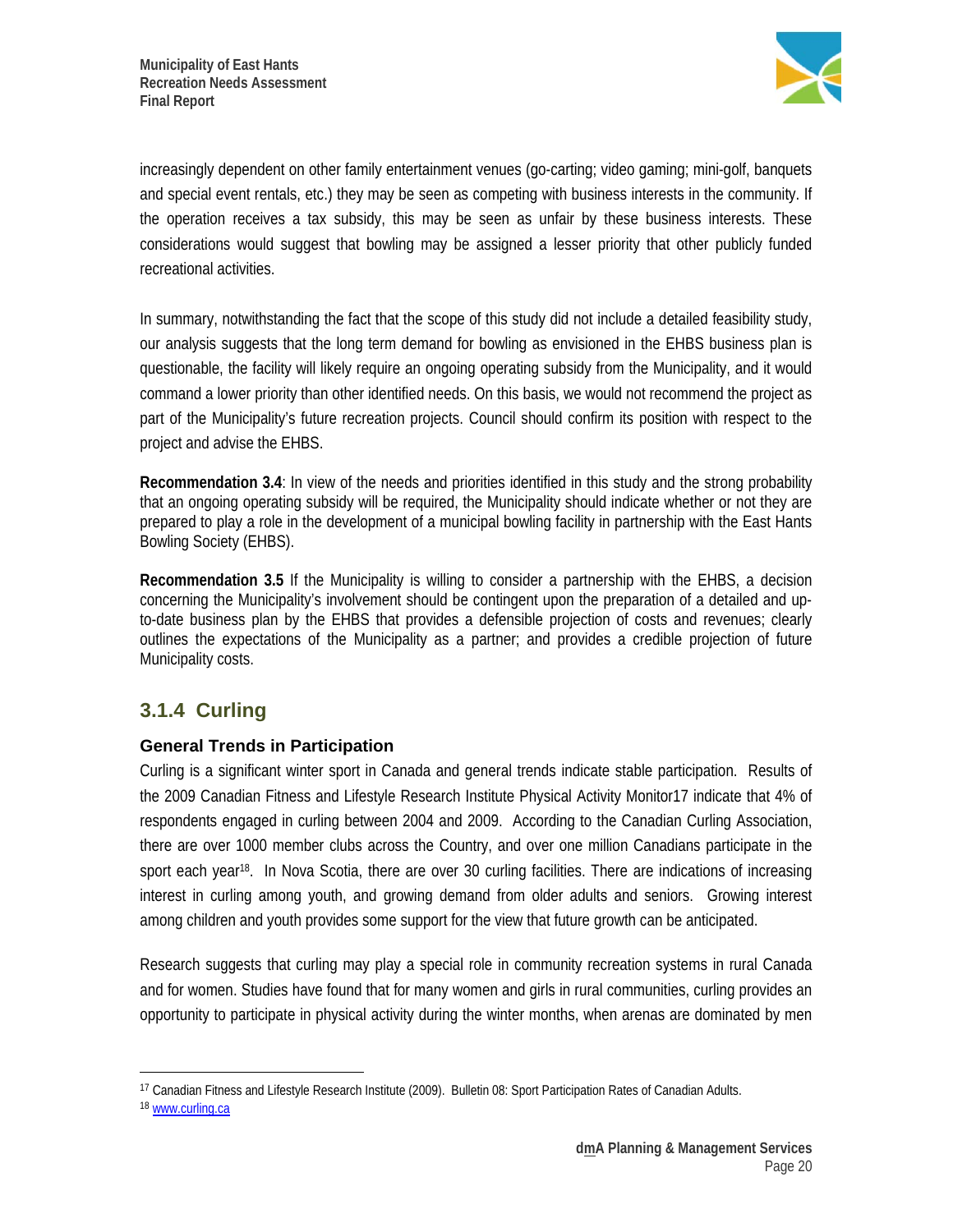

and boys, and other types of recreational facilities are limited. Studies 19 have also described the special role of curling clubs in rural Canadian communities. Curling clubs play a significant social role in communities, particularly in smaller communities, because they function as a social gathering space. Participants indicated that their initial interest in the activity was influenced by family, friends, and coworkers. Many began curling because of school/youth involvement; a desire to remain physically active during the winter months; or in response to personal change (divorce, moved to a new community, etc.). However, the desire to continue to play after their initial experience was often attributed to the benefits associated with being a member of a curling club and the social benefits associated with the activity.

Despite interest in the sport and the benefits it may provide, societal change has had an impact on the sustainability of curling facilities, and this may be most pronounced in the rural communities where they play a special role. Aging populations, volunteer burn-out, lack of a stable economy, and fewer memberships to finance facilities, have been obstacles faced by many curling clubs. Other factors including lack of diversity within the sport, and an increasing divide between levels of proficiency (competitive vs. casual) have been challenges to the ongoing viability of curling clubs. Many clubs are working to address these challenges with such innovative programs and strategies as:

- Maintaining affordability;
- **IDENT IDENTIFY** Identifying curling as a 'life-long sport' (e.g., from 'Little Rocks' for youth to Masters Curling);
- **Developing coaching and leadership capacity;**
- Responding to modern participant needs with flexible memberships and league play;
- **Promoting the social benefits of club membership; and**
- Updating the club's former image (closed, elite, white, male-dominated spaces) to socially diverse, community places.

### **Curling in East Hants**

At present, the Municipality does not have a local curling facility. According to the East Hants Curling Association (EHCA), residents use facilities outside of the community primarily in HRM, Brookfield, Lower Sackville, and Colchester County. In addition to lack of a local facility, transportation challenges and distance to regional facilities were noted as limitations to participation.

Support for the provision of a local curling facility was indicated throughout the consultation process. Many residents felt that curling, along with bowling, is an activity that assists in creating a healthy community and can be enjoyed by individuals of all ages. According to EHCA, participation increased from 350 members in 2009 to 450 members in 2010, and information collected from local communities suggested increased

 $\overline{a}$ 19 Mair, H. (2009) Curling and Community in Rural Canada. Sport Canada Research. University of Waterloo. SCRI Standard Research Grant.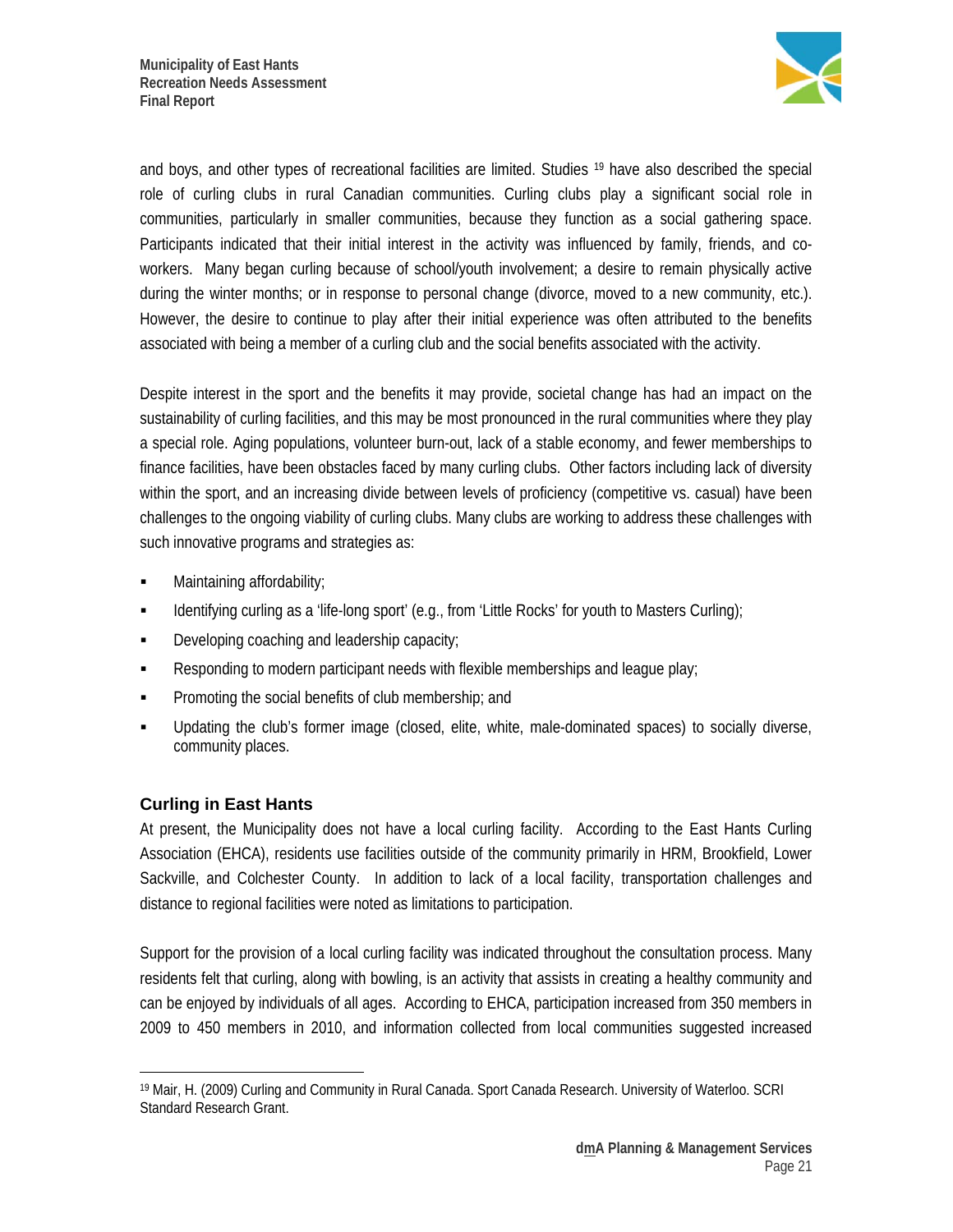

interest in curling over the past few years. EHCA anticipated that curling participation among East Hants residents would continue to increase by between 16% and 20% over the next 5 years due to growing interest, increasing population, marketing efforts, low participation costs, and volunteer skills and support.

These considerations suggest that curling would be a viable community recreational program in East Hants.

Another consideration that may be relevant to a decision concerning a curling facility in East Hants is the impact on existing facilities in the area. Existing facilities in Brookfield and Sackville likely serve most of the current East Hants curlers, but some residents are likely also using facilities in Truro and possibly elsewhere. We contacted the Sackville facility for a perspective on the potential impacts of a new curling rink in East Hants.

The Lakeshore Curling Club located in Lower Sackville has been operating for 9 years and the facility is rented from HRM. The club is operated by approximately 9 staff members, 2 of whom are full time (the manager and an ice maker), and the remainder of whom are part time (bartenders and an ice maker). Discussions with the manager<sup>20</sup> of the Lakeshore Curling Club in Lower Sackville indicated an increase in participation over the past three years from 260 members in 2008, to approximately 330 today. The facility is currently not used to full capacity and it was noted that participation fluctuates on a yearly basis depending on a number of societal factors (i.e. broadcasting of major curling events, winter games being held in Halifax, etc.) that contribute to levels of interest. As previously noted, the Lakeshore facility is often used by East Hants residents, and it was estimated that they make up 10-15% of the total membership. While the provision of a curling facility in East Hants was expected to have some impact on the Lakeshore Curling Club, the manager noted the addition of a new, modern facility would increase interest in the sport and increase participation among neighbouring facilities.

### **Conclusion and Recommendations**

*Recreation Need*: The information compiled for this study suggests that curling would meet an identified recreational need in the community and would be a viable activity. Trends indicate stable to modest increases in curling in Canada, there is a committed group of curlers in East Hants who are prepared to support the facility, and the preliminary business plan would suggest a community curling club would be a viable entity. Curling will not demonstrate the broad based appeal of many other recreational activities but it is a customary component of the community recreation system in many Canadian municipalities and may play a special role in rural communities.

*Municipal Support*: The business plan submitted by EHCA suggests the facility would operate without subsidy which would be customary for most curling clubs. The Municipality's support for the capital

 $\overline{a}$ 20 Personal communication with the Facility Manager. December 2011.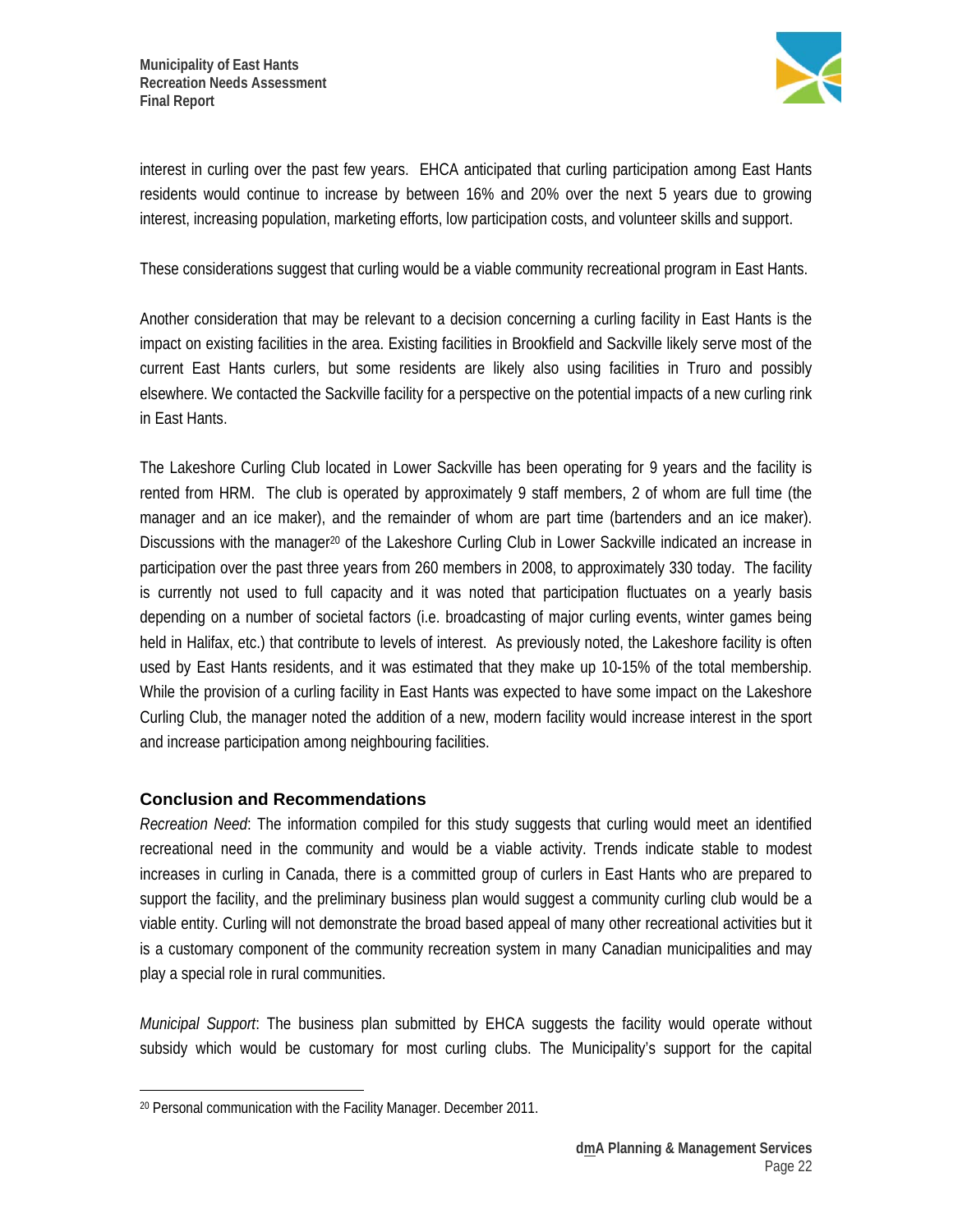

development would be consistent with the role that it might play in the development of other major recreation facilities and on this basis, would appear appropriate. Further development of the business plan is warranted before the Municipality entered into an agreement to support the facility.

In the further development of the business plan and planning for all future major indoor facilities, consideration should be given to the possible cost saving associated with co-locating a future indoor aquatic facility with the curling facility. The possibility of energy exchange between facilities could have a significant impact on the aquatic centre's operating costs.

*Priority:* Curling would command a lower level of priority than some other recreational activities on the basis of the numbers participating and potentially the narrow age range of those served. However, assuming steps are taken to reach out to the larger community and engage as broad a spectrum of users as possible, it would be similar to other facilities in the individuals served. The major impact on priority however would be the extent to which existing facilities in other communities are adequately serving East Hants residents and would be adversely impacted if these residents relocated to a new curling facility in East Hants. This issue should be addressed more fully as it does have an impact on the priority that should be assigned to the project.

**Recommendation 3.6**. The East Hants Curling Association (EHCA) should update its Business Plan to the satisfaction of the Municipality. The updated plan should address any issues requiring further investigation or confirmation and specifically deal with the impact an East Hants facility will have on curling clubs in neighbouring communities.

**Recommendation 3.7**. Based on the submission of an updated Business Plan, Council should indicate how it is prepared to support the efforts of the EHCA to provide a curling facility in East Hants.

# **3.2 Other Recreation Facilities and Services**

In this section of the report we have discussed the need for recreation facilities, open space and programs that were identified through the community consultation program. To the extent possible we have reached conclusions concerning the need for additional facilities or services in the next ten years. However, this analysis is limited because of the absence of information. As discussed in Chapter 4 of the report, East Hants relies heavily on volunteers to provide and manage not only programs (which would be customary in most communities) but virtually all facilities and parkland in the Municipality. The Department is not directly responsible for planning and evaluating and recreation services in the Municipality, and consequently, the municipal data base for the needs assessment is very limited. The Department operates the indoor pool so detailed information is available for this facility. Detailed information is also available for the Sportsplex. However, for all other community run facilities and programs, very little information is regularly complied or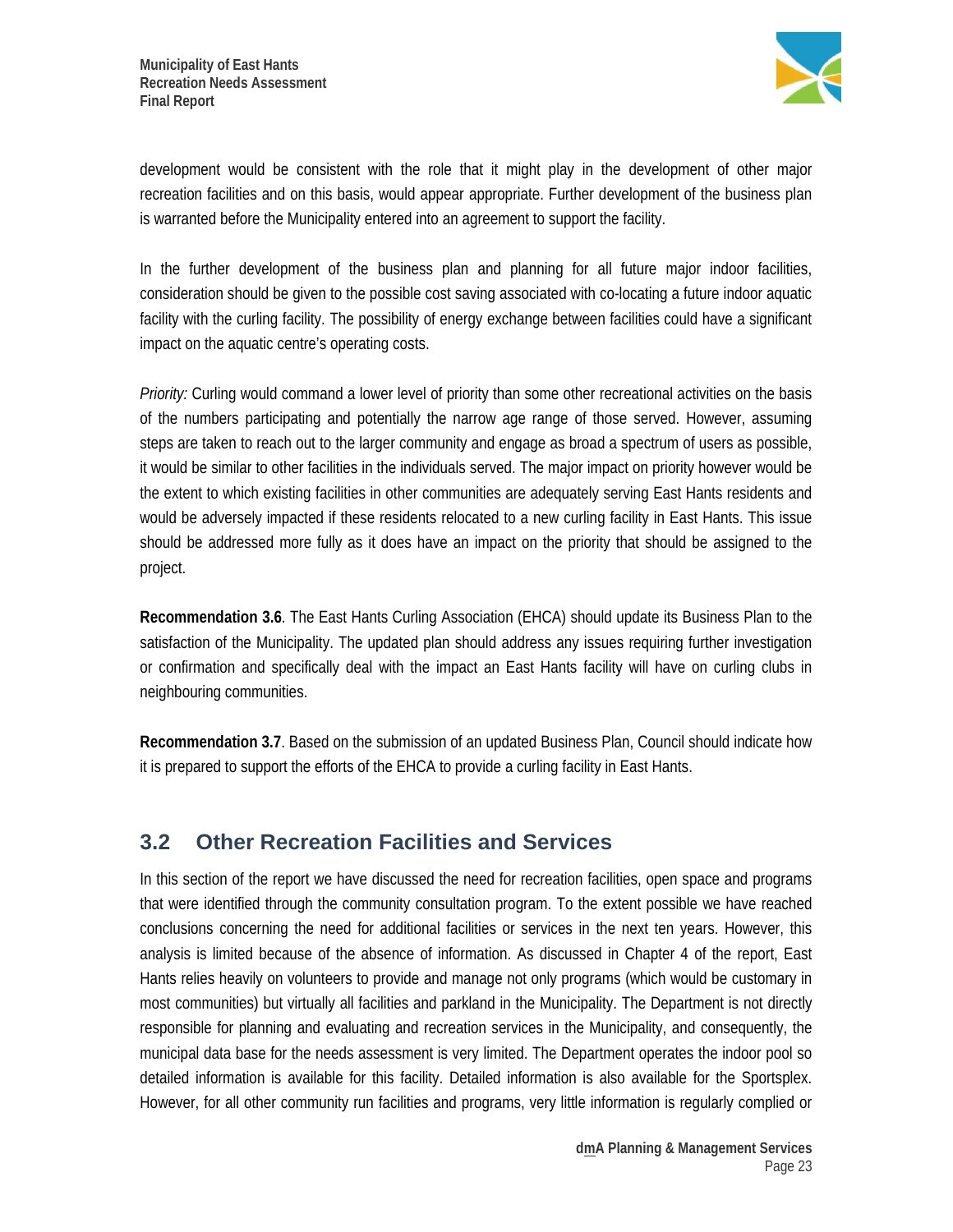

evaluated. A complete, up-to-date inventory of the recreation facilities discussed in this section of the report is not readily available. There is no information in municipal records on the extent to which existing facilities are regularly scheduled for community use. No information exists on whether outdoor sports facilities are used to capacity in prime time. No information is available on total hours of programming available to the community; the extent to which programs are at capacity; unmet demands for additional programming, etc. The issue of the Department's future role in assembling information for the planning and evaluation of recreation services is discussed in Chapter 4. However, due to the absence of this information it is not possible to reach conclusions on the need for some facilities. Further, because no data independent of the community consultation input is available for analysis, our assessment was largely focused on facilities mentioned by residents who participated in public meetings and focus groups. It is possible, therefore, that some needs were not captured in this process.

Based on the consultations for this study, East Hants residents appear to be satisfied with the existing supply of recreation facilities available in the community, although some issues regarding available programming were reported. While approximately one-third of online community survey respondents indicated dissatisfaction with the current recreation and leisure facilities, we anticipate a good deal of this was related to the desire for bowling and curling facilities. About one-half of respondents reported being satisfied or neither satisfied or dissatisfied, suggesting there is room for improvements primarily with respect to programming, awareness and promotion, and opportunities for informal, unorganized recreation rather than with the perceived absence of recreation facilities. Results of the online survey indicated that most sports and recreation groups felt the supply of facilities was adequate, but concerns were expressed with poor design/poor condition, inadequate spectator seating, facility scheduling challenges, and the quality of the facilities (i.e. outdoor playing fields).

The following discussion addresses possible needs identified through the community consultation program.

### **3.2.1 Skateboard Park**

Residents feel strongly that there are not enough activities of interest for teens in East Hants. Outdoor facilities that meet youth needs for unstructured and spontaneous recreation, that appeal to youth by association with popular culture and media, that provide loose affiliation with an "in" crowd, and that provide elements of risk, excitement, and fun will continue to be popular among this age group.

Two initiatives are proposed to better meet the needs of youth. Additional programming of interest to youth is discussed in a subsequent section of the report. However, the provision of a major skateboard park was the single most important project identified by the youth who participated in the study process.

Skateboarding is a growing recreational activity requiring specialized facilities. Carefully designed skateboard facilities can address needs for unstructured recreation, and other needs for physical activity,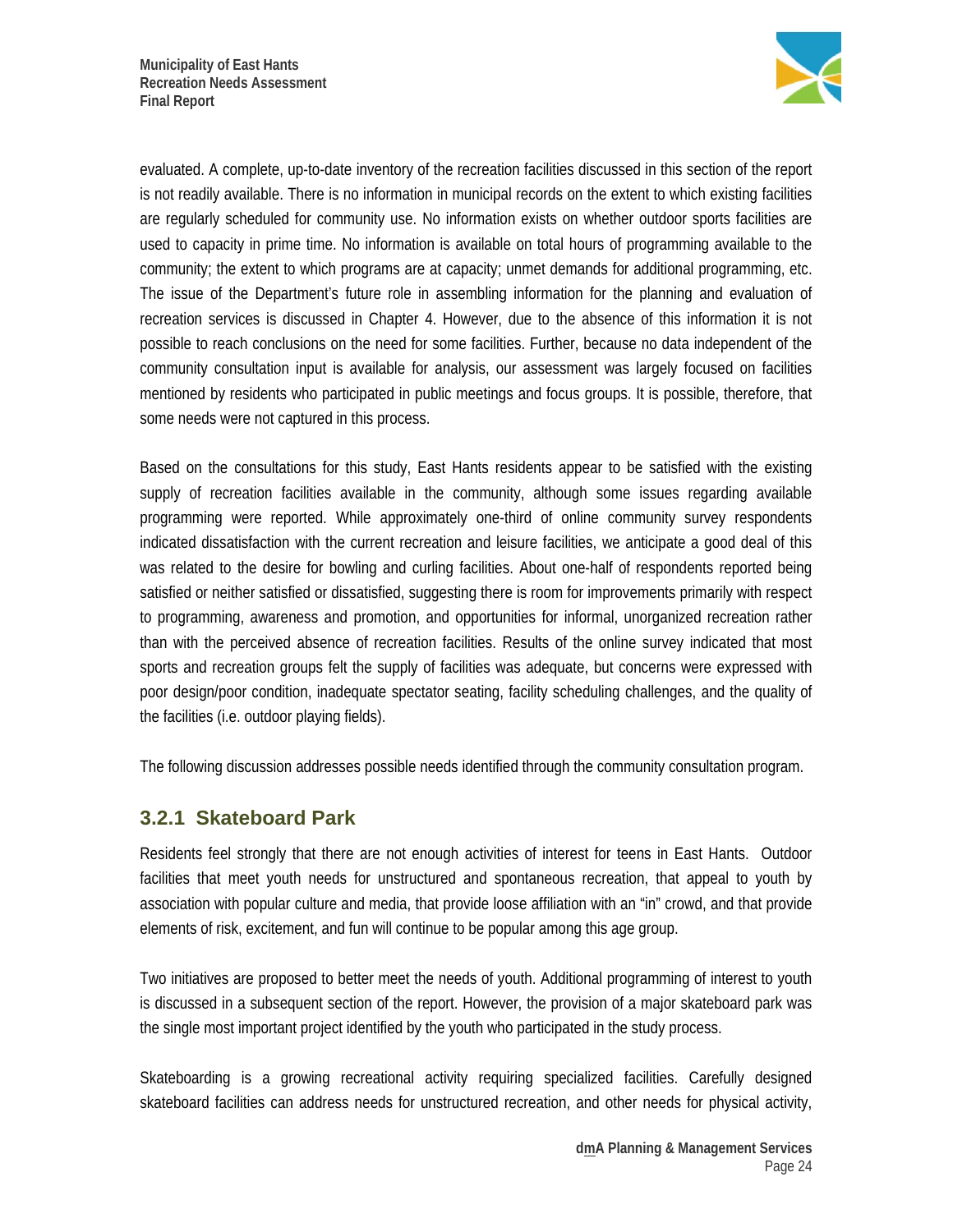

socialization, and recreation. As a result, skateboard facilities are becoming increasingly common components of Municipality's recreation inventories. There is a small skateboard facility provided by the Milford Recreation Association, however, most teens felt it is too limited to appeal to more advanced skateboarders, and a more modern, and sophisticated facility would be much more attractive, and better utilized. Discussions with East Hants youth indicated a willingness to be actively involved in maintaining a new facility, and in assisting with its planning and development. They also appreciated the fact that East Hants could only provide one major facility and were adamant that they would travel to a high quality facility wherever it was located.

The type of skateboard facility that would be developed is an important consideration. As noted above, the youth that we spoke to supported a major installation with amenities and designed for skill levels that would be of interest to serious users. This of necessity would be a centralized facility (only one could be supported in East Hants) and the teens indicated they would travel to use it. This has been the experience in other communities. However, given the significant capital expenditure associated with a major skateboard park, further consultation with youth and their parents would be advisable to confirm the demand and willingness to support a centralized facility. There may also be interest in smaller installations similar to the Milford facility at other locations throughout East Hants. We identified no demand for these facilities in our community consultations, but should a need be identified in the future, a small facility should be considered. However, these smaller facilities will not serve the same market as a major facility and will not replace the need for a major installation.

The Town of Windsor is currently in the process of developing a major new skateboard park with the active involvement of the community, and Chester provided a major park in 2008. The Lions Skate Park in Amherst, Nova Scotia is considered to be one of the better skate parks in Atlantic Canada. The planning was initiated in 2010 to provide more casual recreation space for the town's youth and was completed in 2011 at a cost of approximately \$370,000. This was a design build project with funding from the federal government as part of Recreational Infrastructure Canada; the Town of Amherst and the Province of Nova Scotia. Approximately \$67,000 of the total project costs was to be raised by the community through various fundraising efforts. The Youth Advisory Council was active in fund-raising events. The skate park is located adjacent to Amherst Stadium and boasts a number of features including a mini-bowl, rails of various height and shapes, as well as stairs, benches, islands and a custom quarter pipe. Since the parks grand opening in May of 2011, it has been well used by not only the youth of Amherst but also many surrounding communities as it has become a destination for skaters.

### **Conclusion**

To address the need for unstructured and spontaneous recreation for youth, the Municipality should consider the development of a major, concrete skateboard facility of 5-7,000 sq. ft. Assuming a construction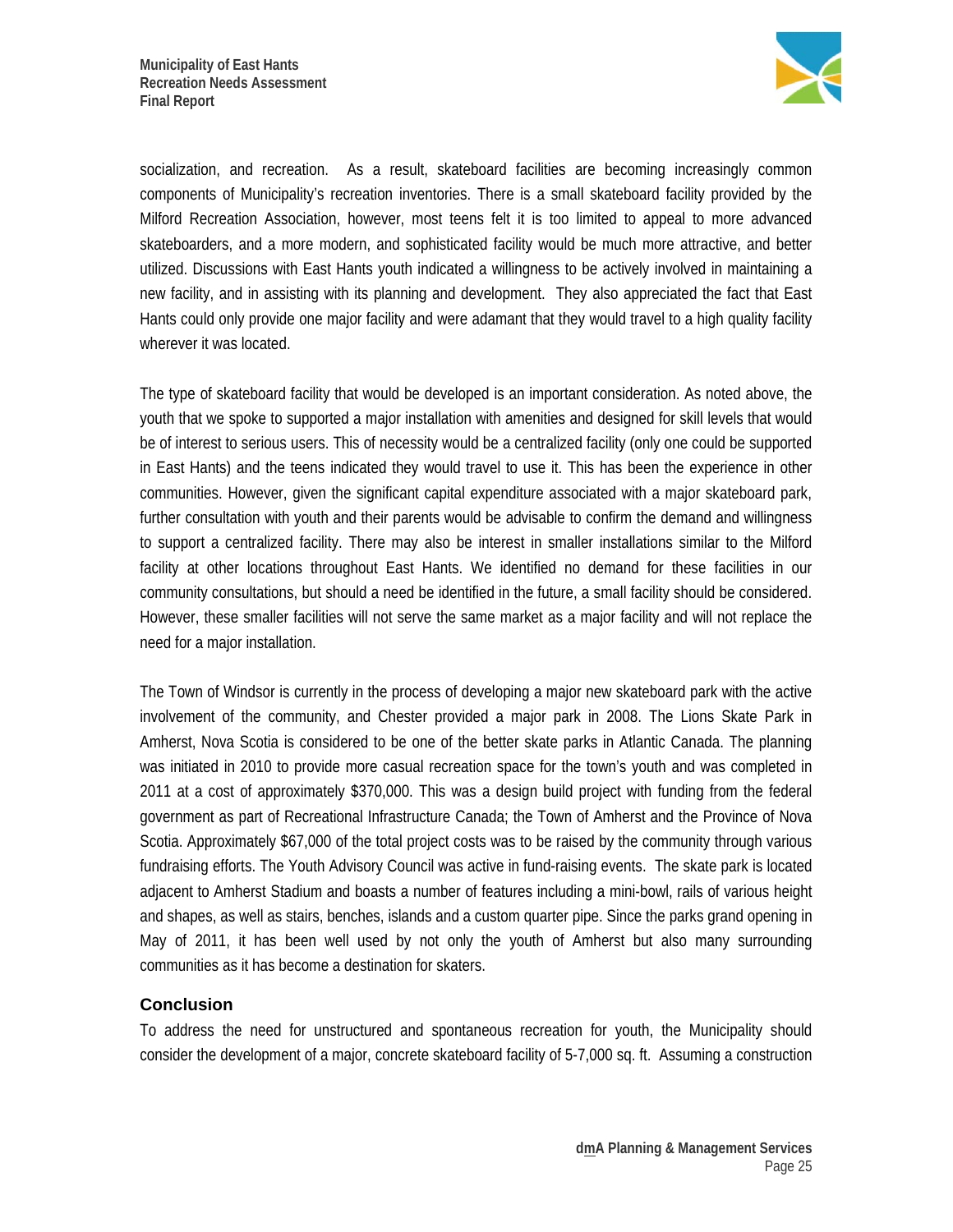

cost of \$45/sq. ft.21, the initial capital cost is estimated at \$225-315,000. It is quite common for communities to fundraise extensively for the development of these facilities including partnering with "like-minded" business such as sport stores, etc. Consideration should be given to locating the proposed skateboard park in a community space adjacent to an existing recreation facility, or another location where noise and disruption impacts to neighbouring residences is minimized.

**Recommendation 3.8:** The Department in conjunction with youth and other community interests should initiate a process to plan, design and develop a major skateboard facility.

# **3.2.2 Community Centres and Community Halls**

In East Hants, residents have access to a number of community centres and halls. For the purposes of this discussion, we have referred to community centres as spaces in other public or community buildings (such as firehalls and Legions) that are used for community programming and community halls as free standing buildings, primarily in rural areas, that are used for a variety of social events. There are over 30 of these facilities in East Hants, and this does not include space in municipal recreation facilities such as the Sportsplex or school facilities.

As is customary in rural communities, the only indoor community recreation space in many of the small population centres in East Hants is the hall. No information is available on their use, although based on site visits it appears that some may no longer be in use and we expect others are used very infrequently. The halls vary a good deal in size, quality and upkeep, with a few being in an advanced state of disrepair, but most being well maintained by committed volunteers. The design of the halls are more conducive to social activities than to the types of recreation programming that could occur in the space found in community centres.

These halls are an important part of their communities and in most cases provide one of few opportunities for community programming. While there is no apparent need for additional halls, providing residents with ongoing access to social and program space should be the Municipality's objective. Meeting this objective presents the following challenges.

For the community halls, their sustainability is questionable. These are older buildings and will require some ongoing investment for maintenance to ensure they are appropriate for community use. The Municipality has not undertaken a building assessment of the existing halls so the extent of this possible future investment is unknown. It is likely however that at some point the required investment will not be justified by the extent of community use. Changes in legislation may also impact these facilities. Very few would meet contemporary standards for full accessibility and in other jurisdictions changes to standards for serving food, occupancy levels and other considerations have rendered halls build decades ago no longer suitable for

 $\overline{a}$ 21 Assumes a design/build process, contracted out to a recognized skatepark design firm.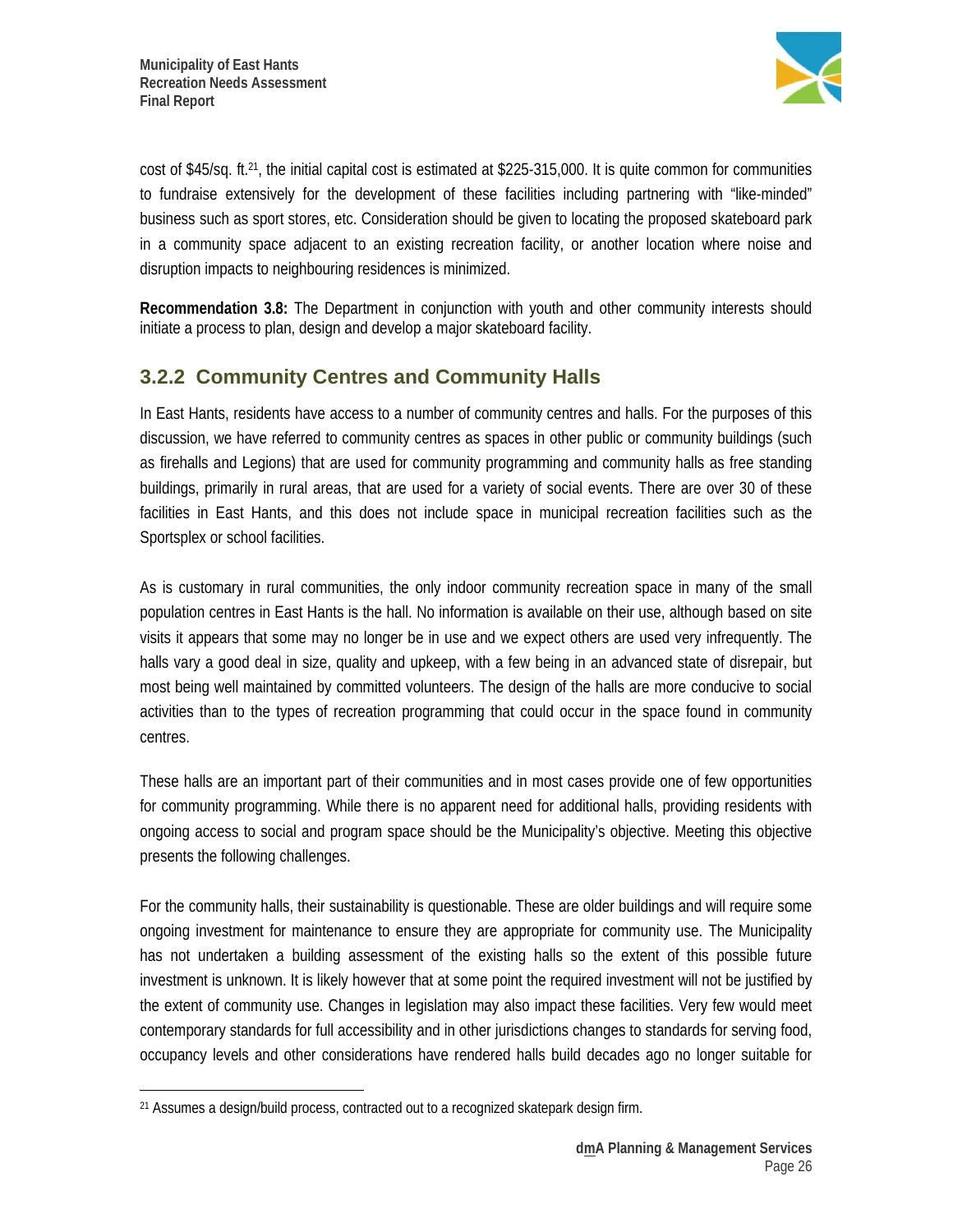

community use. Finally there is the question of the willingness and ability of volunteers to continue to operate the halls. This issue is addressed further below with respect to additional requirements for municipal support.

Community centres are in a better position than community halls because the alternate use provides some guarantee they will be maintained. However, for both community halls and community centres, the adequacy for programming is a concern. Few of the community centres and virtually none of the halls provide programming space that meet the standards of contemporary recreation facilities (e.g. flexible, large enough to accommodate programs with a number of active participants, with flooring, wall finishes and design, lighting and amenities such as storage, washrooms/change areas, kitchen areas to accommodate a range of activities and programs including fitness classes, dance lessons, day camps, youth drop-in activities, arts programming, social and special events, etc.). In addition, many have some restrictions on access during daytime and weekend hours.

There is no information concerning the use of community centre/hall space in East Hants so current capacity and use is unknown. Department staff indicates that they seldom have problems finding space for programs, however, this perspective was not always shared by the public.

#### **Conclusion**

While staff indicate that they can usually find space for community programming, they acknowledge it is not always ideally designed for the activities that are hosted and access, particularly on weekends, can be a constraint. Furthermore, our analysis (discussed below) suggests a need for a broader range of active living programming, additional physical activity programming, and expanded programming for older adults, seniors and youth. This will place additional demand on available resources. In addition, to the extent that the community halls are not sustainable, the supply of community programming space may diminish. The Municipality, therefore, should adopt a strategy to ensure that an adequate supply of community programming space is available in the future. The strategy should have two major components: (1) an assessment of current community centres and halls and a plan for ensuring an adequate supply of facilities is available for future use, and (2) adding to the supply of well-designed multi-purpose programming space with current and future major recreation facilities.

A pro-active approach is required to ensure an adequate supply of community centres/halls in the rural area. This is preferable to waiting until the condition of existing facilities deteriorate to the point they are no longer useable or volunteers are no longer available to operate the centres. However, it is unlikely that all of the existing facilities or required or can be maintained and consequently choices will need to be made about how best to invest limited resources. . The goal should be to ensure that a facility suitable for programming is reasonably accessible to all residents. While in most cases this will probably be an existing community hall, it could be another community resource, such as a school or firehall, as long as community access is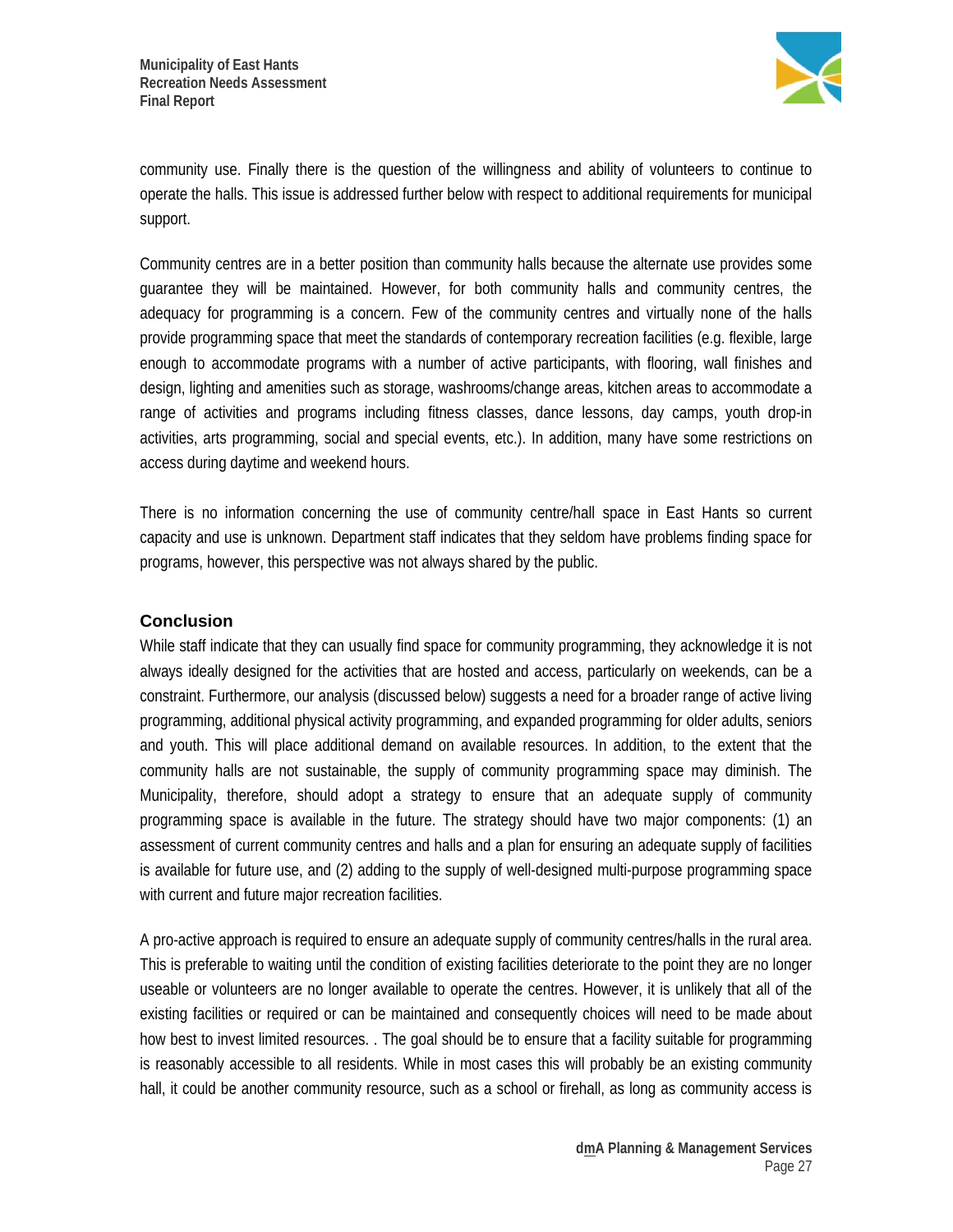

guaranteed, or if warranted based on the assessment, it could be a new facility. We note that this was a major issue discussed at the public meeting in Mt. Uniake. There were differing opinions expressed as to whether the community's requirements for multipurpose programming space were adequately addressed by the existing school, firehall and other community facilities or whether a new community centre was required. This assessment would address that issue and identified a preferred strategy to ensure the community had adequate long-term access to recreational programming space. If existing facilities controlled by other agencies, such as school boards, are the preferred approach to meeting the need for program space, new or improved partnerships agreements with the Municipality may be required.

The intent of the proposed assessment is to identify and designate a preferred in each service area to meet future recreation programming needs. Preferred facilities should be identified based on their location, physical condition, programming potential and community support. The following categories of criteria could be developed for this assessment:

- Structural Condition the estimated cost of repairing current deficiencies and maintaining the facility for community use over the next ten years.
- Appropriateness for Public Use the existence of or cost to provide full accessibility or conform to other characteristics traditional associated with public buildings (e.g. adequate parking; signage/visibility; security and safety of users, etc.)
- Size the capacity of the areas available for public use
- Programming Potential the range of community uses and programming that can be accommodated based on such considerations as ceiling height; design and coverings of floors and walls; amenities such as storage, change areas, food service, etc. )
- Accessibility both geographically to the proposed service area and for community use during day, evenings and weekends.
- Volunteer Management the existence, capabilities and willingness of a volunteer management group to operate the facility and potentially to take on greater use

The preferred facility based on this assessment should be identified as the area's designated community centre. The Municipality should support the designated facilities with investments in their upkeep and other support to enhance their viability. Facilities that are not sustainable based on the physical condition and community support or that are not required based on the availability of superior resources in the immediate vicinity, should be decommissioned and/or given a lower priority for municipal funding. Designated facilities should be eligible for enhanced funding (if required to support the physical structure or upgrades) and the volunteers should be targeted for assistance to ensure that they can continue to operate these facilities. Assistance for volunteer organizations and funding is discussed further in Chapter 4 of the report.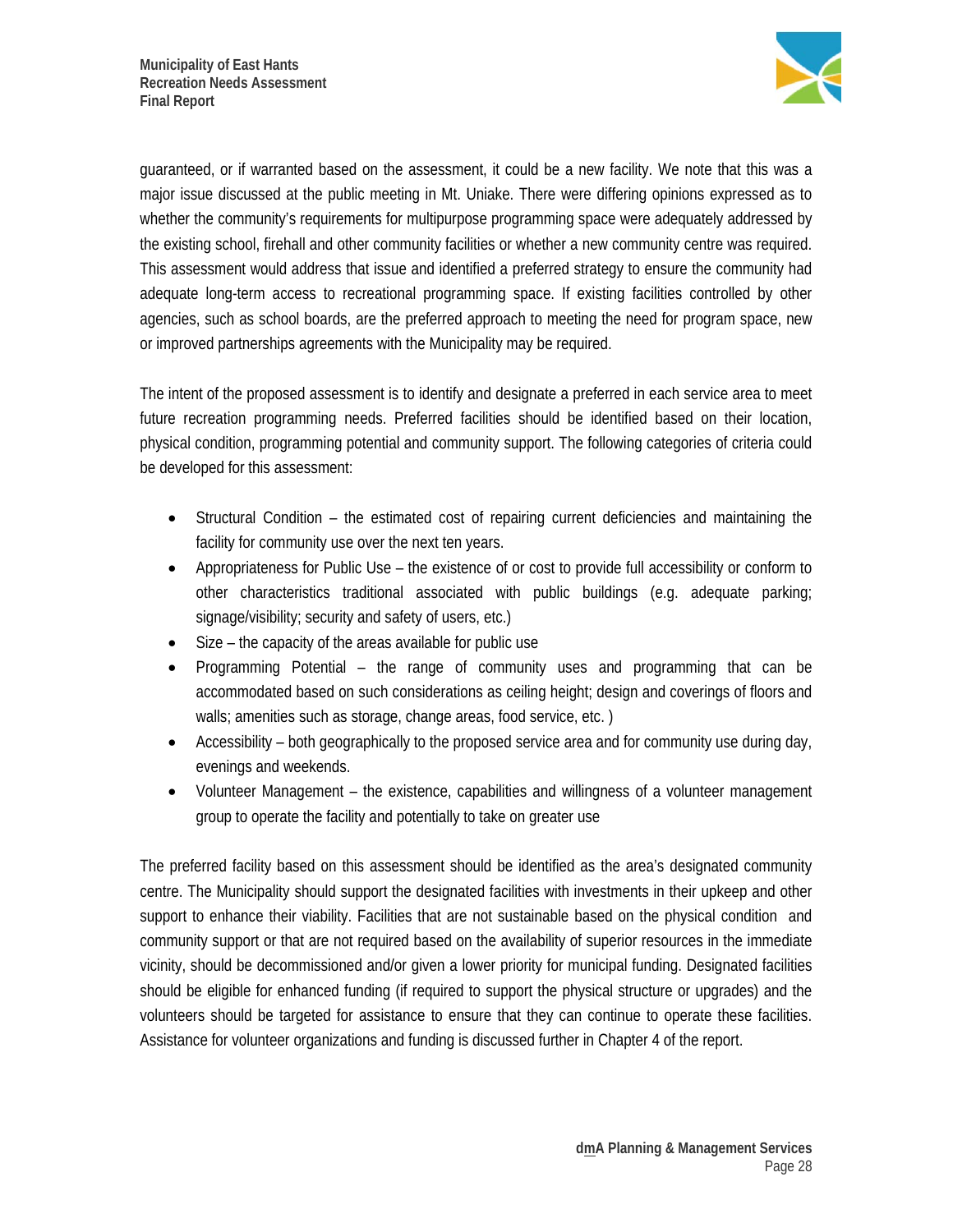

While not within the scope of the recreation needs assessment, it is worth noting that many rural municipalities in Nova Scotia and elsewhere are struggling with the challenge of retaining community services. Due to the ongoing decline in rural population as well as changes in service delivery models, many public and private services that were available in smaller rural centres in the past are no longer viable. These communities are losing their banks, service stations, post offices, libraries and many other services. The amalgamation of municipal units has often also resulted in the loss of local government services. There is a growing interest in new facility models that rely on shared space, innovative management and operating arrangements, and technology to address this issue. Multi-service centres specifically designed for rural communities may provide a viable means to provide some of the services that are being lost. It may be worthwhile therefore to expand the scope of this recreational assessment of facilities to explore a multiservice centre concept for rural areas of East Hants.

In addition to designating community recreation space in all parts of the Municipality as discussed above, multipurpose programming space is an essential feature of major indoor facilities. All major municipal recreation facilities should accommodate flexible, well designed multipurpose programming space. This space should be designed for flexible, multiple use and large enough to accommodate a variety of programs. Areas of 2,500-4,000 sq. ft. would be customary but larger spaces could be provided in larger facilities. In East Hants, programming space of this type is available at the Sportsplex. It should also be provided at the Aquatic Centre.

**Recommendation 3:9**: The Department should prepare a plan for the future provision of social and recreational space. The plan developed in conjunction with the volunteer organizations responsible for the management of community centres and halls will designate specific facilities as those best able to meet the community's long term needs. Designated facilities should be eligible, as required, for additional investment and the Department should work closely with the volunteer groups responsible for their operation to ensure their continued viability. As warranted, new or revised agreements for access to facilities controlled by other agencies should be established.

**Recommendation 3:10**: The redeveloped aquatic centre should include a multi-purpose programming area.

### **3.2.3 Gymnasia**

Gymnasia can accommodate many of the activities associated with multipurpose programming areas but also have the ceiling height and equipment to accommodate sports such as basketball and volleyball. Gymnasia are necessary components of all community recreation systems.

At present, residents of East Hants have access to a sufficient supply of school gymnasia. Based on the consultation activities community access was not a major issue, although occasionally being bumped for use by the school and day time and weekend access were reported constraints. While not a gymnasium, the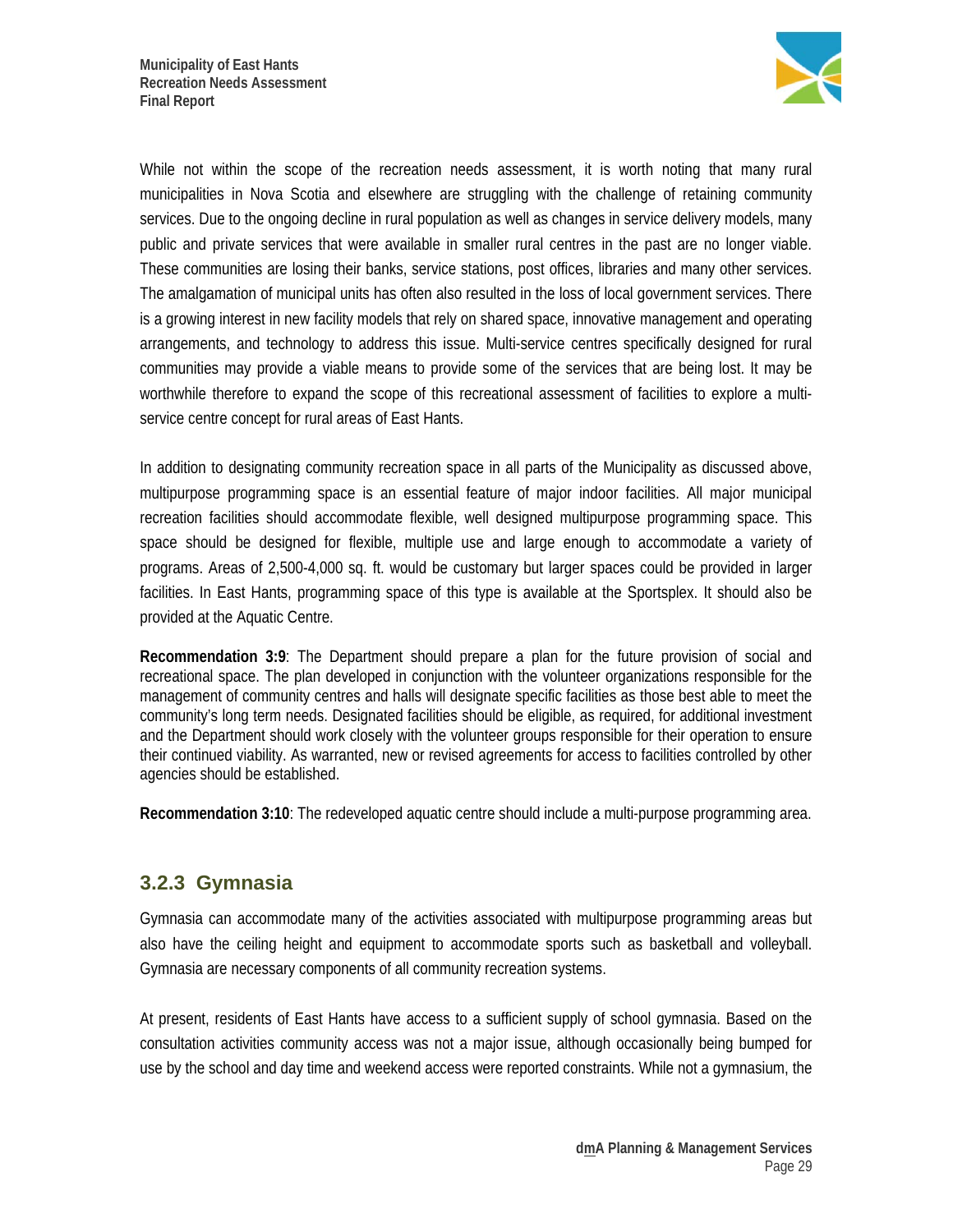

fieldhouse at the Sportsplex can accommodate many of the activities that would traditionally be scheduled for gymnasia.

Experience in most communities indicates growing demand for gymnasium use because of the increasing popularity of basketball, volleyball, badminton, floor hockey (among other sports) for both league and unstructured participation. In addition, the wide-ranging, flexible programming of gymnasia make them key contributors to increasing activity levels in the community and improving population health and wellness. Furthermore, although the situation varies, it is customary in all municipalities to experience restrictions on community access to school space.

Another significant consideration with respect to gym time is the growing demand for daytime access to major recreation facilities in a society where leisure time is more flexible and daily schedules are less likely to be oriented around child responsibilities. These considerations, in combination with the flexibility of welldesigned gym space to accommodate a wide range of community activities, have resulted in a significant expansion in the supply of municipally owned and programmed gymnasia.

### **Conclusion**

Although residents are largely satisfied with their access to school gymnasia and these will continue to meet the majority of community needs, one full-size gymnasium operated by the Municipality or a community recreation association should be available to provide day-time use, cross-programming opportunities, and to address constraints associated with scheduling school facilities. We understand that the Municipality has provided a financial contribution in the past to guarantee enhanced community access to school facilities. This is a reasonable strategy and should be considered if the opportunity presents itself in the future, but does not eliminate the requirement for one gym that is available at all times for community use.

The gymnasium should not be built as a stand-alone facility. Its programming potential is enhanced when it complements other major indoor facilities. Furthermore, it can only be operated in a cost effective manner if part of a larger complex that already has staff and other amenities such as changerooms and washrooms.

The ability for the Sportsplex fieldhouse to fulfill this requirement should be investigated before building gymnasium space. Assuming the design of the facility can adequately accommodate gymnasia programming and the scheduling of the fieldhouse will provide adequate prime-time access for sports other than soccer, this would be the preferred approach to meeting this need.

If the fieldhouse is not an appropriate option, the gym should be provided with another major recreation facility. In East Hants, the preferred option is the Aquatic Centre.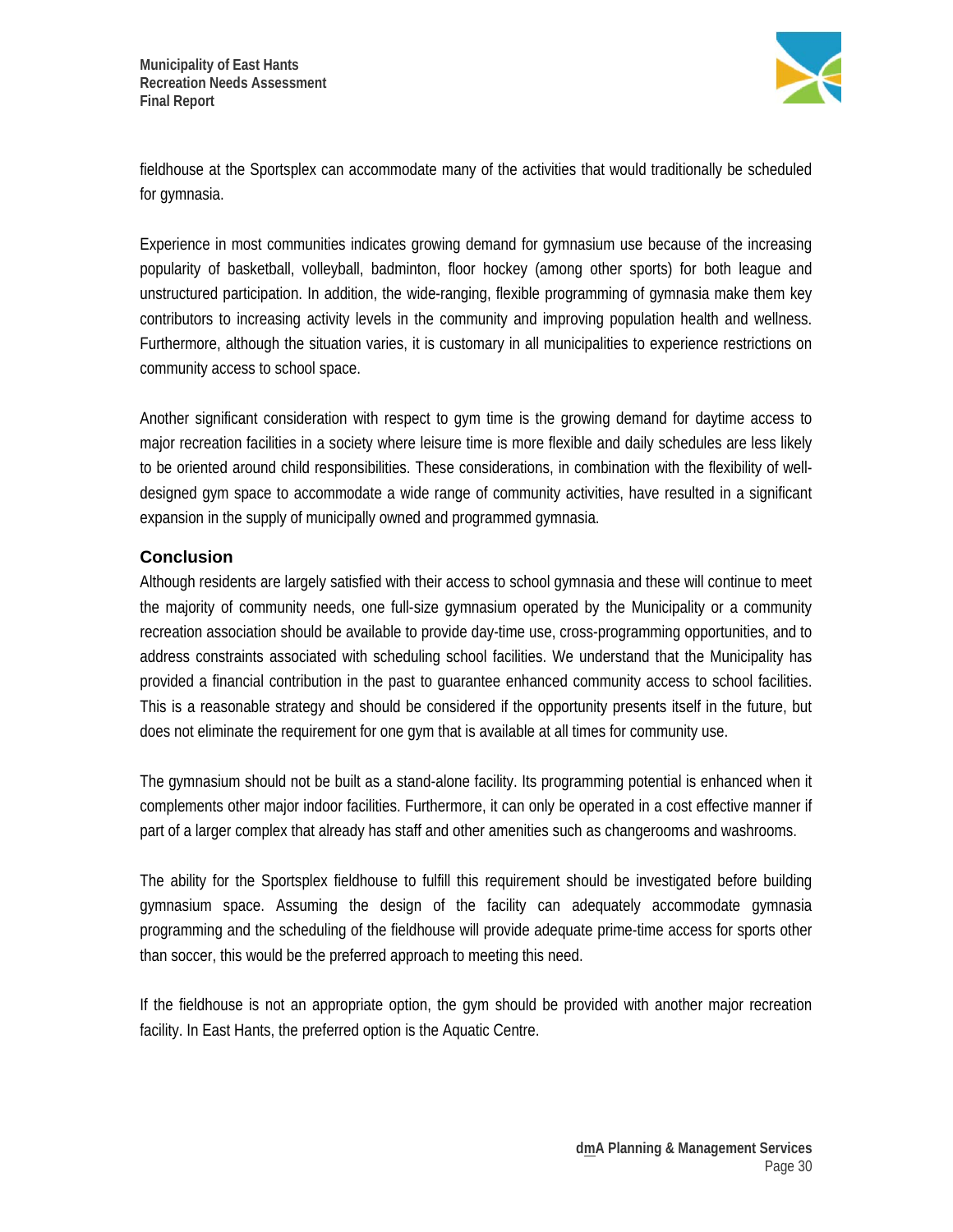$\overline{a}$ 



**Recommendation 3:11**: One full-size gymnasium operated by the Municipality or a community recreation association should be available to provide day-time use, cross-programming opportunities, and to address constraints associated with scheduling school facilities

## **3.2.4 Outdoor Sports Fields and Tennis Courts**

The Municipality has a significant supply of outdoor sports facilities including at least 14 ball diamonds; 17 soccer fields; and 6 outdoor tennis courts (see facility inventory in Technical Background report<sup>22</sup>). As discussed above, this is likely an incomplete inventory. However, it is also likely that some of these facilities are in very poor condition and would not support league play. This information is not available. While there is no documentation regarding scheduled use and the extent to which these facilities are fully used in prime time, based on information gathered throughout the consultation process, they are not used to capacity.

We have compared the per capita supply of ball, soccer and tennis facilities in East Hants to other communities of a similar size23. Despite the limitations associated with comparing communities in this manner because of the many intervening variables, these types of population based comparisons do provide a useful benchmark to help in the assessment, particularly in the absence of information on existing use. As illustrated in Table 3.3, the Municipality of East Hants is well supplied relative to comparative supply statistics<sup>24</sup>. Indeed, East Hants is providing 2 to 3 times as many facilities as comparable municipalities.

 $22$  The inventory provided is not consistent with documentation of existing facilities listed in the "What's up East Hants" publication. For the purposes of this assessment, we have used the **minimum** supply of each facility type. 23 These calculations were based on the 2011 population of 23,195

<sup>24</sup> Comparative supply levels are based upon Ontario ratios for communities ranging in size from 10,000 to 50,000 residents. Ontario data was used for two reasons: we know of no comparable information for Nova Scotia; and, more importantly, there are 36 communities in the Ontario sample providing a broader range of comparable size communities then would be possible in Nova Scotia. The source for this information is a special study that was undertaken by dmA based on a survey of all major Ontario municipalities (Municipal Recreation Facility Inventory Study. dmA Planning & Management Services, 2005).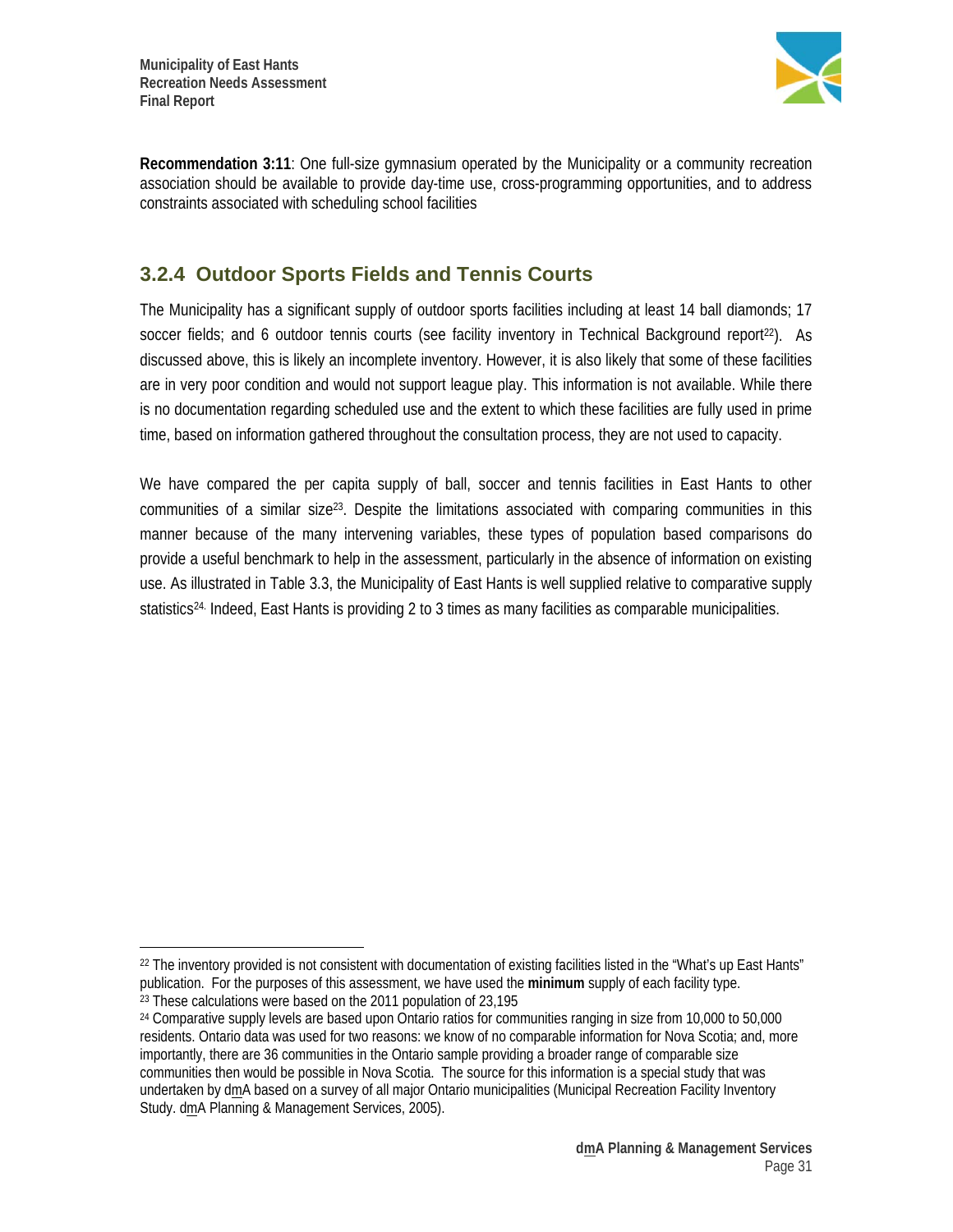

| <b>Facility</b>          | <b>East Hants Supply</b> | Comparative Supply <sup>25</sup> |
|--------------------------|--------------------------|----------------------------------|
| <b>Baseball Diamonds</b> | 1:1,657 population       | 1:3,710                          |
| Soccer Fields            | 1:1,364 population       | 1:3,002                          |
| <b>Tennis Courts</b>     | 1:3,866 population       | 1:10,269                         |

| Table $3.3:$ | <b>Comparative Facility Supply</b> |
|--------------|------------------------------------|
|--------------|------------------------------------|

There was essentially no demand from the community for additional outdoor ball, soccer or tennis facilities. Two user groups indicated that they require additional facility time<sup>26</sup>, primarily to improve the programs they currently offer, to meet demand for existing programs, and to support existing and new programming opportunities. Much of this demand could likely be accommodated by the existing supply of facilities if they were redeveloped and improved. The supply of outdoor sports fields and tennis courts was not raised as an issue by the participants at public meetings, focus groups or by the respondents to the web-site survey.

Throughout the consultation process, the existing outdoor sports facilities were commonly noted as being in poor condition and/or in need of improvement. Further, vandalism was a major concern. To the extent that sports fields were discussed in the community consultation program, the concern was the need to maintain and better utilize those that already exist. Discussions with staff, as well as, site tours of the outdoor sports fields indicate that many of these facilities are quite capable of serving their purpose, but have not been maintained to standards that allow for adequate use. Many of the fields are overgrown, in poor condition, and have been vandalized.

The condition of existing facilities is also a consideration with respect to tennis. While the per capita supply and community input indicated no demand, the supply is over-stated because the condition of the Milford courts makes two of the three unusable. These conditions also likely affect demand by discouraging informal tennis players or the development of a club. While the information available for this assessment cannot provide a conclusive answer, it is possible that tennis would be a viable program in East Hants if improved facilities were provided and the Department played a more active community development role in support of a volunteer tennis club (as discussed in Chapter 4 of the report).

 $\overline{a}$ 25 Source: "Municipal Recreation Facility Inventory Study" dmA Planning & Management Services, 2005.

<sup>26</sup> Tri –County Softball requested 10-15 additional hours per week of softball diamond use and 2-4 additional hours per week of school gymnasium use. Enfield Rugby Football Club requested 4 additional hours per week of outdoor soccer field use.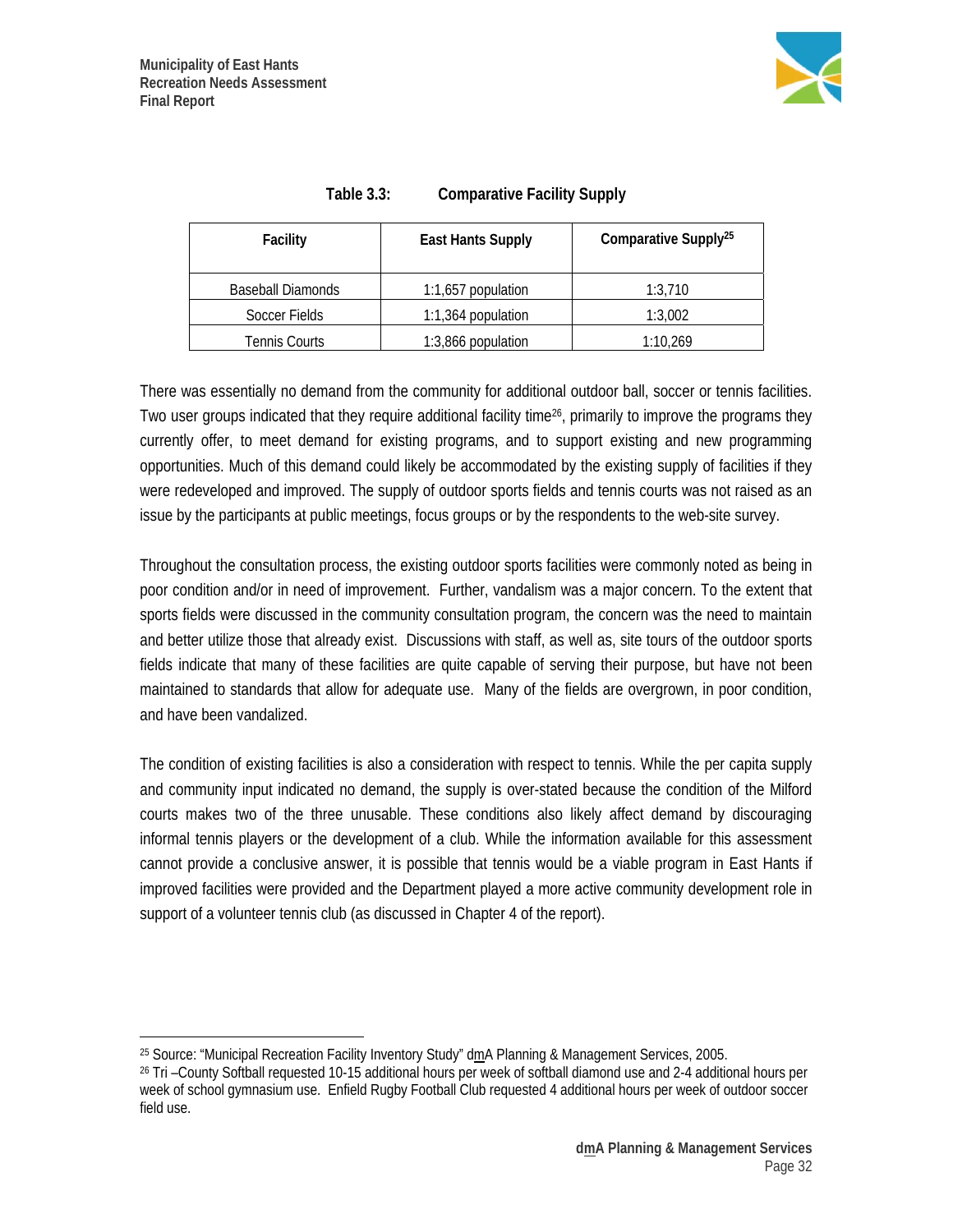

### **Conclusion**

Compared to communities of a similar size, East Hants is well supplied with ball diamonds, tennis courts and soccer fields. Community input did not indicate demands that would justify the provision of additional facilities during the period of this plan.

There are however two significant issues that must be addressed. First, the information required to accurately determine current use and future demand is not available. At this time, there is no information in place that would indicate future requirements or, perhaps more importantly, if existing facilities are being used in the most cost effective manner. The Municipality does not have the data base required to plan for these facilities. This is a major problem and is discussed further in Chapter 4 of the report.

Second, in conjunction with establishing a reasonable data base for determining the number of facilities that are required, a comprehensive audit of existing resources and a strategy for upgrading and improving these facilities, if warranted by demand, is required. The audit should be undertaken by the Department (with external assistance as required) to assess the condition of existing ball diamonds and soccer fields; determine which, if any, merit upgrading based on their design, current condition and current and future user demand; ensure all facilities meet standards for safe community use; and consider the need to decommission facilities that are unsafe or are no longer required to meet community needs. With respect to facilities that may not be required in the future, the impact of the new indoor soccer facility on requirements for outdoor fields will be a major consideration. The audit must be undertaken in conjunction with a plan for future facility requirements, as discussed above.

**Recommendation 3:12**: The Municipality does not require additional soccer fields, ball diamonds or tennis courts for the ten year period of this plan.

**Recommendation 3:13**: In conjunction with the volunteer associations that manage facilities and the facility users, the Department should undertake a comprehensive audit of existing ball diamonds and soccer fields to identify facilities that should be upgraded and those that should be decommissioned.

**Recommendation 3:14**: In conjunction with the user groups. The Department should prepare a long range plan for future sports fields. Information must be compiled on current use and projected demand and a strategy put in place to ensure that appropriate facilities are available but also that the supply does not exceed demand so that volunteer and public resources are used to their best advantage.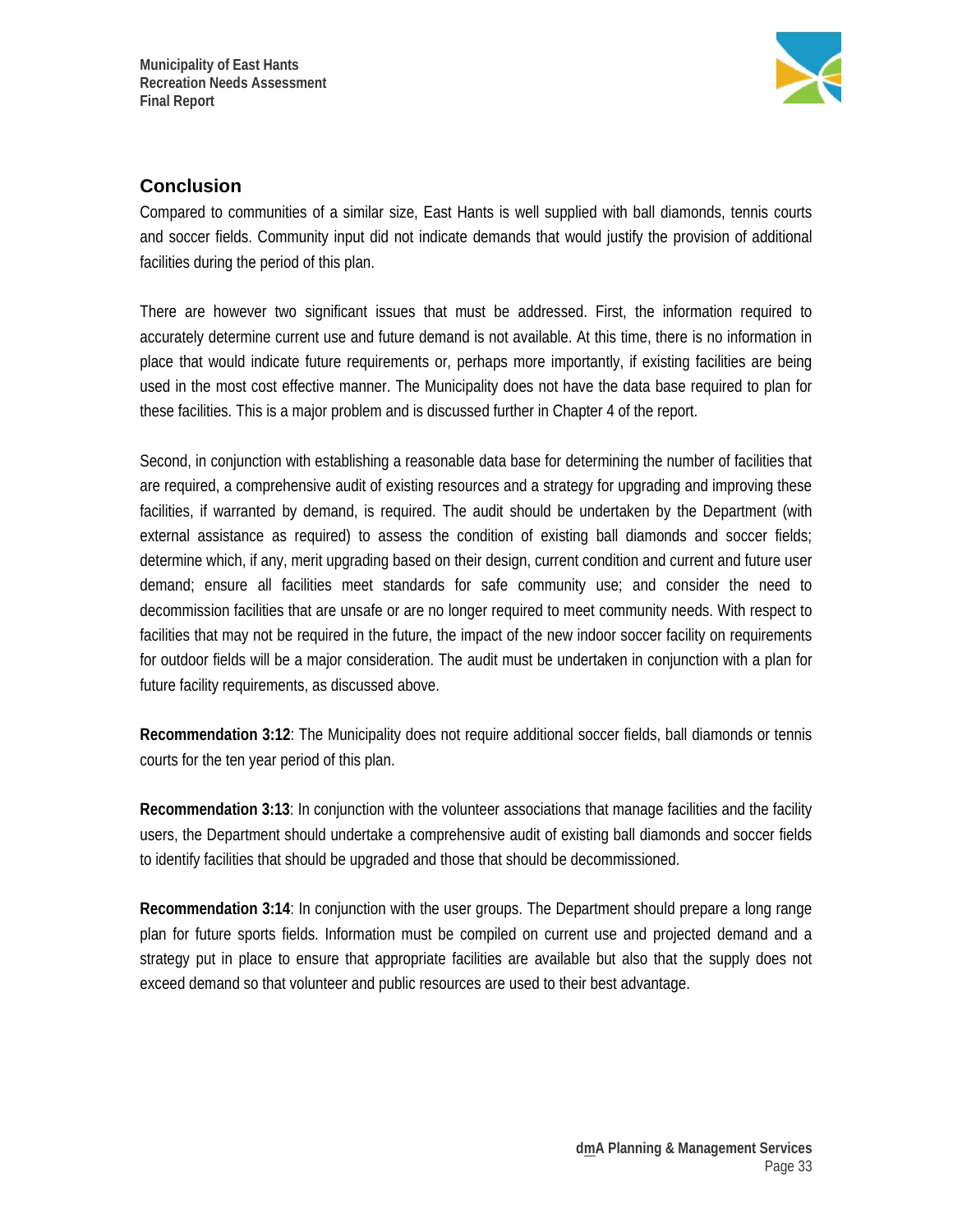

### **3.2.5 Parkland, Open Space Areas and Trail Development**

The primary focus on this study was recreational facility and service requirements. Detailed recommendations concerning parks and open space were not within the scope of the study. However, these aspects of the Municipality's leisure system have been addressed in other current and previous studies.

In 1999 the Municipality prepared a comprehensive Open Space Management Strategy. The Strategy created an inventory of existing resources, made recommendations for a number of parks, open space and trail projects and identified the need for a Parks and Open Space Coordinator as a pre-requisite for implementing the Strategy's recommendations. Council supported the staff position and a good deal has been done with respect to the Strategy's recommendations. The authors of the 1999 Strategy noted 'the scope of the Open Space Master Plan may appear vast and the effort implied intimidating"<sup>27</sup>. This comment reflected the Strategy's ambitious work program and it was understood that implementation would take many years. This has turned out to be the case and while much has been done, there is still much to do and we understand that the Department's continues to implement components of the 1999 Strategy.

The Department is currently in the process of preparing a comprehensive open space inventory to provide an overview of resources and consolidate information for ease of access and use. This initiative will also identify the potential of individual properties for development, comment on management issues and upgrading considerations; and provide direction concerning future use. This is a very valuable undertaking and will complement the recommendations in this report. However, we understand that this work being undertaken by staff does not entail a comprehensive up-date of the 1999 Open Space Management Plan. This is likely required and should be considered by the Municipality to ensure open space resources are appropriately developed and can meet future recreational needs.

There are two other issues affecting parks and open space require attention. Current and future parks and open space resource must be managed and programmed. For East Hants as it further develops and expands its open space system, the challenge will be to ensure that the volunteer resources are available to assist with management and programs are available to encourage residents to make the best possible use of open space areas. Of particular importance is the support that will be available from the Municipality to assist volunteer community groups with park development and maintenance. Further Discussion and recommendations in Chapter Four of this report address both of these issues.

**Recommendation 3:15**: Complete the open space inventory and assessment study currently being prepared by staff and consider updating the 1999 Open Space Management Strategy as a guide for future open space and trail development.

 $\overline{a}$ <sup>27</sup> East Hants Open Space Management Strategy. Final Report. April 1999. Porter Dillon Ltd. p.iv..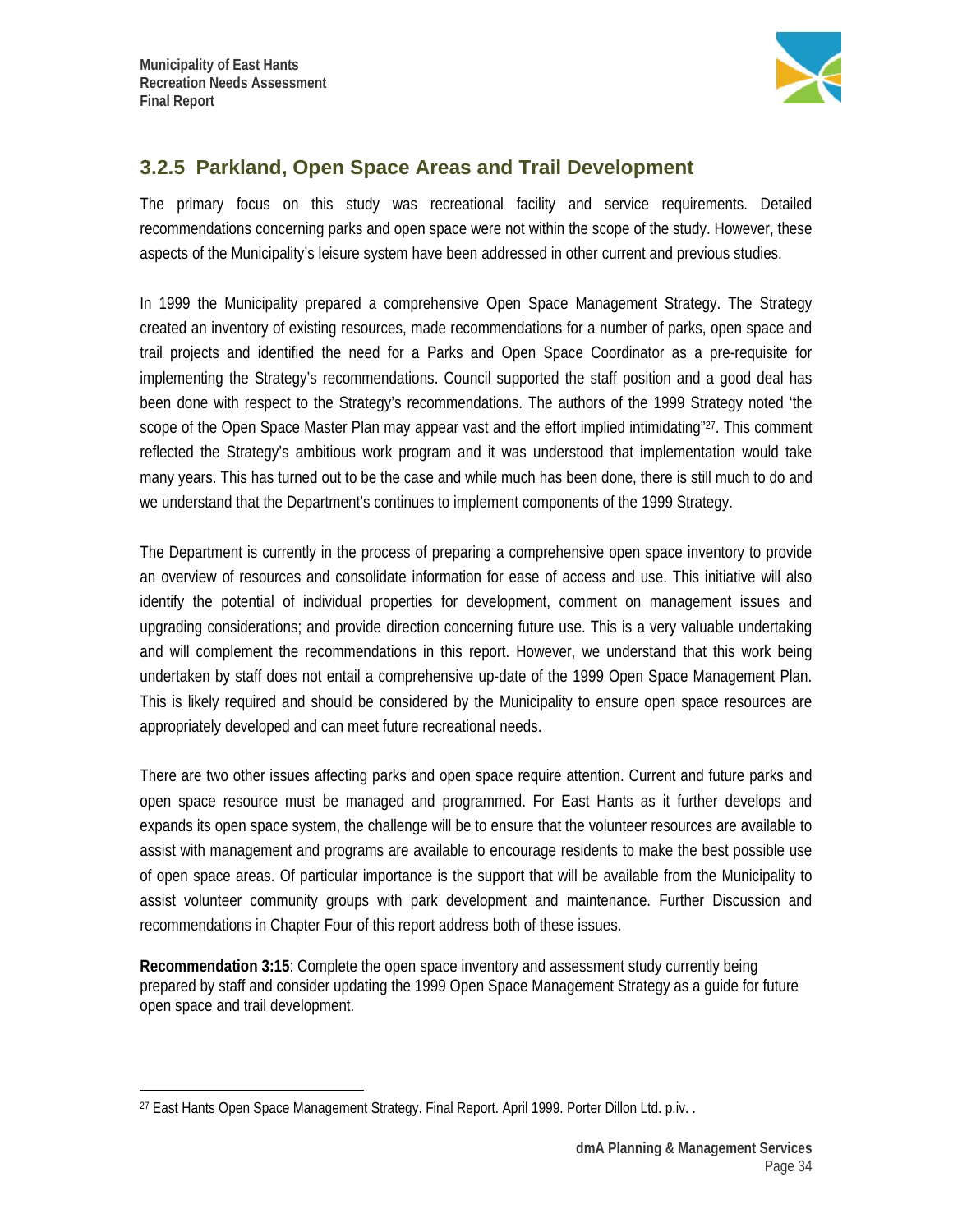

**Recommendation 3:16**: The Municipality should take steps to ensure volunteer resources are available to assist with the management of open space resources and programs and to maximize residents' enjoyment of these areas.

### **3.2.6 Support for Tourism and Economic Development**

Support for Tourism and Economic Development is not a customary role for municipal parks and recreation departments but is appropriate in East Hants because of the extraordinary natural resources. In East Hants there is very close connection between local parks, recreation, and natural resources and tourism. The tourism potential is considerable and in many cases the same resources can serve both the visitor and the resident. Furthermore, many of the tourism resources (such as Burntcoat Head Park) are managed by volunteer associations so there is a direct connection to the Department's volunteer support function.

In most cases, it will be through this assistance to volunteers that the Department supports associations responsible for parks, open spaces, trails and other resources that serve both residents and visitors. However, the Department in conjunction with the appropriate tourism and economic development agencies and the volunteer associations operating resources with tourism potential should prepare a study to better identify tourism opportunities and how best to capitalize upon them. This investigation should initially focus on the Fundy Shore, where the opportunities seem to be most prevalent, but ultimately could address other areas within East Hants. The study would include

- an inventory of existing resources
- an assessment of their current conditions and opportunities for enhancement
- a review of marketing approaches and the manner in which the resources are promoted by the Municipality and by regional/provincial tourism authorities
- review of the role played by the associations managing these resources and any challenges they face
- recommendations for improving the appeal of these resources for both visitors and residents.

Primary responsibility for attracting visitors to the area should rest with local and regional tourism and economic development authorities. This is currently the case and should continue. However, if stronger links between local recreation and tourism staff and the volunteer associations are pursued, this will undoubtedly bring the Recreation and Culture Department in closer contact with those responsible for economic development and tourism. Consequently, it would be appropriate to clarify roles and responsibilities, particularly with respect to financing and implementation associated with any recommendations emerging from the study recommended here.

**Recommendation 3.17:** The Department in conjunction with the appropriate tourism and economic development agencies and the volunteer associations operating resources with tourism potential should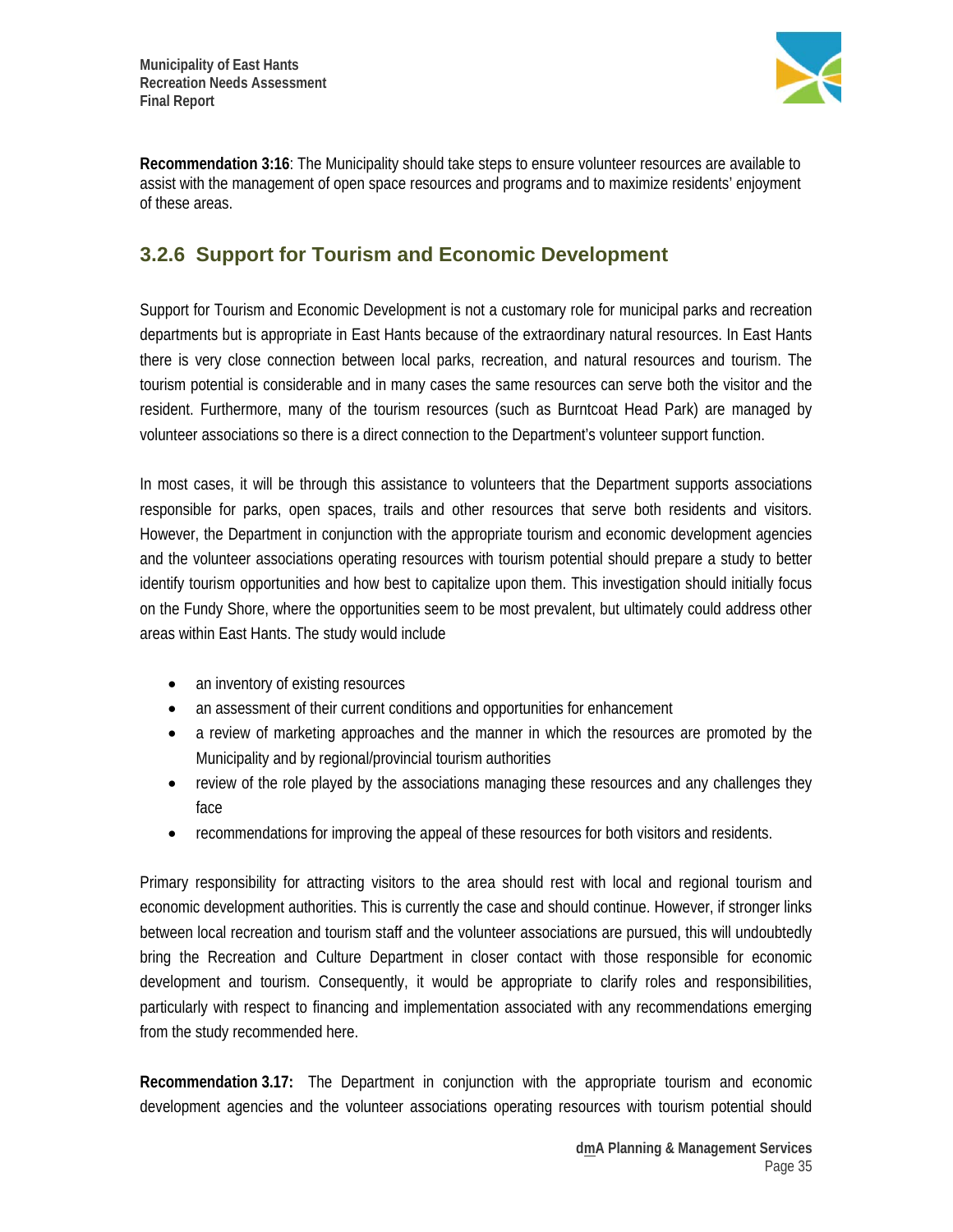

prepare a study to better identify tourism opportunities along the Fundy Shore, the Shubenacadie River and other areas of East Hants with resource-based tourism potential.

**Recommendation 3.18:** The future working relationship between the Department and those responsible for economic development and tourism should be clarified with respect to the planning, funding and implementation of any projects with joint recreation and tourism objectives.

# **3.3 Leisure Programs and Services**

Community input to the study demonstrated interest in and support for a broader range of programs. This was expressed to some extent in the public meetings and focus groups but most strongly stated in the community survey. However, it should be emphasized that the survey was not statistically valid and may not accurately represent the views of the community. Consequently, additional investigation may be warranted before acting on these indications of program deficiencies. Notwithstanding this qualification, there was a clear indication from the survey that programming should be expanded. Over 65% of the online community survey respondents either disagreed or strongly disagreed with the statement "residents in East Hants, no matter what their interests, have plenty to do in their spare time" and over three quarters (76%) agreed or strongly disagreed with the statement "we are not participating in recreation and leisure activities as often as we would like". When asked about limits to participation, over half (54%) of respondents felt that "programs/activities of interest are not provided", and 26% reported "programs for adults" as an area of recreation they felt should be a top priority in East Hants over the next five years. Finally, the majority of respondents (65%) agreed or strongly agreed that "there are not enough recreation or leisure activities for older adults in the community" and a further 70% felt the same way about recreation and leisure services for teens. The observation concerning teens was not shared by the youth that participated in focus groups for this study and consequently should be investigated further before taking any action.

The following are increasingly popular program areas that would likely be supported in East Hants given its demographics, its projected growth, and the information gathered through public consultation activities. In all cases, the Department of Recreation and Culture is already pursuing these interests, often in partnership with other agencies. The Recreation Needs Assessment supports the current efforts and recommends additional efforts subject to available resources and as warranted, confirmation of the need.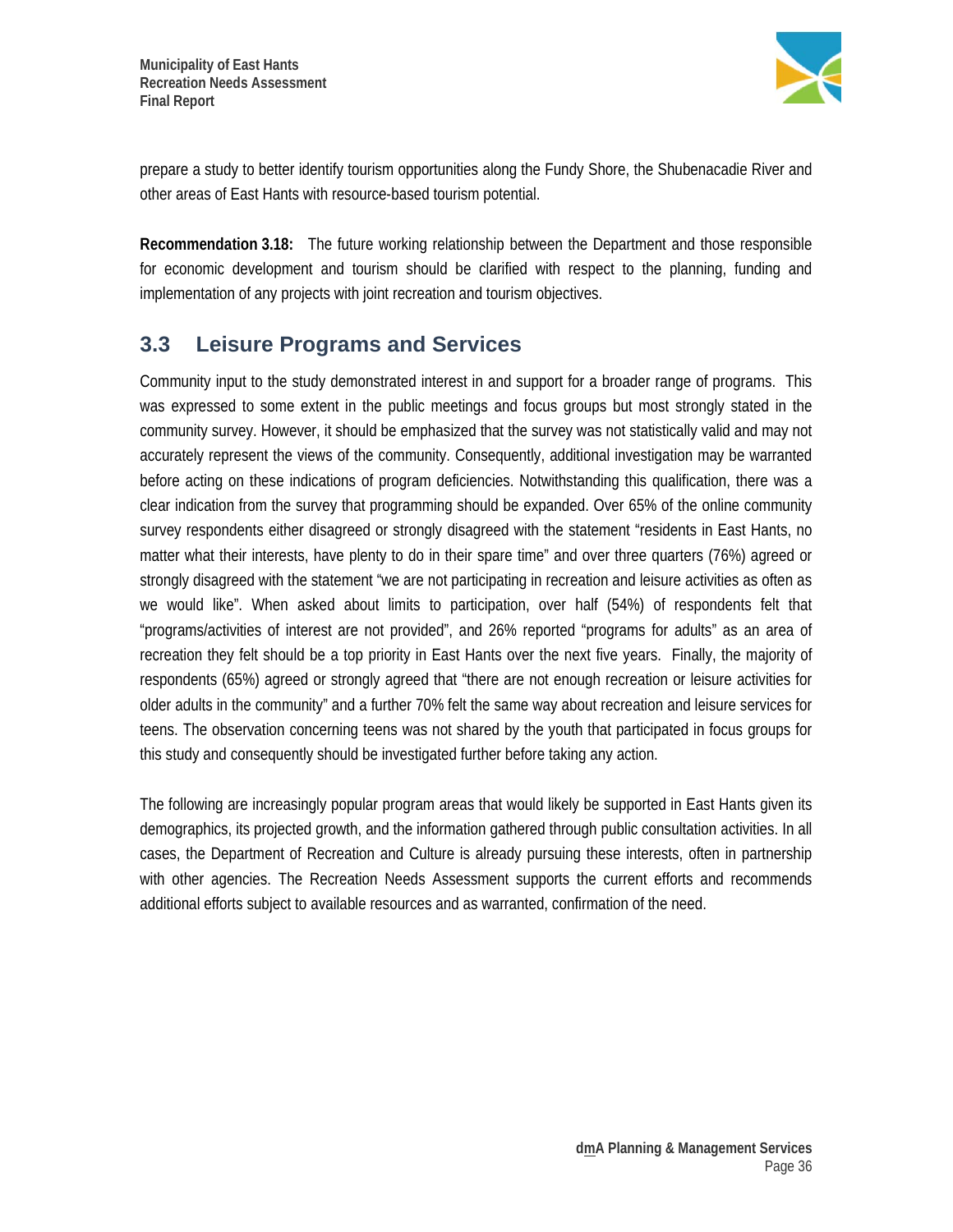

#### **Active Living Programs**

The Municipality with the support of the Province has prepared an active living strategy. It identifies a number of programming (and other) initiatives to increase physical activity levels and address alarming increases in health related issues due to child obesity and physical inactivity. Active living programs were supported by the community and the ongoing implementation of the Municipality's Physical Activity Strategy is strongly recommended as a priority programming initiative.

#### **Adult and Older Adult General Interest and Activity Programs**

At present, many of the existing volunteer organizations in East Hants are focused on meeting the needs of individuals interested in organized sports. While the aquatic center provides a good range of physical activity opportunities (i.e. lane swim, low impact fitness programs for adults, arthritis water therapy, etc.) there are fewer programs available for adults who wish to engage in individual leisure pursuits. This is, and will continue to be, one of the most rapidly expanding areas of program demand, primarily because of the growing number of healthy older adults with time and resources to commit to leisure activities. Programs such as yoga, martial arts, and other adult fitness programs will become increasingly popular.

As with arts and culture activities (further discussed below), there are often opportunities to provide these programs in partnership with private business interests. General interest programs such as photography, arts and crafts, painting, gardening, nature appreciation, etc. will also be of interest to adults. The challenge associated with such programming is recruiting appropriate instructors and program leaders, working with them to market and deliver the programs, and finding appropriate facilities. The programs will be popular and once established will require limited ongoing involvement from recreation staff. In addition, they have the significant advantage of using existing space and potentially generating revenue for volunteer community organizations.

### **Arts and Cultural Activities**

Activities such as painting, music, dance, drama, and pottery for youth and adults are frequently underrepresented in programming strategies relative to traditional sports and recreation opportunities. The degree to which such arts and cultural activities are currently provided in East Hants is uncertain, however; there may be some benefit to both the Municipality (by expanding its program variety) and to local independent arts instructors or businesses to identify opportunities to develop additional partnerships for arts and cultural programming.

#### **Outdoor Recreation and Environmental Programming**

Outdoor recreation and environmental programming are areas where trends suggest expanding interest in the future. Few communities could rival the opportunities in East Hants for these types of programs and activities. Similar to the provision of arts and cultural programming, this is another area where there may be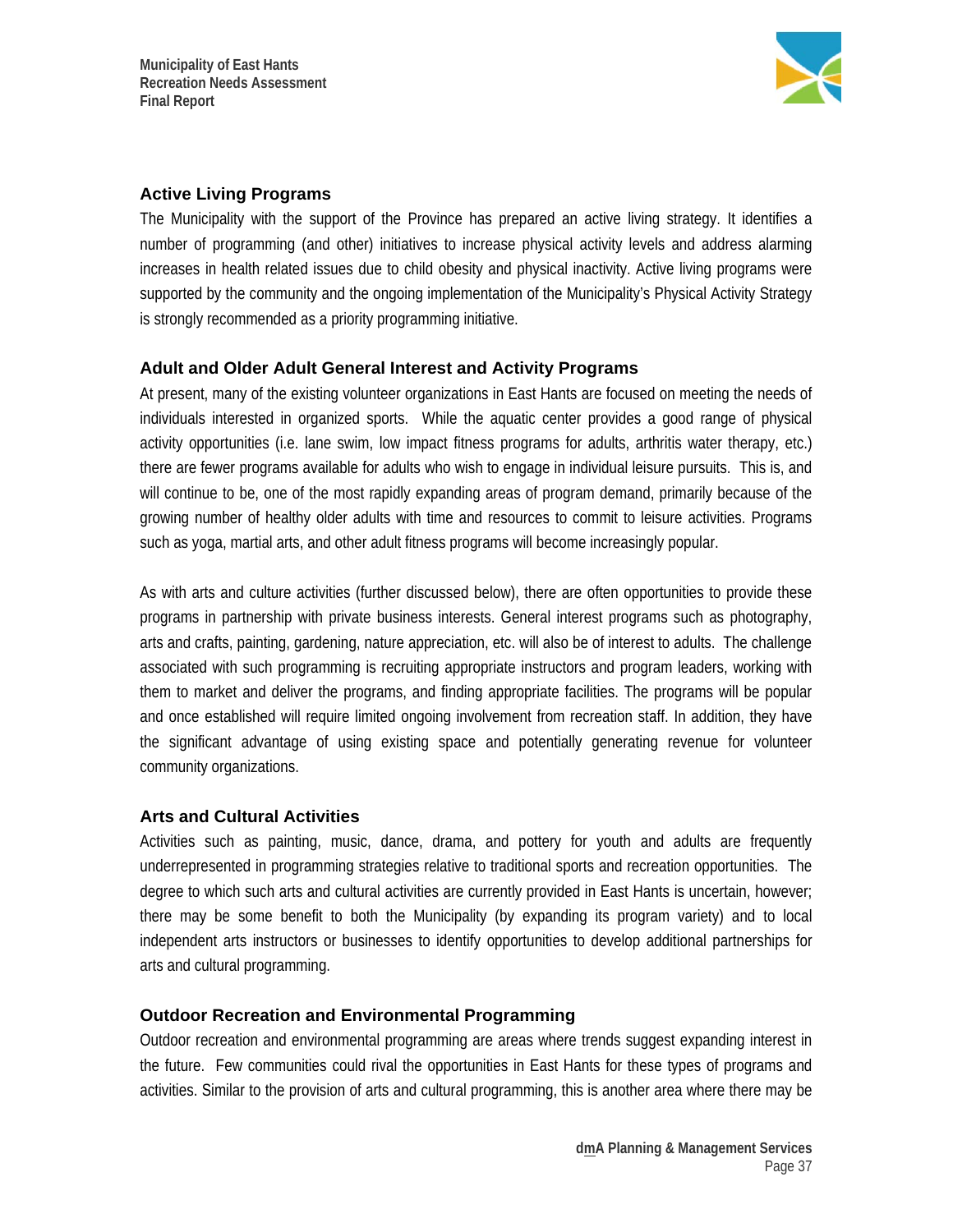

opportunities to partner with other organizations to provide community programs. Local volunteer or private sector outdoor organizations, for example, may be interested in partnering for outdoor adventure or other programs focused on nature appreciation.

### **Youth Programming**

Youth programming is always an area of interest, and one that is at times difficult to effectively address. Many municipalities have been successful at initiating such programs as drop-in basketball that meets the needs for active participation on a relatively informal and unstructured basis. Other youth oriented programs that are currently popular include: introduction to skateboarding, homework clubs, and drop-in youth centers, among others. Having access to appropriate facilities is a major challenge for youth programming. The Sportsplex can address this in part and our earlier recommendations concerning multipurpose and gymnasia space are also important to ensure space is available for youth programming.

Partnerships are appropriate for many youth based programs, and community organizations such as the RCMP, the school districts, health, and social services agencies should be involved in the program development for youth. In addition, the resources of other providers can be used to assist with youth programming. In this regard, initiatives of provincial and national recreation associations focused on youth at risk may be of relevance. However, this is also an area where significant staff resources and support may be required on an ongoing basis, especially in the absence of dedicated and trained volunteers. Consequently, the Department's ability to support youth programming will likely be constrained by available resources.

### **Conclusion**

To meet community needs and demand for expanded programs and activities, the Recreation and Culture Department should explore opportunities to partner with others in the provision of programs to address the following areas of interest: active living programs, introductory arts and cultural programs, adult and older adult general interest programs, outdoor recreation and youth. It should be emphasized that with the exception of the outdoor recreation and environmental programming, all of these opportunities for expanded programming depend on the availability of adequate community centre, multipurpose and gymnasia space, as discussed earlier in this chapter.

**Recommendation 3:19**: The Recreation and Culture Department should explore opportunities to partner with others in the provision of programs in the following areas: active living, adult and older adult general interest; introductory arts and cultural programs, outdoor recreation and youth.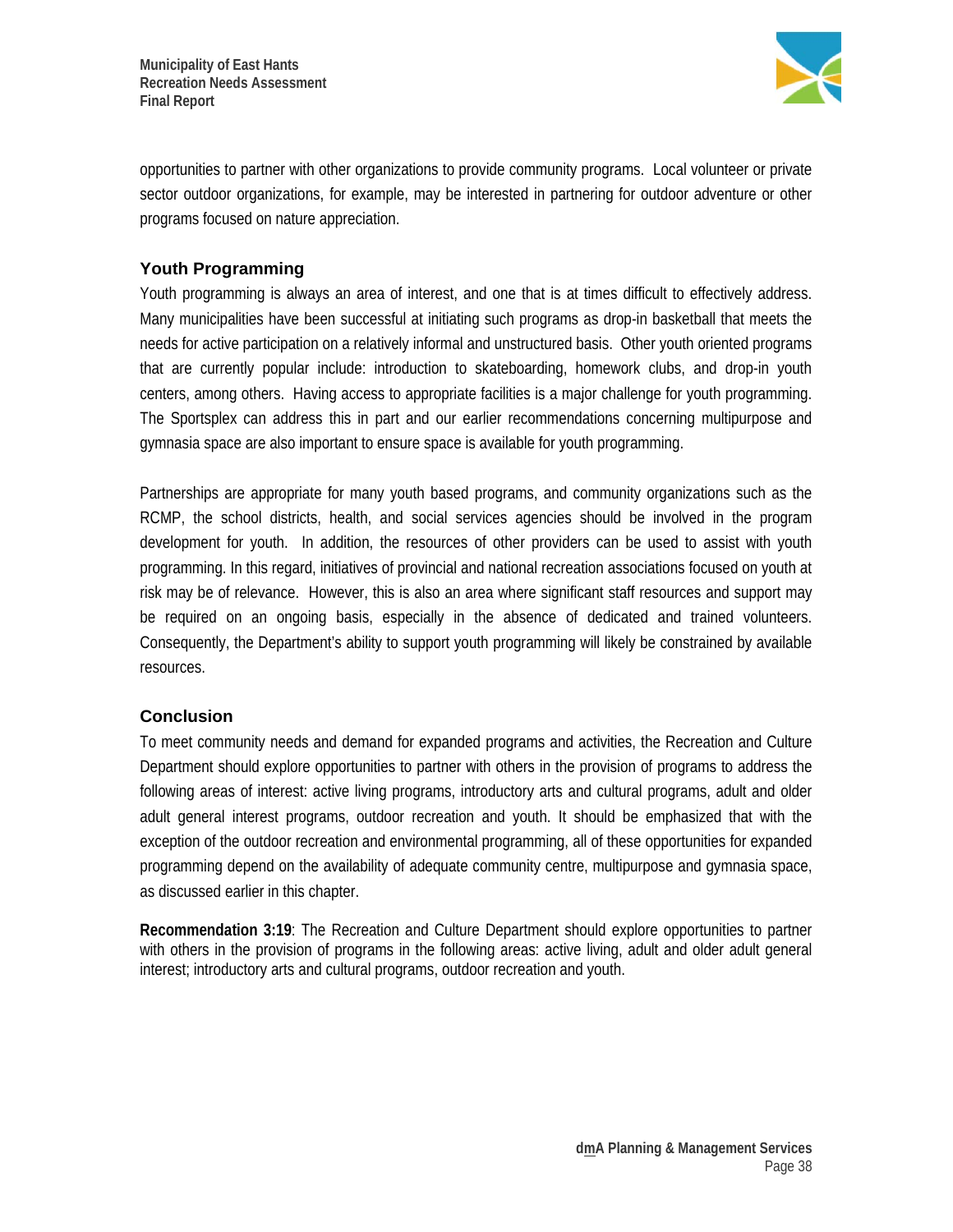

# **4.0 RECREATION DELIVERY SYSTEM**

# **4.1 Introduction**

In addition to assessing demand for recreational facilities and services, this Recreation Needs Assessment addresses issues associated with the way in which these services are delivered to the community. We have referred to this as the Recreation Delivery System. The issues addressed in this chapter of the report were identified through the community consultation program; input from municipal staff and members of Council and the experience of the consultant.

The findings from the consultation activities indicate general levels of satisfaction with existing leisure facilities and services. With the exception of the major indoor facilities discussed in Chapter 3, few community-specific projects and concerns were identified and organized user groups did not make a case for additional facilities. The level of supply of facilities and parkland was generally not an issue.

However, a number of issues associated with the manner in which the Municipality delivers parks and recreation services did emerge during the study process. From the community's perspective this largely focused on the future role of the volunteer, however broader issues associated with the Municipality's role; policies and procedures, particularly for supporting community based initiatives and program development and the attention paid to planning were also raised.

With the exception of the programs offered at the indoor pool and outdoor pools, day camps and a number of special events, the Municipality does not provide programs directly. The Municipality supports nonmunicipal agencies and volunteers in developing and operating community leisure programming which in most respects is the appropriate role. While, the Municipality's role as program facilitator will continue in the future, stronger partnerships are required with volunteers and other non-municipal providers to meet the program and activity needs in the community.

These considerations suggest that the Department must restructure its role, provide greater support to volunteers and assume responsibilities for essential responsibilities (such as planning) that cannot realistically be assigned to volunteers.

The following are traditional activities for recreation departments that rely heavily on volunteers to offer community parks and leisure services. While the Department is currently involved in many of these activities, our assessment suggests that a stronger role will be required in the future: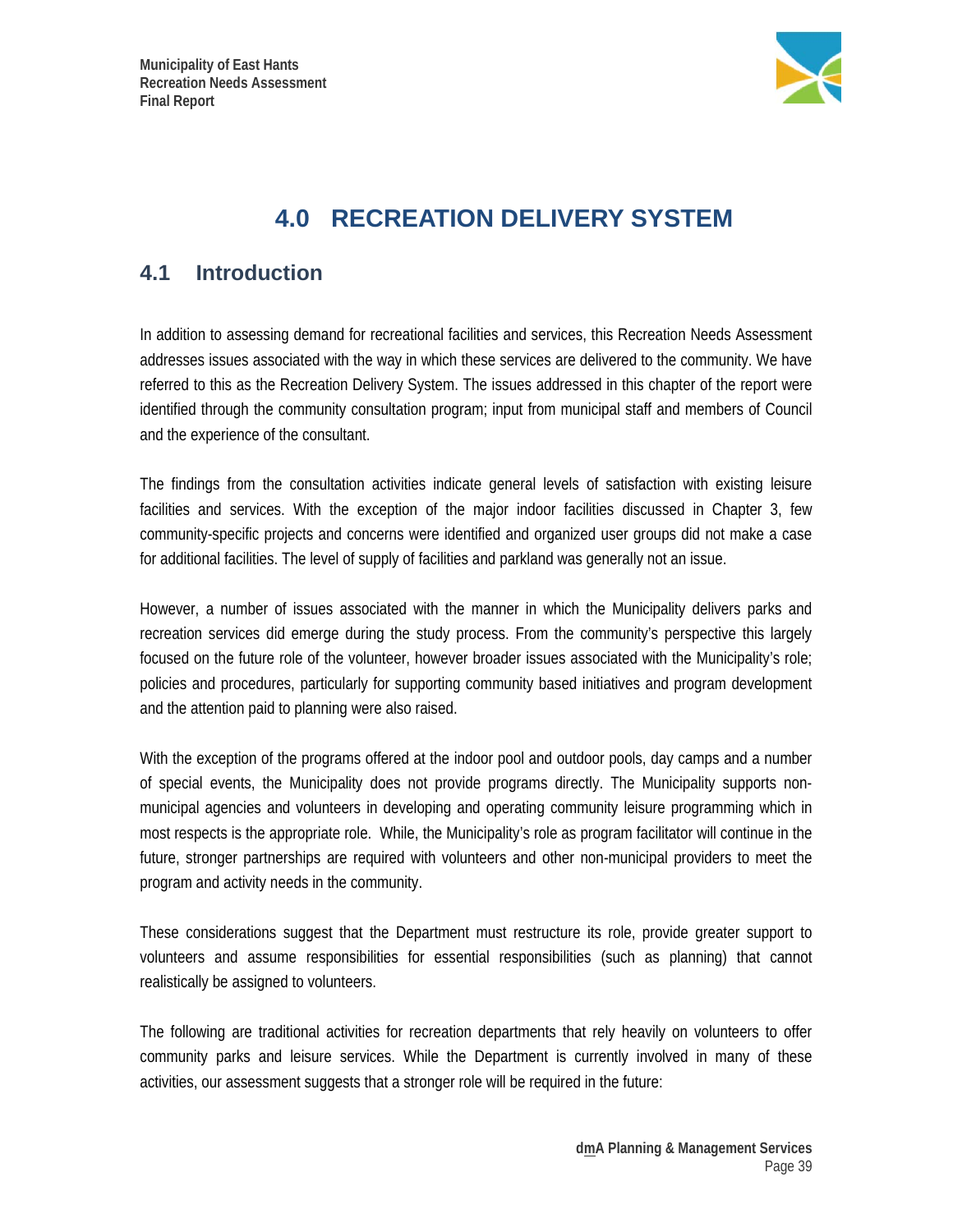

- Planning: As discussed below, an ongoing planning process is required to support effective decision-making. Effective planning allows the Department to take the lead in identifying and anticipating needs - both in specific service areas (e.g., wellness, arts, culture) and among various groups in the community (e.g., youth, seniors, new Canadians). Currently, the Department's responsibilities in this area are unclear, and there are very few tools available to promote effective planning.
- Community Outreach: As a community developer, the Department must have an ongoing, visible presence in volunteer recruitment (for both existing and new areas of interest), promotion/publicity, information-sharing, partnership development etc.
- Training/Transfer of Skills: A strong and regenerative volunteer base is essential to a community development approach. Volunteers and volunteer organizations will increase their capacity to provide more/better leisure services if they are provided with the appropriate skills. As a community developer, the Department is responsible for anticipating needs in this area - and particularly new requirements resulting from changes in the service environment - and providing the training necessary to transfer required skills to individual volunteers. In addition the Department will be required to provide volunteers with the tools and knowledge necessary to participate in planning and evaluation activities.
- Facilitating Relations with Other Agencies: On behalf of volunteers or volunteer organizations, the Department should be prepared to liaise with other organizations/agencies, other levels of government etc. for a variety of purposes such as convening meetings, dealing with funding applications, setting up training programs, etc. At the local level, the Department must facilitate relationships between agencies and community groups to expand joint programming initiatives and access to facilities and resources.
- **Information Clearing House/Referral:** As the local agency with primary responsibility for leisure services, the Department is the preferred "information clearing house" for all matters related to community leisure services. The Department must maintain up-to-date information available to the volunteer sector. Further, the Department has a role to play in ensuring that the volunteer organizations delivering services are aware of new policies and initiatives affecting their programs (e.g. funding; active living; subsidy programs for low income individuals; etc.)
- Program Services: Support with implementing programs is required (e.g. assistance with preparing promotion/publicity material, help in designing and evaluating programs, finding appropriate facilities, etc.), as well as assistance and encouragement to expand programming into new areas or adjust programs to reflect new approaches.

Not all of these functions will be relevant to all volunteer organizations as some will have sufficient resources and experience to handle them independently or they will not be relevant to their programs and services. Further, it is expected that as volunteers develop their services and levels of expertise, they will assume increasing responsibility for these functions, thereby allowing the Department to focus on new initiatives. We have explored the need for a stronger Municipal role in each of these areas in the discussion that follows.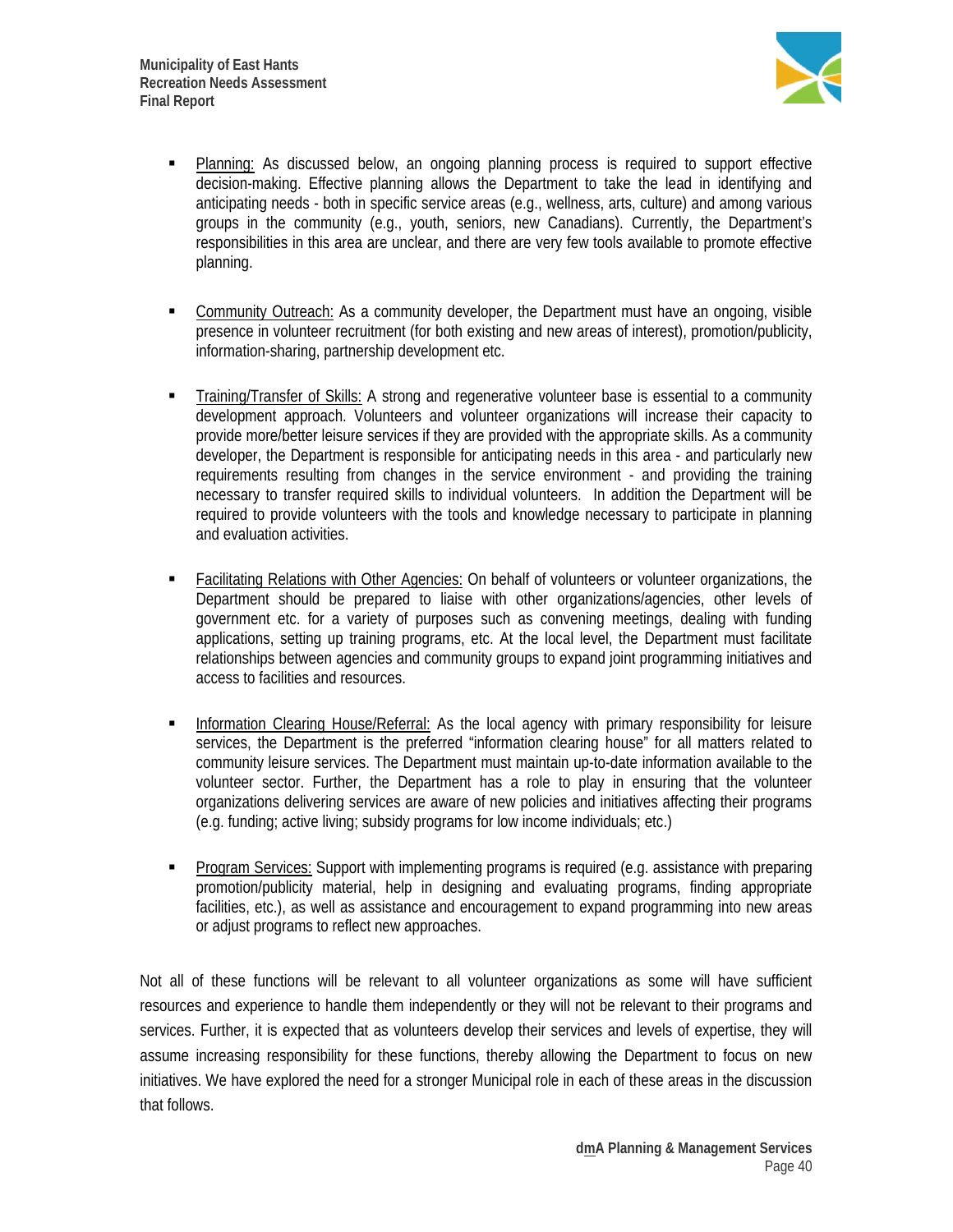

The following issues are addressed in this chapter of the report:

- Municipal Program Role
- Support for Volunteer Organizations
- Planning and Policy Requirements
- Marketing and Communication

# **4.2 Municipal Programming Role**

As noted above, The Department's service delivery model should focus on the two identified community development functions, the primary intent of which is to develop community capacity and ensure leisure services are effectively delivered through the efforts of community volunteers. When fulfilling these functions, the Department is facilitating the provision of recreation programs rather than acting as the direct provider. This is appropriate and the Department's role in the vast majority of community programming is that of a facilitator.

There are, however, situations where the Department will assume a direct programming role. In these cases, the Department should assume responsibility for all aspects of a program including design, delivery, staffing and evaluation. While most programs will be provided through community development, direct program delivery would be appropriate if:

- There is an immediate need to respond to continually high levels of community demand and no other provider is available;
- For reasons of liability or required skills the Department is the preferred program provider;
- Programs contribute to important or essential outcomes that are not being met through other providers - such as preventative health and wellness, safety or environmental protection (e.g., learn to swim, water safety, life skills, environmental awareness); or
- Through direct program delivery, the Municipality can realize revenues that can be used to offset the cost of programs requiring a subsidy.

Currently, the Department's direct programming is largely focused on aquatics, day camps and special events. These types of direct programming are appropriate and should continue. There may be other areas where an expanded supply of direct programming will be warranted in the future, particularly if a new aquatic facility provides complementary programming space. Consequently, direct programs that meet the criterion noted above should be expanded where possible.

**Recommendation 4.1** The Department's primary programming role should be to act as a facilitator and support the efforts of community volunteers who will take a lead role in the development of community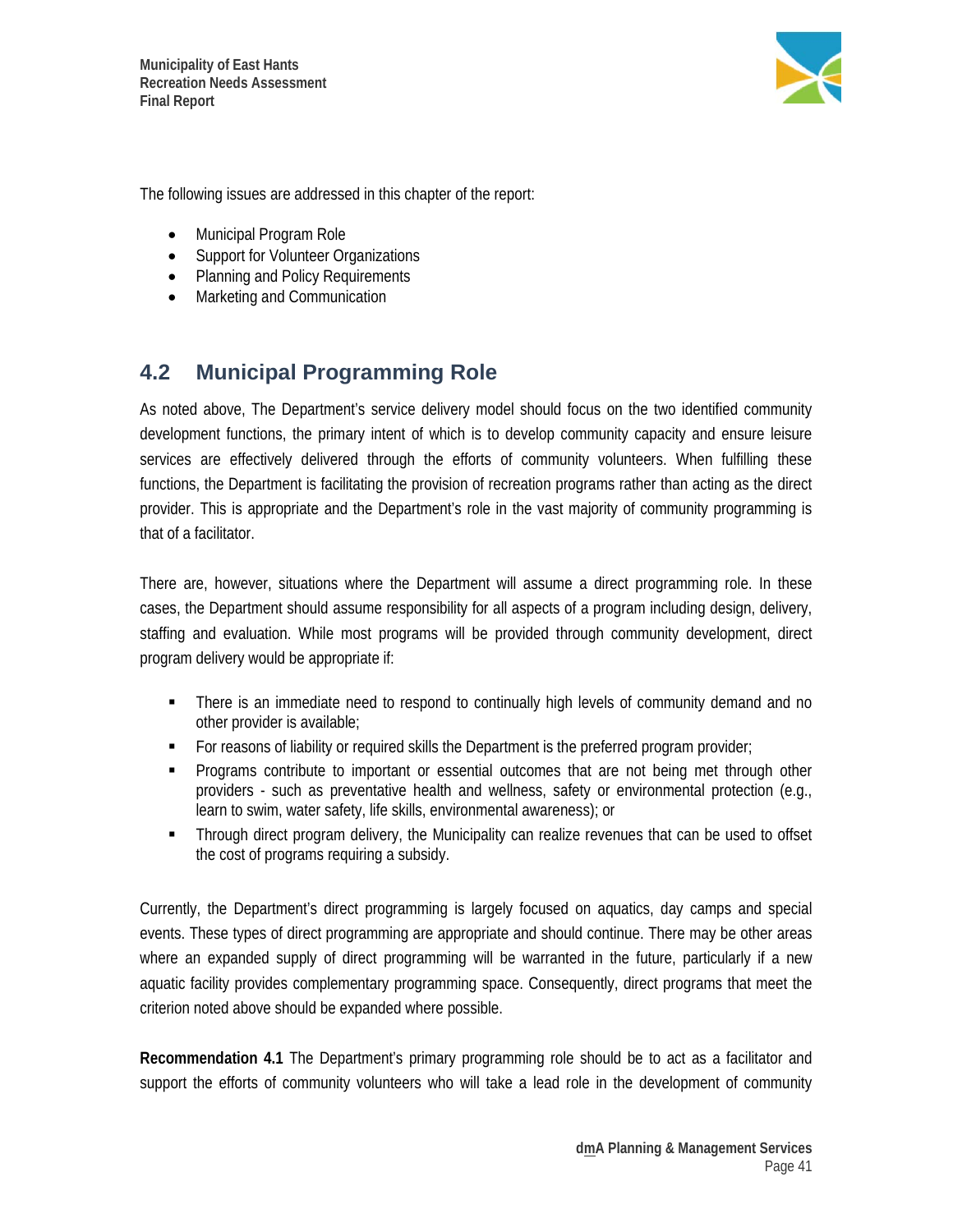

programming. The facilitator role will be focused on the community development activities outlined in this report.

**Recommendation 4.2** The Department should only act as a direct program provider where there is no other qualified or willing provider, essential outcomes can only be achieved through direct provision and/or revenues can be realized to offset subsidies for other programs.

# **4.3 Support for Volunteer Organizations**

### **4.4.1 Introduction**

Policies and other initiatives in support of volunteers are essential to fulfill the Department's community development role. As previously discussed and as noted through the public consultation process additional assistance is required by volunteer organizations.

The delivery of recreation and leisure services in East Hants relies heavily on volunteer organizations. Not only are volunteers responsible for programming (which would be customary in most municipalities), they are often responsible for the development and maintenance of recreation facilities. Busier lifestyles among other factors have resulted in nation-wide volunteer burnout and unwillingness to commit time to volunteering. This is not a new issue in East Hants. The August 2005 Recreation Needs Assessment identified challenges facing East Hants' volunteers and this study indicates they have become even more pronounced in 2012. Results of our consultation activities identified the following key issues:

- **Recruiting and retaining** volunteers was commonly noted as an ongoing and increasing challenge. 47% of community survey respondents felt there are not enough volunteers in East Hants to provide a good range of high quality sport, recreation, arts, and culture programs for the community. Among recreation facility user groups, volunteer retention and leadership (75%), and difficulty with volunteer recruitment (67%), were commonly noted as issues concerning their organizations ability to provide recreational programs.
- **Lack of support** was also a common theme that emerged throughout the consultation process. Almost 70% of community survey respondents felt volunteers need additional help from the Municipality. A further 62% and 51% respectively felt that community residents and businesses could provide more support to volunteers. It was suggested that additional support from these various sectors could be provided through: educating residents about the need for, and expectations of volunteers; increase awareness of volunteer opportunities; provide more incentive to entice residents to volunteer; leadership and financial support from the Municipality; increased recognition and appreciation of volunteers to increase their motivation to do so; and increased private and corporate financial/sponsorship support.
- **Misconceptions concerning the role volunteers.** Information from public input and online surveys indicate that many residents are unaware of the significant role volunteers play in providing recreation services for the community, and often overestimate the support from the Municipality. Fewer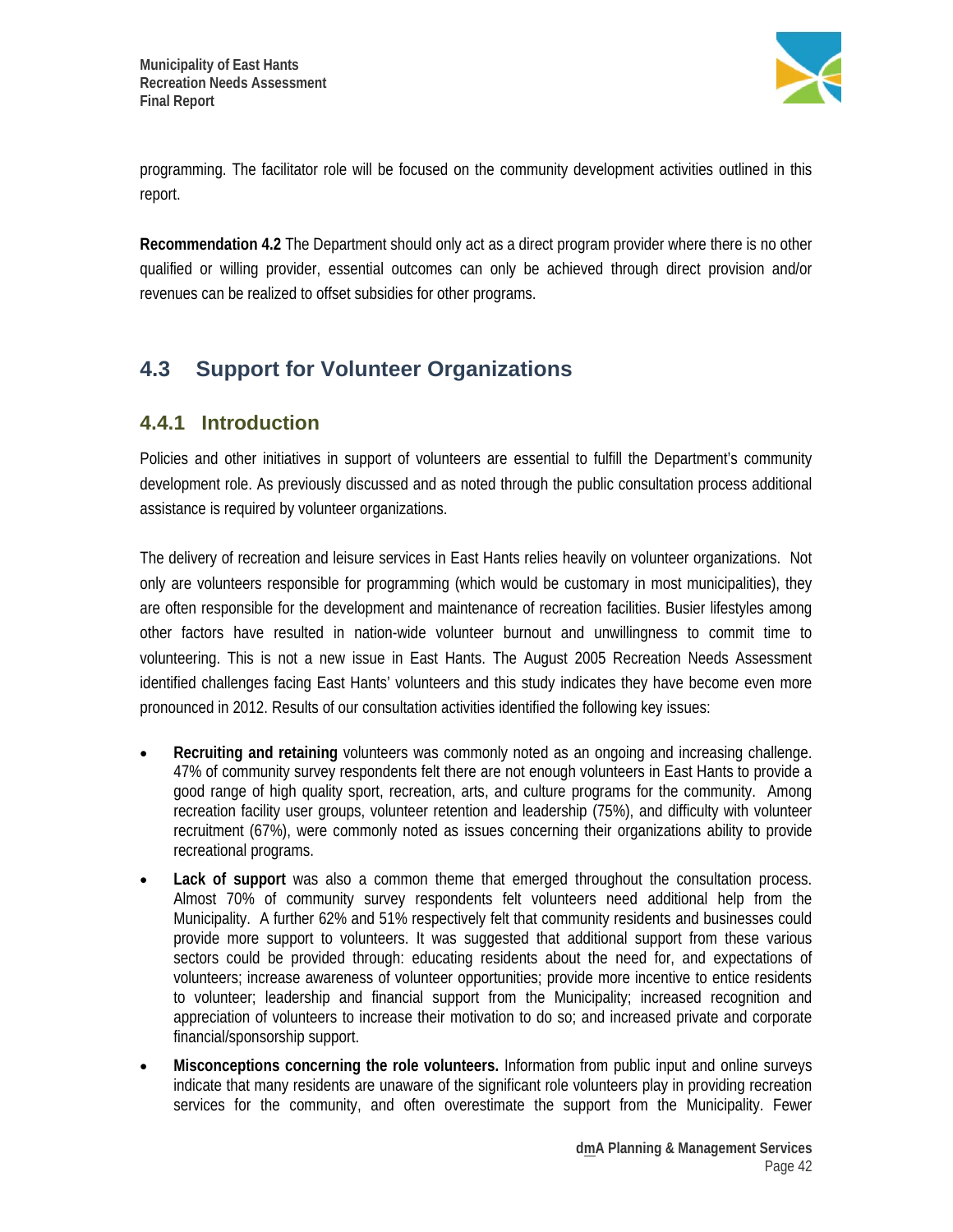

volunteers has also resulted in additional responsibility being handed down to long-term volunteers which has perhaps led to the assumption that becoming a volunteer requires more time and effort than residents are able to give.

**Insurance and financing** has become an obstacle for many volunteer organizations, and was noted as an issue by many volunteer groups in East Hants. As noted in the Technical Background Report, because many volunteer organizations are involved in the development and management of facilities, they require a comprehensive insurance package which can be financially challenging, particularly for groups who produce limited revenue.

These problems, in varying degrees, were identified by both categories of volunteer contributing to recreation and parks in East Hants: (1) the associations operating and maintaining facilities and parks and the (2) volunteers offering programs. We have discussed the Municipality's relationship with volunteers with respect to the two inter-related but different functions – volunteer assistance and community development.

### **4.4.2 Volunteer Assistance**

This is a traditional volunteer support and facilitation role that all parks and recreation departments must perform to maintain a healthy and vibrant volunteer sector. Volunteer assistance is focused on supporting organizations in their day to day operations. It is different from community development (discussed below) because it a secondary and supportive role while when acting as a community developer the Department provides leadership and direction and actively builds the capacity of volunteer organizations.

Despite strong support for their existing relationships with the Department, volunteer organizations in East Hants reported a number of concerns, including most frequently the challenge of volunteer recruitment, fundraising difficulties, and problems with marketing and promotion. These are typical issues facing the volunteer sector in Canada. Community interest and trends also clearly indicate the need for more and different types of programming. These considerations suggest the Department should expand its support to existing volunteer organizations.

Table 4.1 describes typical initiatives that might be undertaken to assist existing volunteer organizations. Most of these initiatives are currently in place, or partially in place, in East Hants and should continue.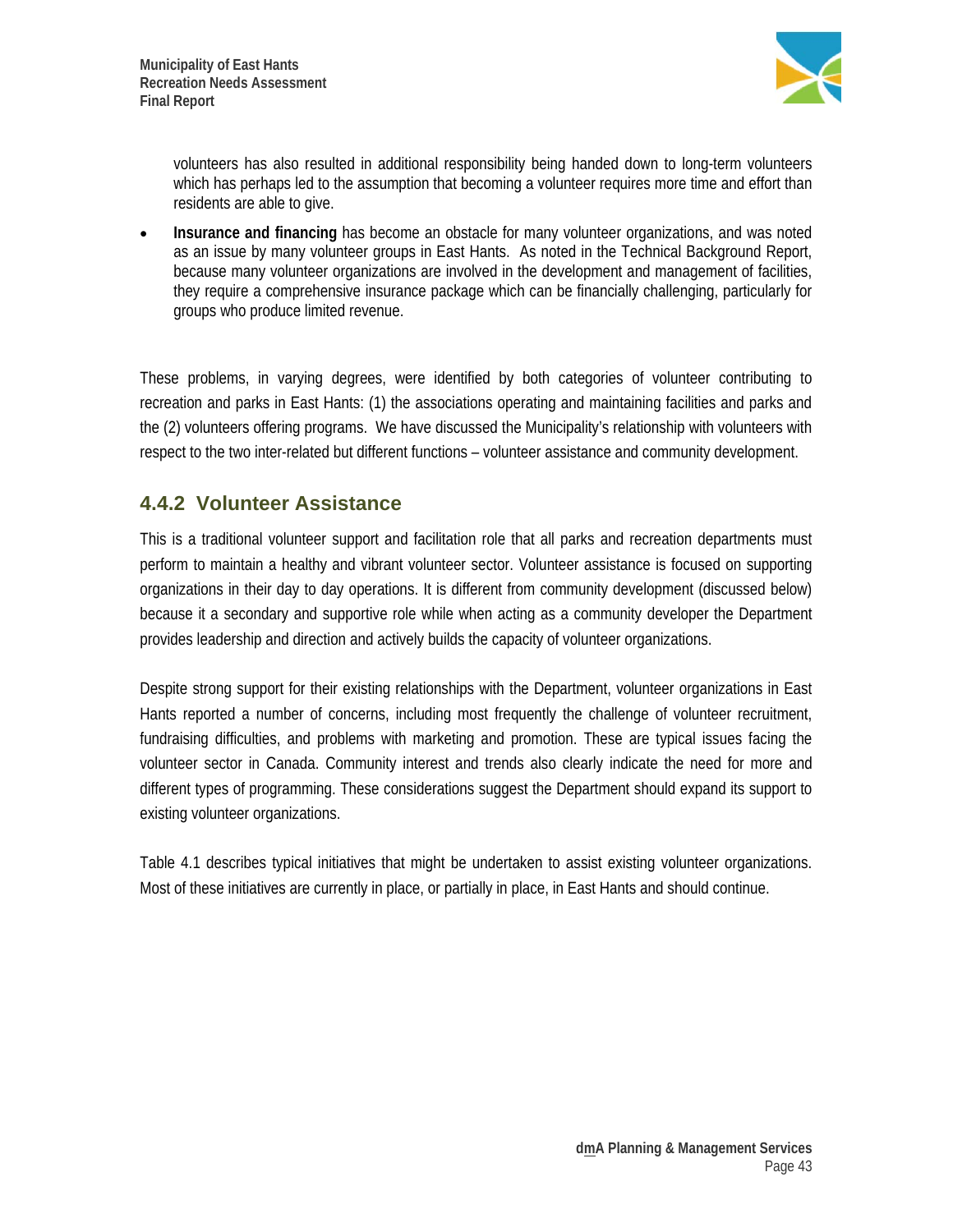

#### **Table 4.1: Volunteer Assistance**

| <b>Municipal Responsibilities</b>                                                                                                                                                  | Approach/Activities                                                                                                                                                                                                                                                                                                                                                                      |
|------------------------------------------------------------------------------------------------------------------------------------------------------------------------------------|------------------------------------------------------------------------------------------------------------------------------------------------------------------------------------------------------------------------------------------------------------------------------------------------------------------------------------------------------------------------------------------|
| Standardize procedures for<br>٠<br>maintaining regular contact with<br>voluntary organizations and for<br>providing administrative and<br>$\blacksquare$<br>operational assistance | Assistance might involve providing guidance for establishing new groups, helping with<br>promotion and publicity; identifying grants, helping to prepare funding applications;<br>making arrangements for the use of facilities, etc.<br>Ensuring communication and contact between the municipality and volunteer<br>organizations with regular meetings and a single source of contact |
| Encourage other sectors of the<br>$\blacksquare$<br>community to support volunteers                                                                                                | Encourage business and service clubs to sponsor volunteer groups and/or donate<br>services                                                                                                                                                                                                                                                                                               |
| Provide short term financial<br>٠<br>assistance                                                                                                                                    | Develop a community-funding policy for this purpose (as discussed elsewhere in the<br>report).                                                                                                                                                                                                                                                                                           |
| Recognize the efforts of<br>٠<br>volunteers who serve the<br>community                                                                                                             | Increased recognition enhances the individual volunteer's appreciation of his/her role,<br>encourages sharing of resources among groups, stimulates volunteer activity, promotes<br>private sector assistance and promotes community awareness of programs offered by<br>volunteers.                                                                                                     |

### **4.4.3 Community Development Strategy**

The Department's community development role goes beyond support for existing organizations to focus on expanding the skills and capabilities of existing volunteers and building new volunteer organizations and leadership in the community. While there are many definitions of community development, it generally implies a pro-active role in facilitating change at the local level and building capacity within new or existing organizations to deliver programs and services. As discussed in Chapter 2, these are important outcomes supported by Council. Community development requires staff to take the lead in identifying and responding to needs and issues, to advance support in resolving issues, and to initiate processes and/or practices that will expand the community's capacity to work more effectively in meeting its own needs.

This is likely a more important role in East Hants than in other municipalities because of the reliance on the volunteer. Supporting volunteers, as discussed above, is an important activity but it does not necessarily contribute to a sustainable resource. Volunteer development builds community capacity and ensures that trained, skilled and committed volunteers are available in the future.

Community development activities are also the true expression of the Municipality's partnership with the community for service delivery. In Chapter Two of the report we discussed outcomes and service delivery principles that should guide leisure service delivery in East Hants. In some communities, these outcomes and service delivery principles would be achieved because Council would ensure that municipal staff did so.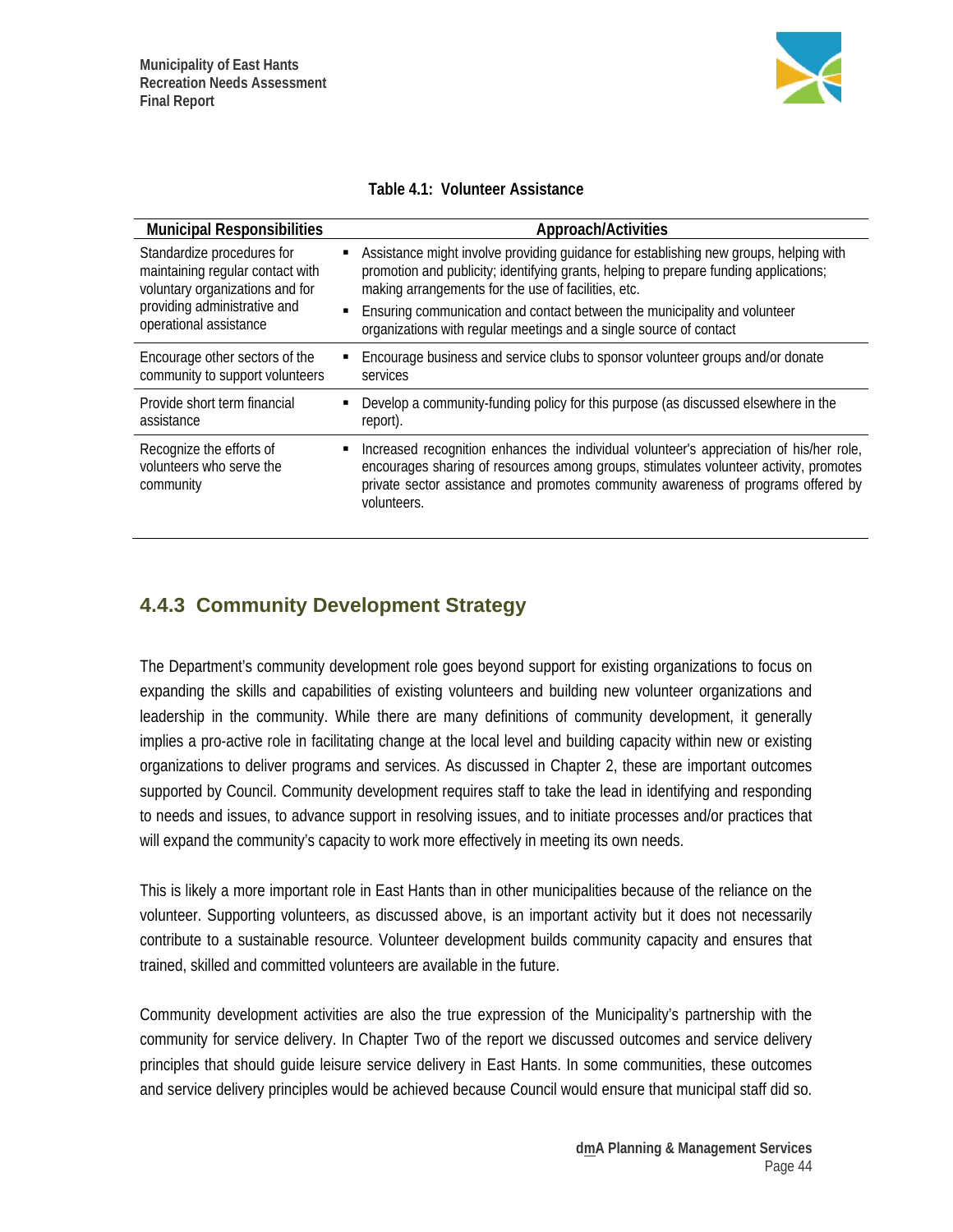

This is not the case in East Hants. Because the service is delivered through volunteers, the volunteers will have a good deal to do with outcomes and service delivery principles. Consequently, if Council wants to ensure that services are focused on outcomes such as a healthy community or are delivered in the most cost effective manner, this must be achieved through the volunteers. The Department therefore must work with the volunteers to make it so. This is community development.

The Department also has critical a role to play in supporting the renewal of the volunteer sector. This goes beyond supporting existing volunteers to working with volunteer groups to ensure that new members are recruited, trained and assume organizational responsibilities.

Finally, to a much greater extent than has been the case in the past, volunteer organizations are being affected by external practices, policies and legislation. Liability insurance is an obvious example, but there are many other provincial and national initiatives affecting sport and recreation that deal with inclusion; access for low income individuals; coaching; physical activity and health benefits, etc. In some cases, these initiatives can be sources of funding or support for skill development. The Department must ensure that volunteers have access to these. However, these initiatives also often speak to new approaches to service delivery that may be resisted by volunteers. In the past decade gender equity in sport is an example of a provincial and national initiative that had consequences for local recreation that were not always enthusiastically embraced. In these cases, the Department has a more challenging (and much more time consuming) task to work with volunteers to introduce change.

Table 4.2 describes the types of community development approaches that would be appropriate in East Hants. These approaches, while represented in some of the Department's activities, require additional attention in the future. These activities are discussed further in subsequent sections of this chapter.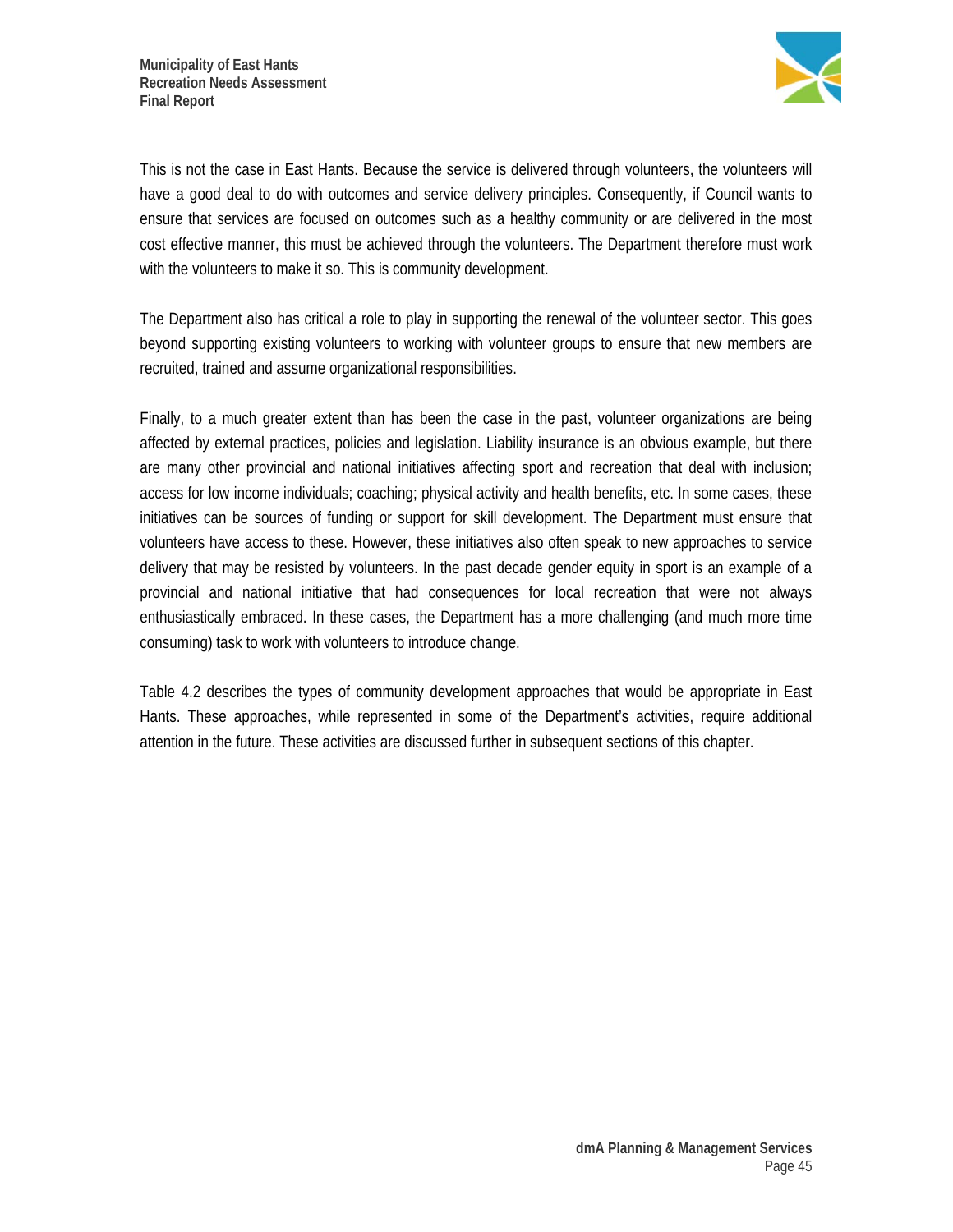

| <b>Municipal Responsibilities</b>                                                                                                                               | Approach/Activities                                                                                                                                                                                                                                                                                                                     |
|-----------------------------------------------------------------------------------------------------------------------------------------------------------------|-----------------------------------------------------------------------------------------------------------------------------------------------------------------------------------------------------------------------------------------------------------------------------------------------------------------------------------------|
| Develop policy that will facilitate<br>the effective working relationship<br>among volunteers and ensure<br>efforts are complementary<br>instead of competitive | Coordination around fees and facility allocation are discussed in a subsequent section of<br>the report.                                                                                                                                                                                                                                |
| Provide planning and market<br>assessment assistance for<br>proposed projects                                                                                   | The Department should work directly with and support the efforts of volunteers to<br>Ξ<br>regularly assess their needs and priorities and to put in place strategies to meet those<br>needs in the most cost effective manner. Planning requirements are discussed further in<br>a subsequent section of the report.                    |
| Help volunteers to get                                                                                                                                          | Find suitable facilities for new programs.<br>Ξ                                                                                                                                                                                                                                                                                         |
| established in new program                                                                                                                                      | Assist with promotion and marketing of new programs.<br>Е                                                                                                                                                                                                                                                                               |
| areas                                                                                                                                                           | As programming in the Municipality develops, the policy might provide "seed money" for<br>Е<br>initial program development expenses (e.g., to contribute to equipment costs, publicity<br>and organizations costs). This funding would be limited on the expectation the group<br>would be self-sufficient in an agreed-upon timeframe. |
| Encourage volunteers to                                                                                                                                         | Investigate the availability of appropriate programs.<br>Е                                                                                                                                                                                                                                                                              |
| participate in training programs to<br>improve effectiveness of their<br>activities                                                                             | Investigate interest in training programs among voluntary organizations.                                                                                                                                                                                                                                                                |
| Organizational development                                                                                                                                      | Provide assistance to volunteer organizations, directly or through referral to other<br>Ξ<br>agencies, with constitutions, governance, executive development and training, executive<br>recruitment, fund-raising, etc.                                                                                                                 |
| Volunteer sector coordination,<br>planning and service assessment                                                                                               | Assist and facilitate initiatives whereby all community volunteers come together and<br>Ξ<br>coordinate activities with the objective of fostering and promoting a community-wide<br>program of recreation.                                                                                                                             |
|                                                                                                                                                                 | Ensure that the programs of individual organizations are coordinated and focused on<br>Е<br>community-wide objectives and priorities.                                                                                                                                                                                                   |

**Recommendation 4.3** Council should endorse a comprehensive role in support of volunteers for the Recreation and Culture Department that focuses on both volunteer assistance and community development.

**Recommendation 4.4:** The Municipality should continue to provide assistance to established volunteer organizations and should expand its community development role and responsibilities.

The volunteer assistance and community development roles demand that effective lines of communication exist between the Department and the volunteers. The volunteer associations reported a need for improved communication among associations and, to a lesser degree, with the Department. This should be investigated further by the Department. The possible advantages of formalizing this relationship should be explored. At minimum, regular meetings might be organized with the executives of volunteer associations. Other communities have had success with community wide coordinating councils or boards that collectively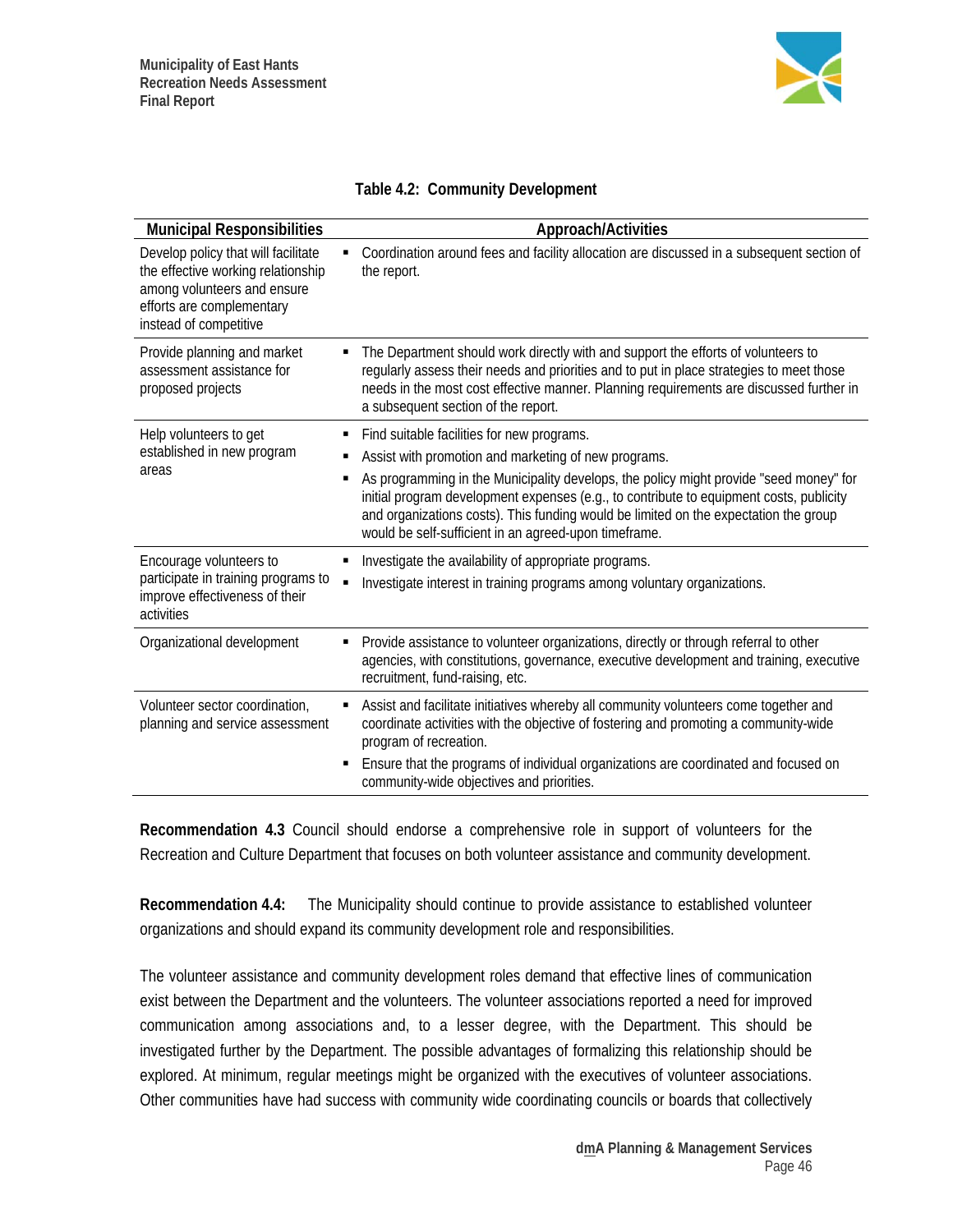

represent the interests of the volunteers. Assuming an umbrella organization of this type was not an additional burden on volunteers but instead produce tangible benefits, it may have merit in East Hants.

**Recommendation 4.5:** The Department should facilitate regular meetings amongst parks and recreation associations to resolve issues and take advantage of opportunities associated with the working relationship with the Department and among the associations. Opportunities to create a more formal relationship should be explored.

### **4.4.4 The Relationship Between Volunteer Recreation Parks and Associations and the Municipality**

In the discussion that follows, parks and recreation associations refer to volunteers that provide community parks and/or recreational services for the benefit of Municipality residents. These associations differ from sports groups (such as minor hockey) in so far as they have assumed responsibility for the management of community infrastructure – a park or a recreation centre. While we appreciate that in some cases these will not be owned by the Municipality, they are provided for community recreational uses. Furthermore, the volunteers manage this infrastructure on behalf of the Municipality insofar as some of the tasks undertaken by these volunteers would, in many other communities, be done by municipal staff. This is a special type of arrangement that sets these volunteers and their organization apart from those that run a sports or recreation program.

The relationship between these volunteer associations and the Municipality should be restructured in two important respects. First, the Municipality through the Recreation and Culture Department should formalize relationships with these associations. Second, the Municipality should provide additional financial assistance by establishing a cost-sharing approach where certain core functions would be funded by East Hants.

The Department should consider structuring an agreement with the volunteer parks and recreation associations to clarify and further define aspects of the volunteer development role discussed above. At the core of this agreement is an understanding that the municipal-volunteer association relationship is a partnership whereby the Municipality invests in the associations as a cost effective means to provide services and the associations operate in a manner that ensures the investment results in a level of service that justifies the expenditure.

In some communities this relationship is formalized in a formal agreement or memorandum of understanding.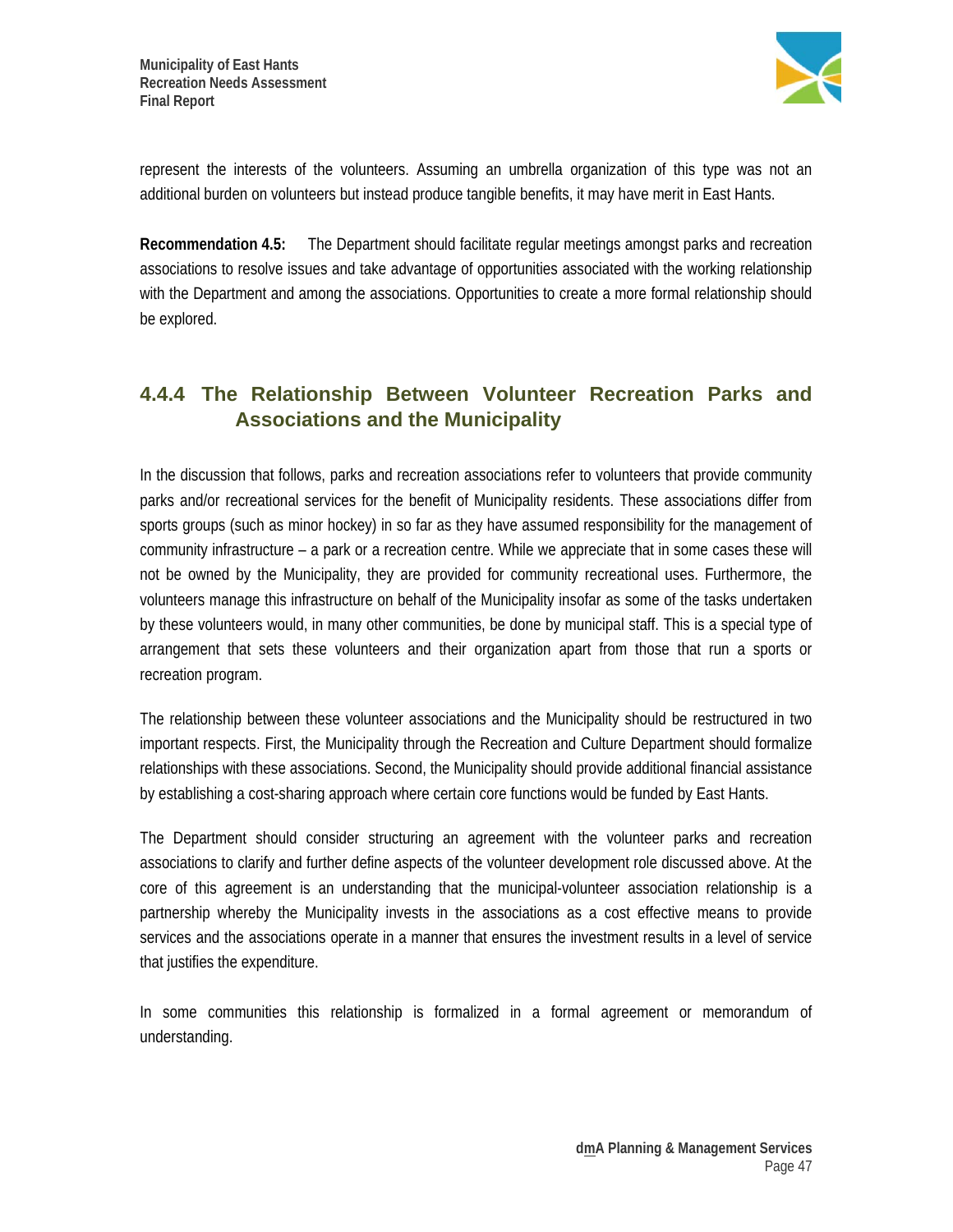

- Ensuring all facilities and parks are available for general community use and are addressing priority parks and recreation needs as determined by Council; at minimum this would require full community access and procedures to guarantee public accountability.
- Adopting appropriative procedures to manage risks and liabilities (e.g., associated with the rental of a building or the use of a park for licensed functions or special events; ensuring appropriate insurance coverage is in place; ensuring that all staff working at such functions have been trained, etc.);
- Maintaining and improving facilities and parks in accordance with Municipal guidelines and requirements. This would involve staff routinely inspecting the facility to ensure operating equipment and the physical structure is appropriately maintained for safe community use and to maintain the equipment and systems in the most cost effective manner;
- Ensuring operations are consistent with Council approved policies respecting community programming, user fees, etc.
- Identifying the Department's responsibility for ensuring communication and liaison to regularly share concerns and discuss the working relationship between the Municipality and the volunteers and, perhaps more importantly, among volunteer groups. These meetings can be a forum to share program ideas, resolve conflicts, investigate joint projects and avoid duplication and poor use of resources; coordinate schedules and fund-raising, etc.
- Confirming the Department's responsibilities for Volunteer Assistance and Community Development as discussed above.

Of course, this partnership assumes a supporting role by the Municipality and this must include financial support. This is addressed in part thorough the community funding programs (as discussed below). However, it also requires new funding arrangements whereby the Municipality agrees to assume a greater share of the costs associated with the core responsibilities of the volunteer associations. The definition of core responsibilities must be determined through discussions among the volunteers, staff and Council. In our view, it would be appropriate if the core responsibilities included insurance; the cost of safety inspections and compliance for CSA approved playgrounds; a contribution to capital conservation costs for associations operating designated community centres or halls (as discussed in Section 3.2.2), cutting grass and garbage pick-up for parks (partially offset through fees to users of sports fields). Depending on the division of responsibility that is adopted, it is reasonable to assume that additional staff resources will be required, particularly in the area of parks maintenance, to allow the Municipality to fulfil its core responsibilities. The volunteer associations would retain responsibilities for minor maintenance of parks and facilities; operations; funding of capital developments such as playgrounds, etc. This partnership would respect the principle of community involvement in the provision of parks and recreation facilities while removing an increasingly insurmountable financial burden from volunteers who are operating major recreation resources for the community's benefit.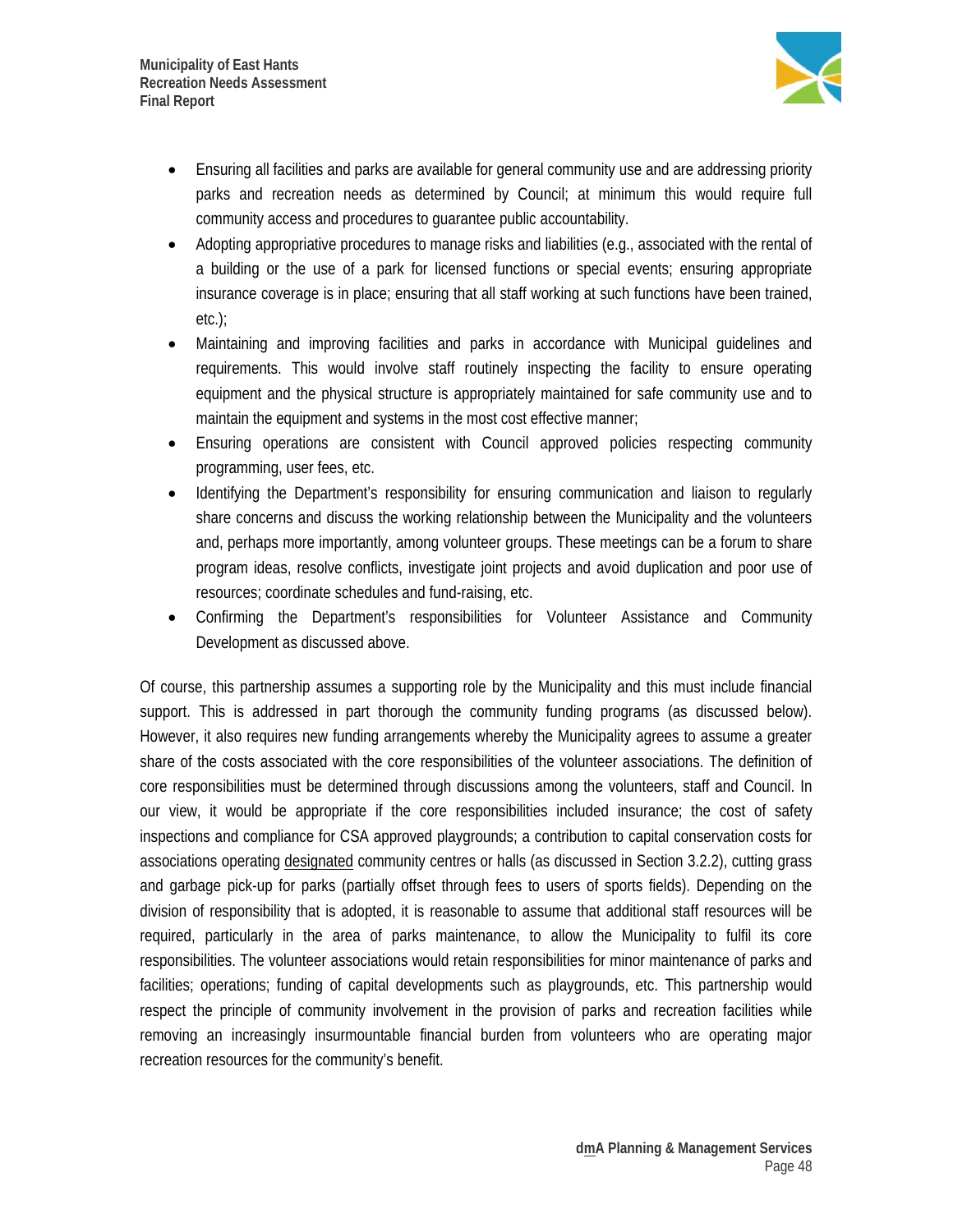

The Department should explore the development of such an agreement with the volunteer parks and recreation associations and identify core functions of these associations that should be eligible for additional financial support from the Municipality.

**Recommendation 4.6:** The operational and management relationship between volunteer parks and recreation associations and the Municipality should be clarified to protect both parties from liability, maximize the effectiveness of the Municipality's investment in parks and facilities and ensure that the community's needs are met to the greatest extent possible.

**Recommendation 4.7**: A new funding formula should be put in place where the Municipality supports core functions of the parks and recreation associations.

# **4.5 Planning and Policy Requirements**

Planning and policy making are the Municipality's responsibilities. Only the Municipality can adopt a community-wide perspective on recreational needs and priorities. The Municipality has the responsibility to ensure all resources (volunteer and staff resources; funding from local and senior levels of government) are used effectively. The Municipality can adopt the broad perspective necessary to ensure that all community groups and interests are treated fairly and work cooperatively for the community's benefit. Effective planning and policy making are the tools available to ensure this happens.

The need for improved planning and policy in East Hants was clear based on the input of stakeholders and the observations of the consultant. User groups report working at cross-purposes because a consistent and coordinated approach to scheduling facilities, setting fees and resolving conflicts is not in place. The number of abandoned outdoor sports fields and recreation facilities that have fallen into disrepair suggests resources have not always been well invested in the past.

The planning and policy recommendations will ensure that Council and Department staff have both the information and the tools necessary to effectively deploy limited resources, to evaluate services and ensure they are fulfilling community needs, and to support the efforts of the volunteers who are the Municipality's partners in the delivery of recreation services.

### **4.5.1 Planning Requirements**

To effectively plan for the delivery of recreation services a number of tasks must be undertaken and tools available (e.g. an inventory of facility supply, capacity and use, changing membership and participation rates of recreation and sports groups, research on trends and best practices, demographic analysis, evaluation of current services and community satisfaction, identification of local issues, challenges and opportunities). In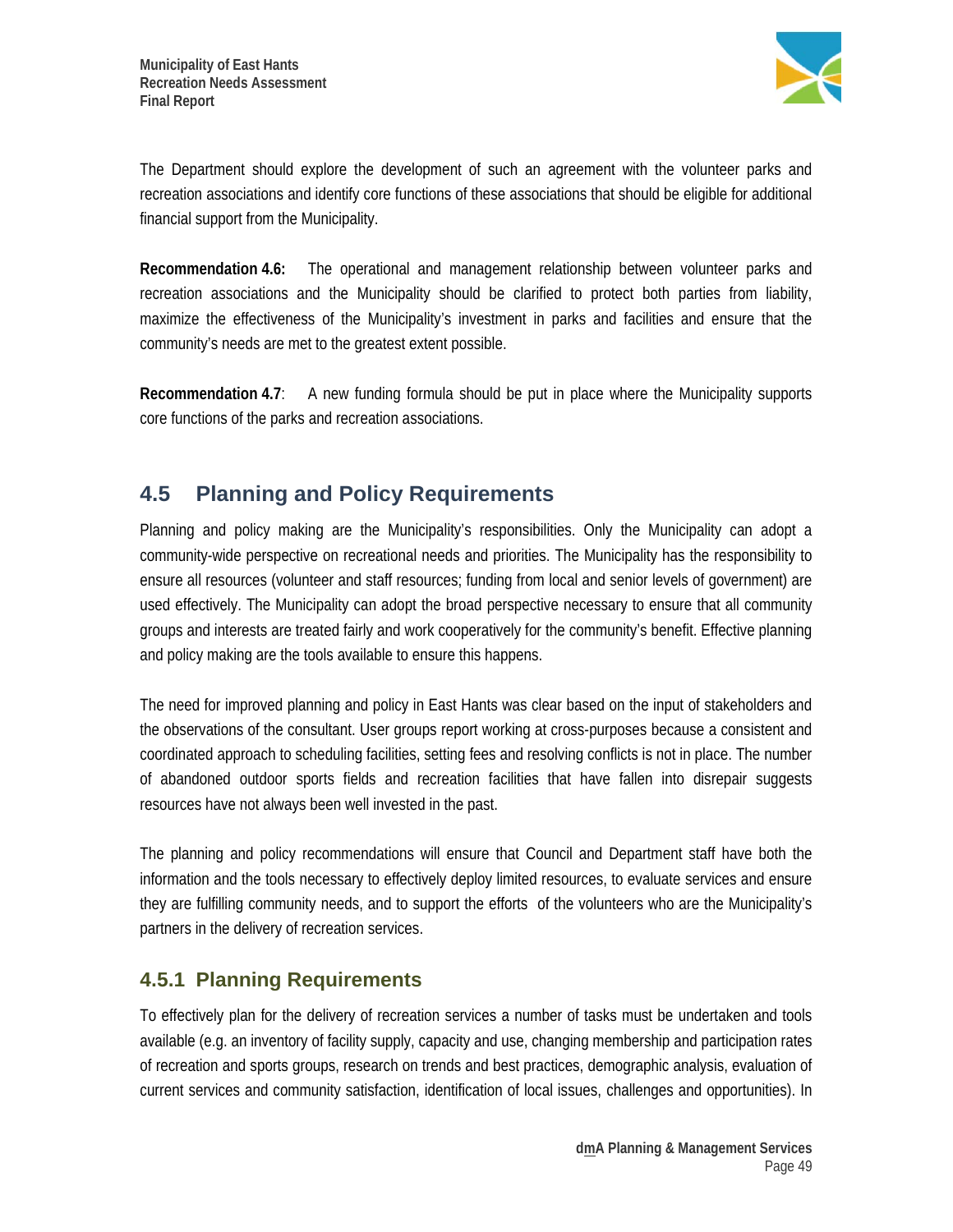

East Hants, such practices and documentation are limited and, in many cases, non-existent. The absence of this information makes planning a very challenging process and ultimately limits effective planning and the cost effective investment in recreation services. The following discussion addresses these requirements.

#### **Planning Data Bases**

The Municipality should establish a database to provide a solid and defensible basis for future planning and decision-making. At minimum, the Municipality should undertake the following activities:

- Review and update the current inventory of municipal parkland and open space resources to ensure accuracy and completeness;
- Annually update the inventory of culture and recreation facilities and parkland to note improvements and redevelopments and additions;
- As the population changes in the future, update per capita ratios of facility and parkland supply;
- Identify measures to determine the capacity and use of facilities and ensure that scheduling procedures that are adopted provide data in this format. (This requires cooperation and a scheduling system that encompasses volunteers, and/or the Department assuming a larger role in this activity);
- Meet annually, in advance of capital budget submissions, with all user groups to review plans for facility and parkland improvements or development and to discuss the needs and issues of the user groups;
- Continually monitor best practices in the field through participation in conferences, visiting new/innovative projects, and monitoring professional journals and umbrella organization websites to keep abreast of trends in the field. Ensure staff has appropriate training and professional development opportunities to support management functions.

These tasks will contribute to an ongoing database useful for planning and decision-making, which is not currently in place in East Hants. To establish an effective data base for planning, will require a good deal of effort particularly in the initial stages. However, without this information, the Municipality has no foundation for future decisions concerning capital investment or the deployment of staff resources for programming and community development. This clearly is not a cost effective way to manage community recreational resources.

**Recommendation 4.8**: The Municipality should adopt the procedures required to generate a database for long-range planning of facilities, programs, and services.

### **Long Range Planning**

This report recommends a stronger role for the Department in long range planning and management of parks and recreation resources. The Needs Assessment is the first step in this process, and the outcomes, service delivery principles, and detailed recommendations of this study will help Department and other municipal staff and Council to plan for the future.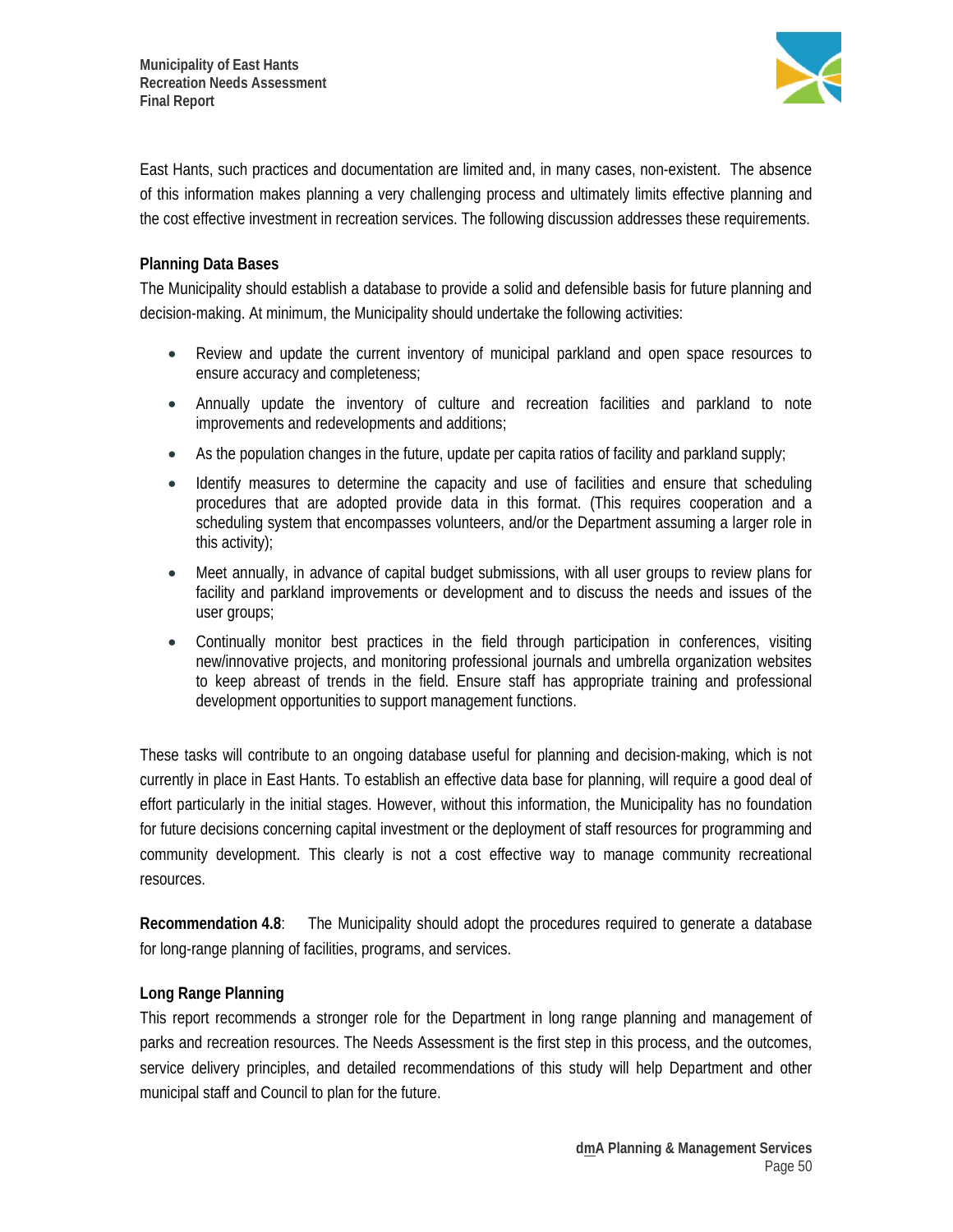

The recommendations will also help staff to determine priorities and assess the viability of projects that are proposed by community members and stakeholder groups, and potentially other partner agencies. Only those projects that are consistent with the principles and recommendations outlined in this plan should be supported by the Municipality, and the Municipality's level of commitment should be determined on the basis of meeting demonstrated needs and the Municipality's standards for facility and service provision.

**Recommendation 4.9**: When new projects are proposed by community and stakeholder groups, only those that are consistent with the priority outcomes, principles, and recommendations of the Needs Assessment should be supported by the Municipality.

**Recommendation 4.10**: The Municipality should update the Recreation Needs Assessment every five years.

### **Process for Assessing Partnership Proposals**

Currently in East Hants community groups are advocating for the development of a curling facility and a bowling alley and looking to the Municipality for support. In the future we should expect other groups to come forward with proposals for major facilities which they feel should be developed in partnership with the Municipality. Partnerships can enhance the supply of community leisure services in a cost effective manner, however, that Municipality's participation should be based on a careful review of the partnership's benefits and consistency with its mandate. In East Hants, there are no formally adopted, agreed-upon parameters to evaluate municipal involvement in these types of partnerships. Current and future proposals should be evaluated against criteria developed by the Municipality establishing the requirements for municipal participation in the partnership.

A formal evaluation process is recommended. Proposed partnerships that meet the Municipality's requirements should be governed by comprehensive, binding agreements to guarantee that the needs and responsibilities of all parties are understood and respected. The following items are important to consider and evaluate prior to entering partnerships with other sectors of the community, including non-profit, private, public or quasi-public:

 **Community Access**: Community access should be guaranteed and the agreement should include specifics concerning the availability, cost, scheduling, and conditions of use of the facility by the various partners. In addition to being accessible, the facility or service must meet the needs of individuals or groups that reflect the Municipality's mandate and priorities. If the Municipality makes an investment in a facility that it does not own, the agreement should guarantee long-term access (i.e., minimum 25 years).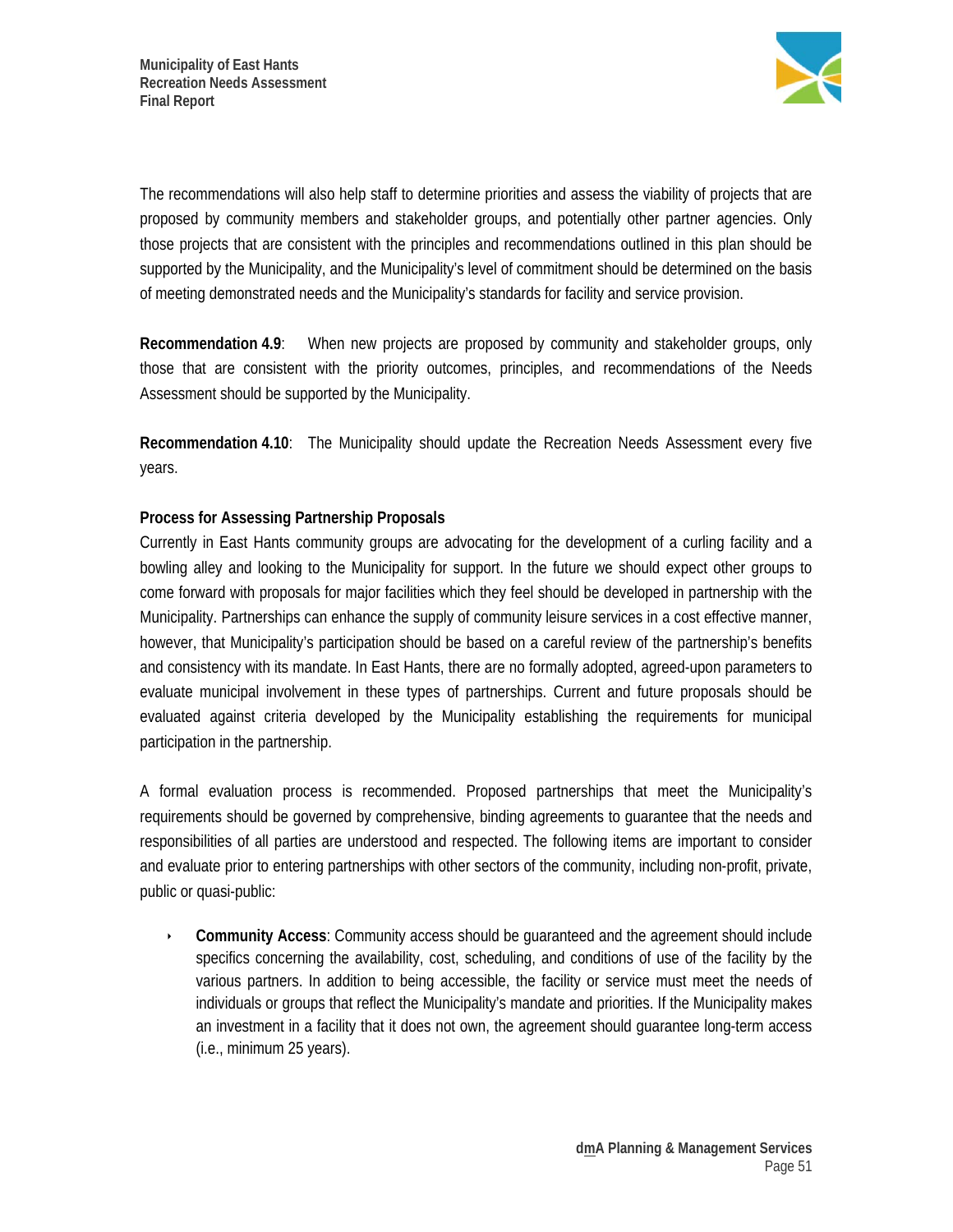

- **Cost-sharing:** For shared facilities, the Municipality's contribution to the capital and operating costs should reflect the facility's ability to meet the current and future needs of East Hants' residents for facilities and programs that the Municipality is mandated to provide. For all facilities, cost sharing should include consideration of capital conservation costs.
- **Management and Operations:** Management and operations models may vary by type of facility and type of partner. In all cases, however, management models should be clearly specified and should represent the most cost-effective use of each partner's expertise and resources.
- **Feasibility and Financial Accountability:** For major indoor and outdoor facilities, a detailed feasibility study and proposed business plan should be prepared, to ensure all relevant community needs will be met and to demonstrate long-term financial feasibility. For facilities receiving ongoing financial support, financial accountability is required in the form of annual financial reports or similar documentation.
- **Community Benefit and Consistency with Outcomes:** The Municipality must balance its contribution to capital and operating costs against the value of the service that is being provided to the community. The outcomes of the investment, therefore, must be measurable and, to do this, mechanisms must be in place to gauge the contribution the partnership has made to community residents. This should be evaluated on a continuing basis.

The issue of community benefits and consistency with outcomes is a particularly important consideration because it should be the first question addressed by Council. Not every project brought before Council by community interests deserves its support. In some cases, it will be clear from the outset that the project is not consistent with Municipal priorities. While the easiest course of action in these cases is to encourage the volunteers supporting the project, this is counter-productive for all involved if it simply leads to a prolonged discussion with little possibility of municipal support.

**Recommendation 4.11:** The Department should adopt a formal process and criteria for evaluating proposals brought forward by external groups to enter into partnerships with the Municipality for the development of major facilities, programs or services.

### **4.5.2 Policy Requirements**

There are a number of policies that are required to support the community development role envisioned for the Recreation and Culture Department. Some of these – such as a volunteer development policy – have been discussed previously. We also understand that the Municipality is working on a number of health related policies such as "smoke free sports fields". All policy initiatives affecting healthy living and lifestyles are supported. This section of the report discusses two additional areas for policy development. The most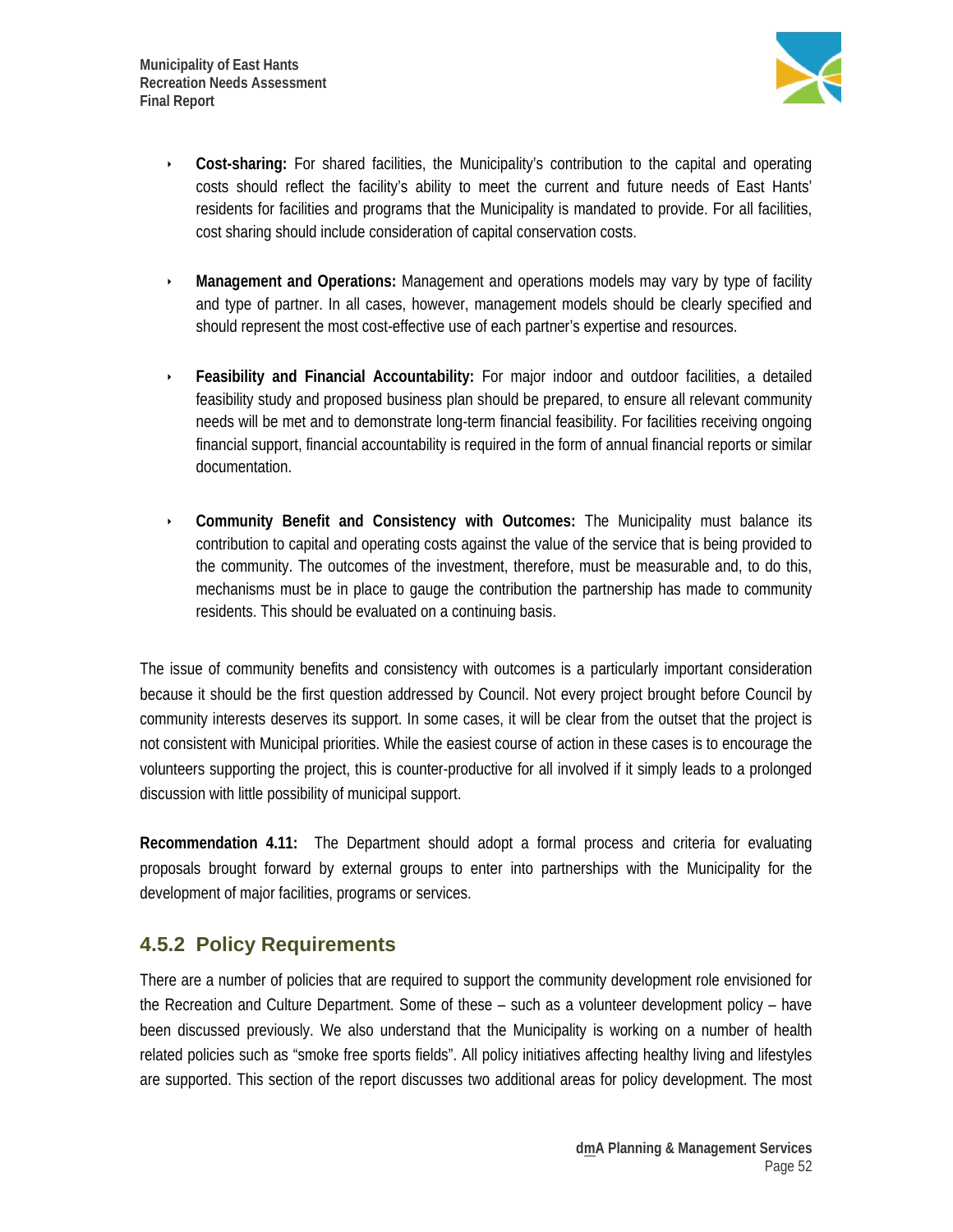

significant are policies dealing with funding and fees. In addition, a facility allocation policy should be developed.

### **User Fees and Charges**

The Department currently sets program and rental fees for the facilities that it directly controls, such as the aquatic centre, but not for other recreation facilities in the Municipality. The operators and owners of community recreation facilities should of course be responsible for setting fees and charges, however, this is an area where a coordinated approach across the Municipality is called for and where the Department therefore has an important role to play. There are two issues: (1) establishing an agreed upon policy framework for setting fees, and (2) encouraging a consistent approach to adopting fees that serves the interests of all facility providers.

A policy framework for fees will articulate a rationale for the fees that are charged (e.g. the purpose of fees; the considerations affecting the setting of fees; criteria or considerations that would govern eligibility for subsidy, etc.) The Department should initiate and facilitate a discussion of fees with the providers of recreation facilities to document a policy framework that describes a rationale for existing fees and an approach to setting fees in the future. Initially this need not be an ambitious undertaking. Instead, the purpose would be to consult with facility providers and users to compile some baseline information on fees and charges; explore the capacity to adjust fees without adversely impacting existing programs and to document principles that should govern fees (e.g. affordable access; the most efficient use of resources; the requirement to recapture some proportion of the cost of providing the service, etc.)

As noted above, an important consideration in the development of an effective fees policy is to establish the fundamental principles upon which the policy will be based. In our view, the over-riding principle should be affordability. An appropriate basis for the policy, therefore, is to maximize revenues from users that can support the cost of maintaining facilities and providing services without unduly restricting access. Of course, a policy based on this principle requires safeguards and procedures to ensure residents in the community that face serious financial constraints are not prohibited from participating. Guidelines to provide support for residents in financial difficulties should be reflected in the policy.

As the Department works on a fee policy with volunteer facility providers, it may be helpful to compile information to compare existing costs with revenues. To the extent that this review suggests a gap in revenues relative to costs, the issue should be raised with the users. Some municipalities adopt a revenue recovery target (e.g. 50% of costs will be recovered through fees). These are generally arbitrary and it is often difficult to defend different targets for different facilities. In our view, the focus should not be on the target, but rather ensuring that fees are set in a manner that does not unduly restrict community use. Fees charged should attempt to recover a significant proportion of operating costs without unduly restricting community access to programs. Of course, the costs incurred by facility providers are directly related to the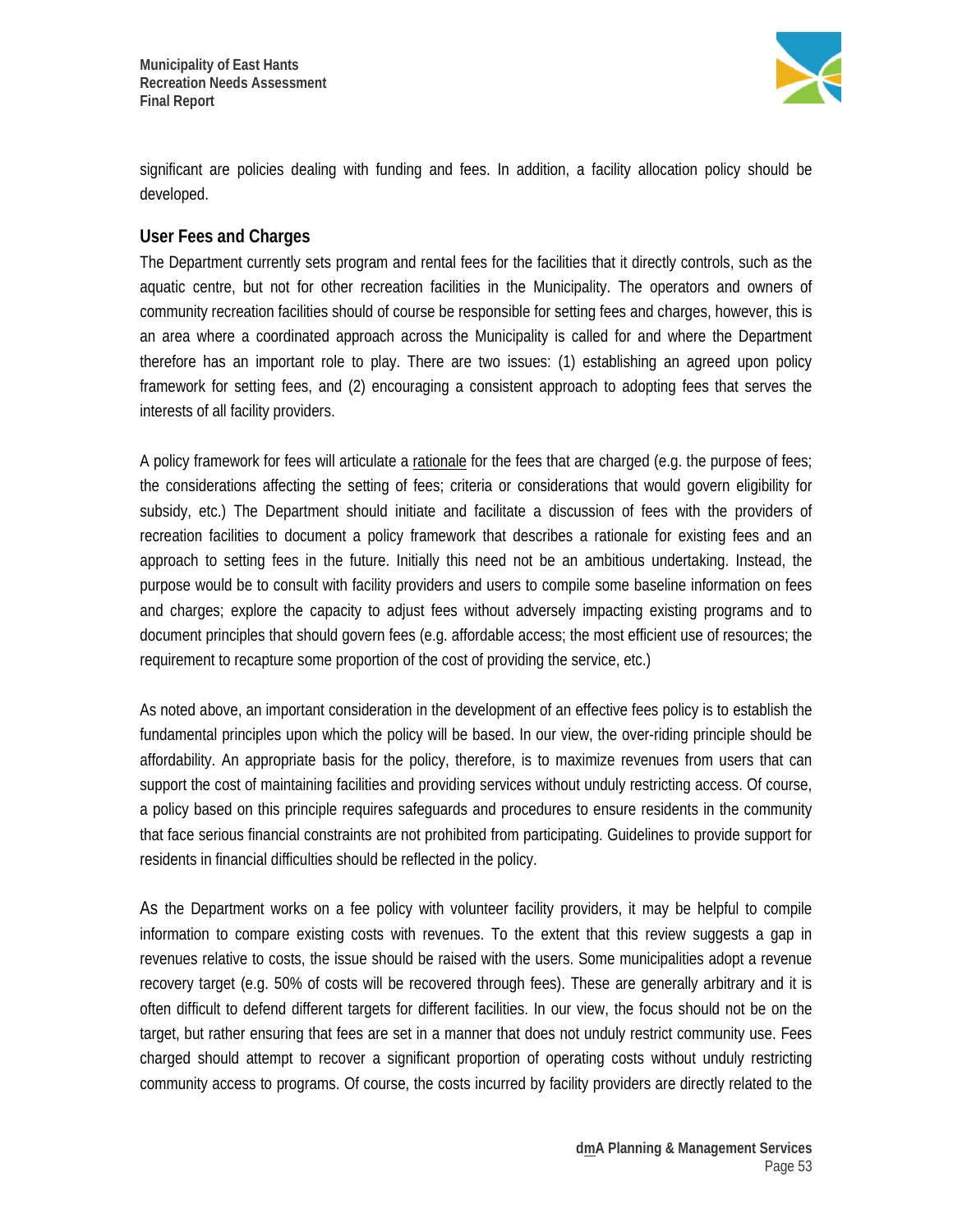

level of service provided to users, and this should be an issue to discuss with user groups during the development of a fee policy. If users are unwilling to address a significant gap between revenues and costs with increased fees, they should understand that this will be reflected in the level of service (e.g. sport field maintenance).

In time these initial steps and discussions with volunteer facility providers may lead to the development of a comprehensive user fee policy. A comprehensive policy framework based on the principle of affordable access, and detailed advice on its implementation is outlined in a document prepared by Parks and Recreation Ontario<sup>28</sup>. This could serve as a quide should the Department pursue a more detailed fee policy in the future.

The second issue deals with a coordinated approach to fees and charges. This was an issue raised by the current providers of outdoor playing fields. Because there is an over-supply of playing fields in East Hants, if a volunteer group wants to charge a nominal fee to help offset the cost of maintenance, the sports group has the option of using another field where the provider may have other revenue sources and does not need to charge fees for the use of the field. This is inefficient and ultimately frustrates any attempt to make the best use of available resources in the community. A more coordinated and consistent approach that did not jeopardize the recreation program but provided some revenue to offset the costs incurred by the volunteer organizations providing the facilities is clearly preferred.

**Recommendation 4.12:** The Department should initiate and facilitate a discussion of fees with the providers of recreation facilities to document a policy framework that describes a rationale for existing fees and an approach to setting fees in the future as well as an approach to ensure fees are coordinated in a manner that best serves the interests of the community.

### **Community Funding Policy**

 $\overline{\phantom{a}}$ 

The Municipality has a number of funding programs that support community volunteers providing leisure services. The most significant are the District Recreation Fund and the Community Grant Program Fund. These are necessary and appropriate mechanisms to provide financial support to volunteers operating community recreational resources. In large part, we believe that the current funding programs are appropriate. However, some restructuring and/or additional clarification may be warranted. The following refinements are suggested:

### Demonstrated Need, Priority and Consistency with Municipal Outcomes

To be eligible for consideration, the project funded under the District Recreation Fund should be consistent with the recommendations, principles, and priorities of the Municipality as outlined in the Needs Assessment

<sup>28</sup> Parks and Recreation Ontario. Policy Development Framework for Affordable Access to Recreation Services. 1999. Prepared by dmA Planning and Management Services.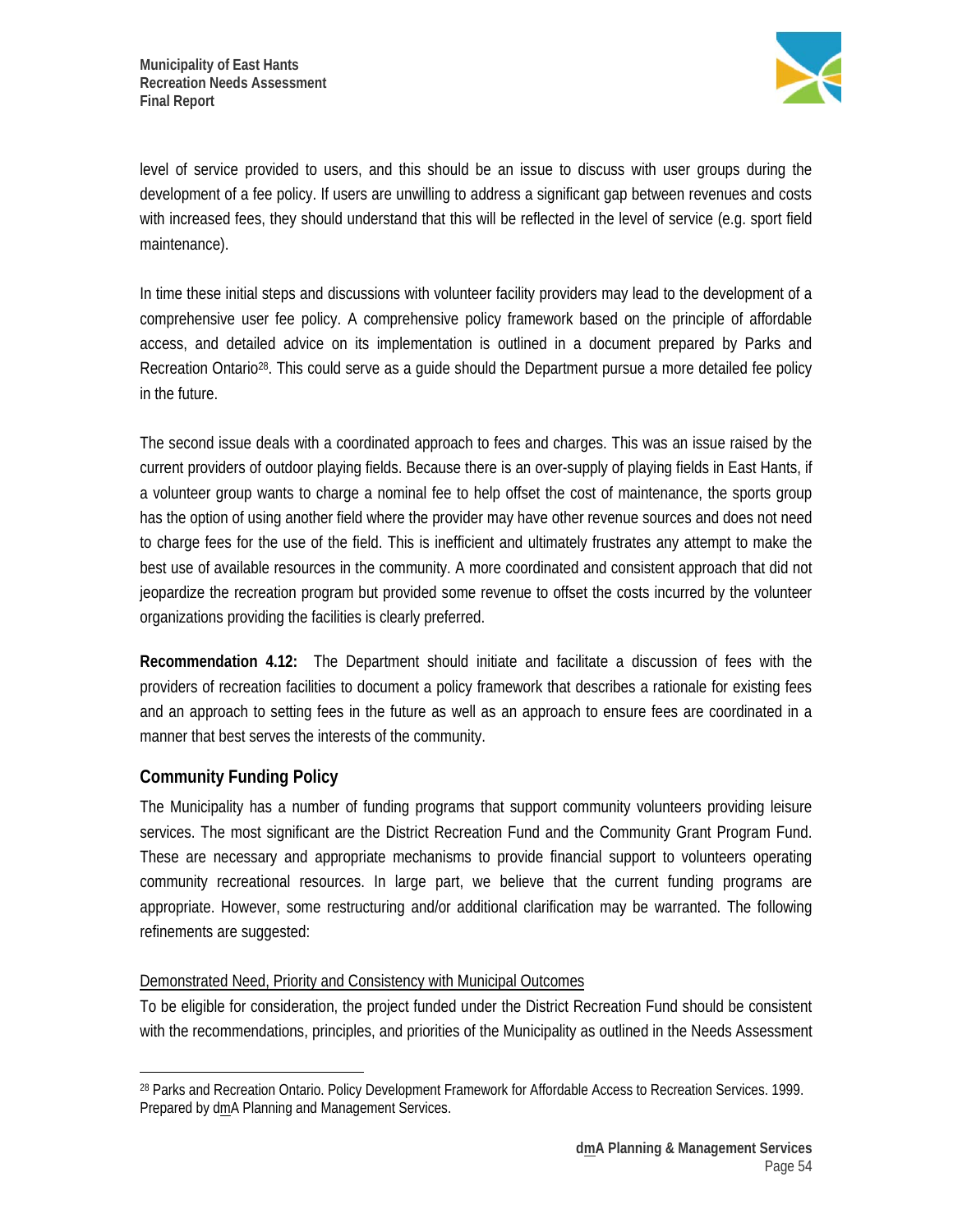

and other approved planning documents. If, for example, a community group was interested in developing a facility that is not consistent with trends, where there is currently an oversupply of facilities, or where declining participation is anticipated, the proposal should be rejected. Given that the funds available will always be limited, priorities consistent with Municipal outcomes or other approved Council directions should be demonstrated before funds are granted.

For major contributions, a feasibility study or business plan should be in place to support the grant application and other sources of funding should be investigated before the funding application is considered.

#### Support for New Programs and Services

Start-up funding for new organizations/programs should be identified as a short-term grant opportunity. The funding could be used for a number of purposes, including purchase of equipment, access to facilities, staff assistance, marketing or organizational assistance and advice. However, it should be clear this is a shortterm investment to help establish a self-sufficient program that can serve residents for a number of years. This funding should only be provided in response to a business plan. The business plan would demonstrate the financial viability of the project and the anticipated benefits to the community. Financing would generally be provided for the short term (2-3 years) on a declining basis. The business plan should demonstrate ongoing viability after the start-up period.

#### Alternate Approaches to Funding

The Municipality may wish to consider alternate approaches to funding for situations where the existing programs are not well suited. A number of municipalities have introduced programs where they financially support community groups wishing to upgrade existing or develop new facilities or undertake park improvements on a cost shared basis or in the form of a no-interest loan. These types of financial assistance can create very effective partnerships for facility development and upgrades.

### District Funding

District Recreation Fund grants are currently allocated on a district basis relative to assessment. While this provides a mechanism to ensure that funds are distributed geographically in a prescribed and presumably politically acceptable manner, it may not reflect the needs of the community. We understand in some cases, allocated funds are not used and in other cases there are insufficient funds to support desirable projects. From the perspective of meeting community recreational needs and making the best use of limited resources, a funding program based on demonstrated need and the willingness and capability of community residents to support recreational programs would be preferred. The Department should investigate alternative criteria for allocating funds based on community need for discussion with Council.

Ultimately a Community Funding Policy should be a tool for Council to achieve important community objectives. The policies should provide Council with the opportunity to strategically invest in community projects that might not otherwise proceed as well as a sound rationale for consistently and equitably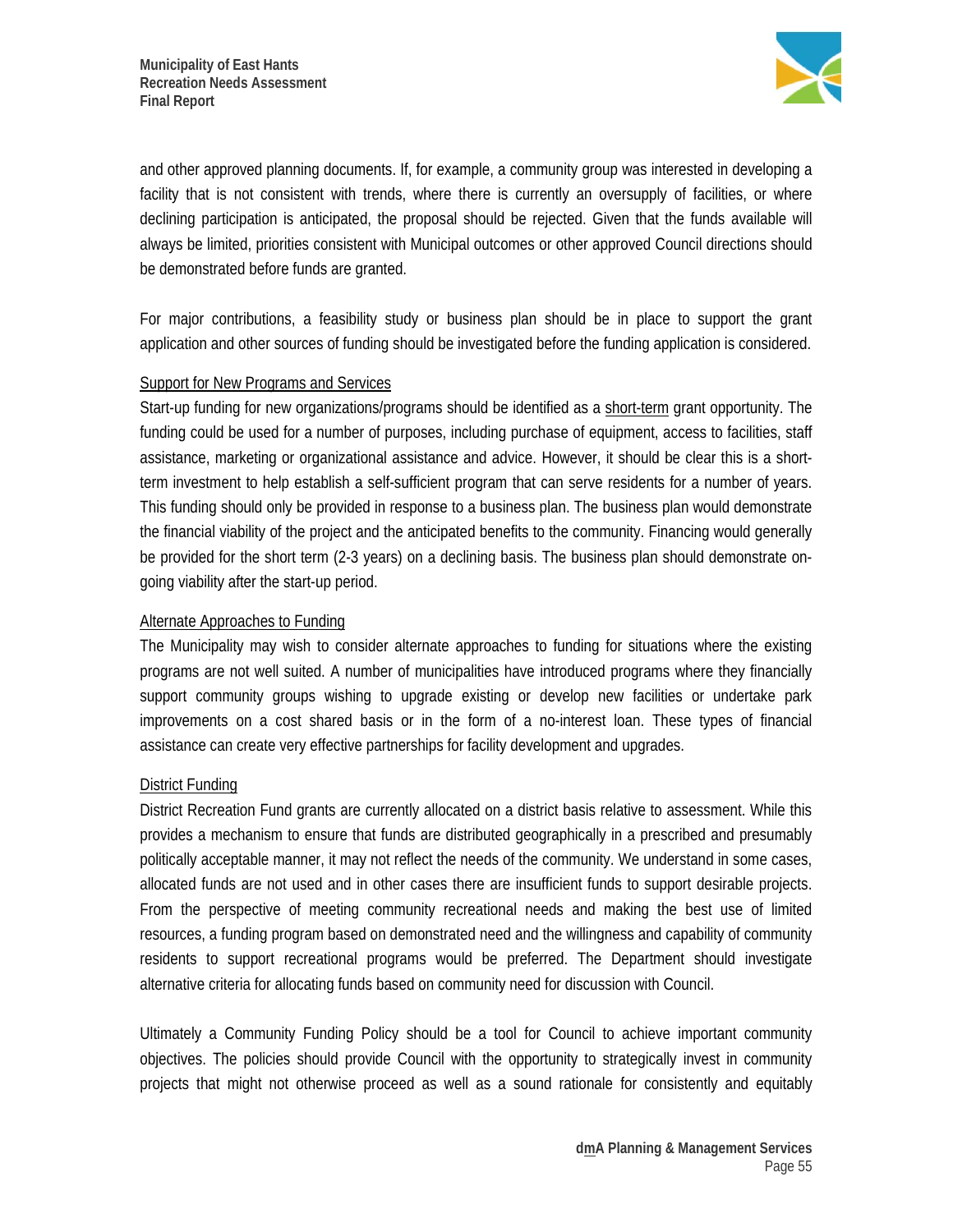

rejecting proposals of limited merit or that are not consistent with the Municipality's plans, or recreation goals and objectives. This overall objective may be better served with the suggested modifications to existing practices.

Finally, we understand that in East Hants the community funding policies have been adopted by Council but are implemented by staff. We strongly support this approach. The intent and effectiveness of community funding policies can be undermined if Council insists on playing a direct role in the administration of the policy. It is appropriate therefore that Council set the policy and rely on staff to administer funds in accordance with the policy.

**Recommendation 4.13**: The Municipality's current approach to funding community recreational interests is supported and should continue however refinements that may contribute to the more effective use of available resources should be investigated.

### **Facility Allocation**

A number of municipalities have adopted policies to govern access to facilities in situations where demand exceeds supply. These policies are adopted to ensure facilities are allocated in a manner that is fair and equitable but also that supports desired outcomes. This is not an issue for most facilities in East Hants because the demand for current facilities is unlikely to exceed supply. However, given this oversupply of facilities it would be appropriate to adopt policies that ensure the use of existing facilities is maximized in a manner that reduces operating costs. For example, if a revised schedule will allow all ball diamond use to be accommodated on fewer diamonds and consequently some facilities can be decommissioned or at least maintained at a lower (less expensive) standard, this should be done. Staff should review this situation with current facility providers and adopt policies as appropriate.

**Recommendation 4:14.** The Department should work with volunteer associations to adopt facility allocation policies that will make the best use of available resources.

# **4.6 Marketing and Communication**

Marketing and communication was a common theme in the consultation process. Over 70% of survey respondents reporting they are "not always aware of the programs and services that are available". In addition, conversations with key informants and focus groups indicated concerns with the Municipal website.

A key communication vehicle for the Department is the recreation information guide (What's Up East Hants) available in print and on-line. The guide provides an overview of opportunities by community district. For each district, a list of sports and recreation associations; parks, trails and playgrounds; service groups and community associations; schools; and churches is provided, with contact information and a brief description of each. These district overviews are also complemented by a map in which recreation facilities;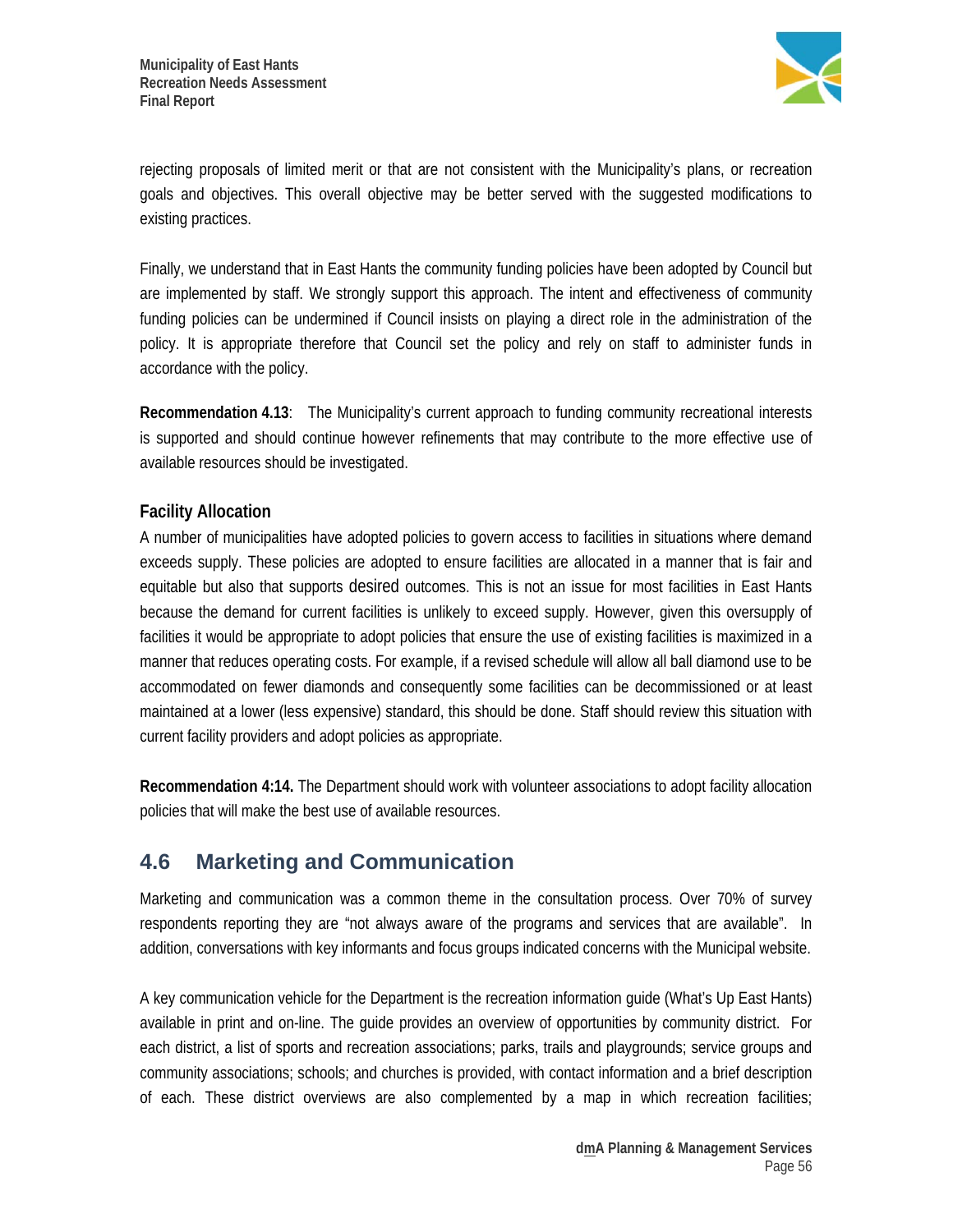

community/church halls; legions; libraries; fire departments; etc. are illustrated. This recreation guide provides an excellent inventory of resources. Not surprisingly there are major challenges associated with keeping contact information up-to-date, particularly for a print resource in a community so dependent on volunteer service providers. In addition, while the recreation guide does an excellent job of describing the organizations and facilities provided in each district, it includes little detail about specific activities and events being offered and no easy way for residents to get involved. Nonetheless, the guide is valuable and appears to be appreciated by the community.

The major marketing and communication limitation is the absence of current information about actual activities or events and an easy way for residents to register or quickly access additional information, particularly if the event or program is operated by a volunteer organization. Improvements to the website would appear to be the best opportunity to address this limitation. The Municipality's website has a page dedicated to the Recreation and Culture Department with a message from the Department's Director; a description of the Department's primary responsibilities; and a list of staff. The website includes a link to the Municipal pool page which provides a description of the facility and includes links to copies of brochures and schedules. A link to an events and attractions page is also provided. While the website is a useful resource for direct programming, it is much less useful both in terms of content and interactive links for all other recreational services. Improvements should be explored in this area.

**Recommendation 4:15.** The Department should explore opportunities to improve their website to provide additional information about programs, activities and resources offered by volunteers in the community.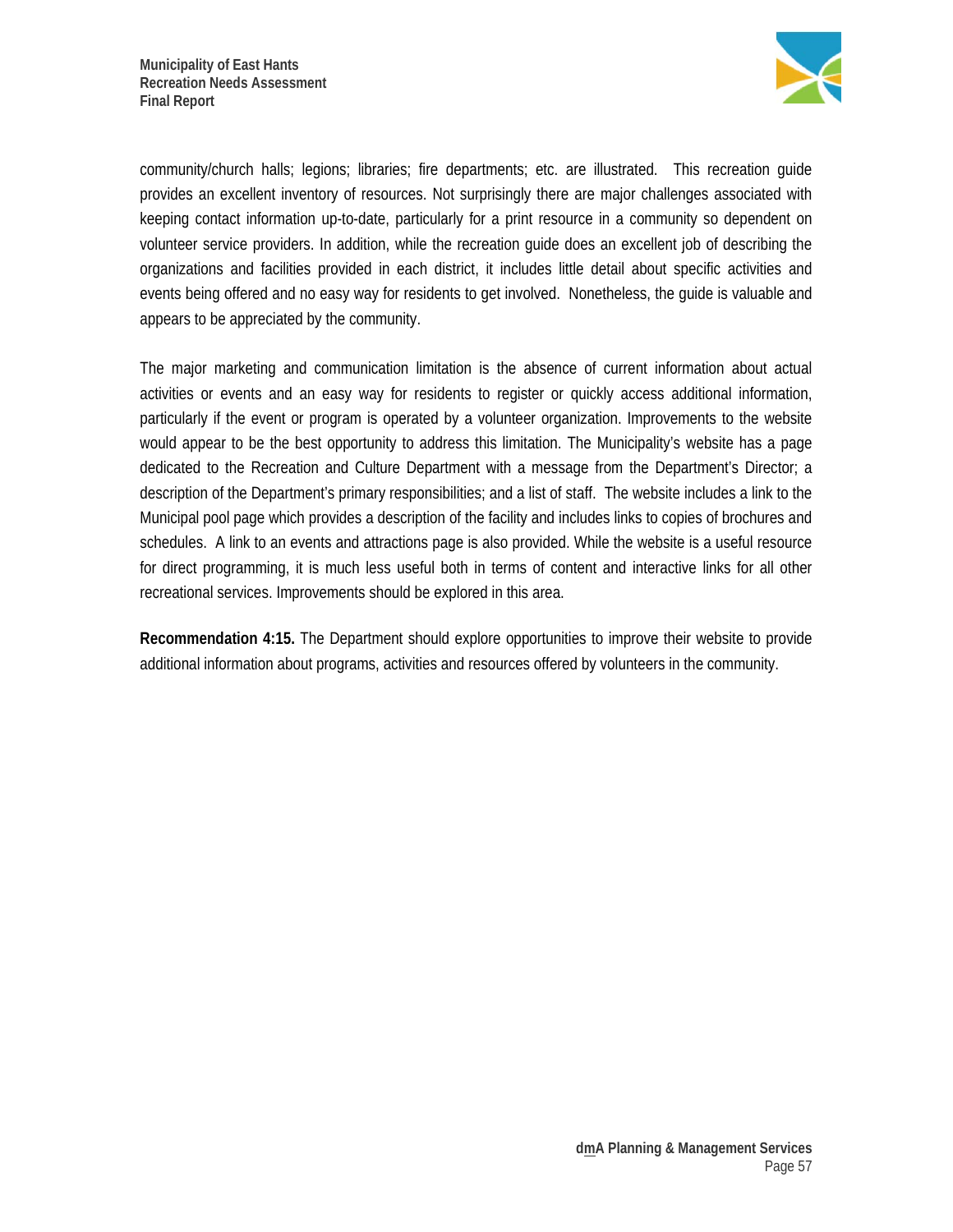

# **5.0 IMPLEMENTATION STRATEGY**

## **5.1 Introduction**

Table 5.1 outlines an implementation strategy for the study. For each recommendation, the table lists priorities and where relevant and feasible, estimated capital costs.

Table 5.1 indicates general priorities for the key directions. Those that address an immediate need or correct a current problem are high priorities (H) and should be acted upon immediately. Medium (M) priorities should be addressed in the next two to three years. Low (L) priorities deal with long-range needs or are policy issues that can be addressed over time. While these recommendations should be addressed in the next ten years, it is possible that they will not be fully implemented within a 10-year time frame. In a few cases, the recommendations involve ongoing planning or monitoring activities that will continue through the study's timeframe and beyond. These are not assigned a priority but are identified as Ongoing (O).

It must be noted that while we have assigned priorities to recommendations on the assumption that all will be implemented within 10 years, this would be an extremely ambitious undertaking. There is a good deal to be done and it is very unlikely that staff will have the time and resources to implement all of the recommendations in the timeframes proposed in the implementation strategy. In a number of cases we have identified recommendations where external assistance could be retained to assist with implementation. Consulting budgets have been identified in these cases and consideration should be given to using consultants to ensure the work can be completed in a timely fashion.

The cost estimates are very general estimates to be confirmed with further study. Land acquisition costs are not included in these estimates. All costs exclude grants, community fund-raising or other contributions.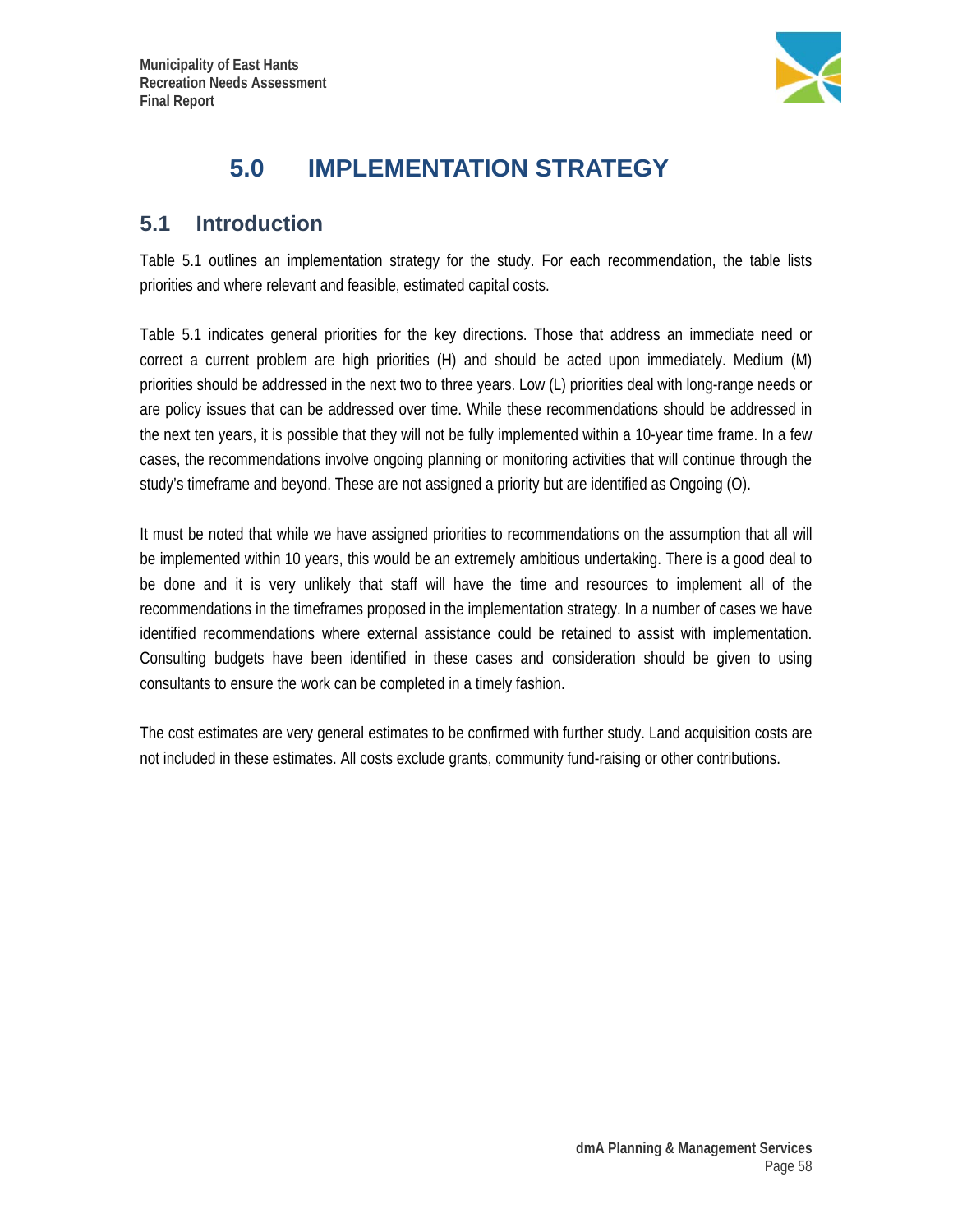

# **Table 5.1: Facility & Service Needs Assessment**

| <b>FACILITY &amp; SERVICE NEEDS ASSESMENT</b>                                                                                                                                                                                                                                                                                                                                                                                                                                            |                        |          |                                                                                                                                                                                                                                                                                                 |  |  |
|------------------------------------------------------------------------------------------------------------------------------------------------------------------------------------------------------------------------------------------------------------------------------------------------------------------------------------------------------------------------------------------------------------------------------------------------------------------------------------------|------------------------|----------|-------------------------------------------------------------------------------------------------------------------------------------------------------------------------------------------------------------------------------------------------------------------------------------------------|--|--|
| Recommendation                                                                                                                                                                                                                                                                                                                                                                                                                                                                           | <b>Estimated Cost</b>  | Priority | Comments                                                                                                                                                                                                                                                                                        |  |  |
| Recommendation 3.1: The Municipality should replace the<br>existing indoor pool with a contemporary aquatic facility.                                                                                                                                                                                                                                                                                                                                                                    | \$11 million           | $M-L$    | Cost is a general estimate of capital as described in<br>$\bullet$<br>the report. Costs exclusive of external funding and<br>community fund raising. Priority reflects the timeframe<br>when the facility may be developed. A feasibility study<br>(discussed below) is the immediate priority. |  |  |
| Recommendation 3.2: A feasibility study should be prepared to<br>address three key issues: (1) a facility design and definition of<br>recreational components and amenities that will best meet the<br>broadest range of community needs in the most cost effective<br>manner.; (2) a business plan should be develop for the aquatic<br>facility to confirm both capital and operating costs and establish a<br>financing and implementation strategy, and (3) a preferred<br>location. | \$15,000-\$25,000      | H        | Actual cost will depend on terms of reference. Budget<br>assumes work is done by a consultant.                                                                                                                                                                                                  |  |  |
| Recommendation 3.3: The new aquatic facility should be<br>reflected in future municipal capital planning as the highest priority<br>major recreation facility.                                                                                                                                                                                                                                                                                                                           | Council responsibility | H        | $\bullet$                                                                                                                                                                                                                                                                                       |  |  |
| Recommendation 3.4: In view of the needs and priorities<br>identified in this study and the strong probability that an ongoing<br>operating subsidy will be required, the Municipality should indicate<br>whether or not they are prepared to play a role in the development<br>of a municipal bowling facility in partnership with the East Hants<br>Bowling Society (EHBS).                                                                                                            | Council responsibility | H        | $\bullet$                                                                                                                                                                                                                                                                                       |  |  |
| Recommendation 3.5: If the Municipality is willing to consider a<br>partnership with the EHBS, a decision concerning<br>the<br>Municipality's involvement should be contingent upon the<br>preparation of a detailed and up-to-date business plan by the                                                                                                                                                                                                                                 | \$10,000               | H        | High priority assumes that council supports the project<br>as per recommendation 3.4. Budget assumes the<br>business plan is prepared by a consultant                                                                                                                                           |  |  |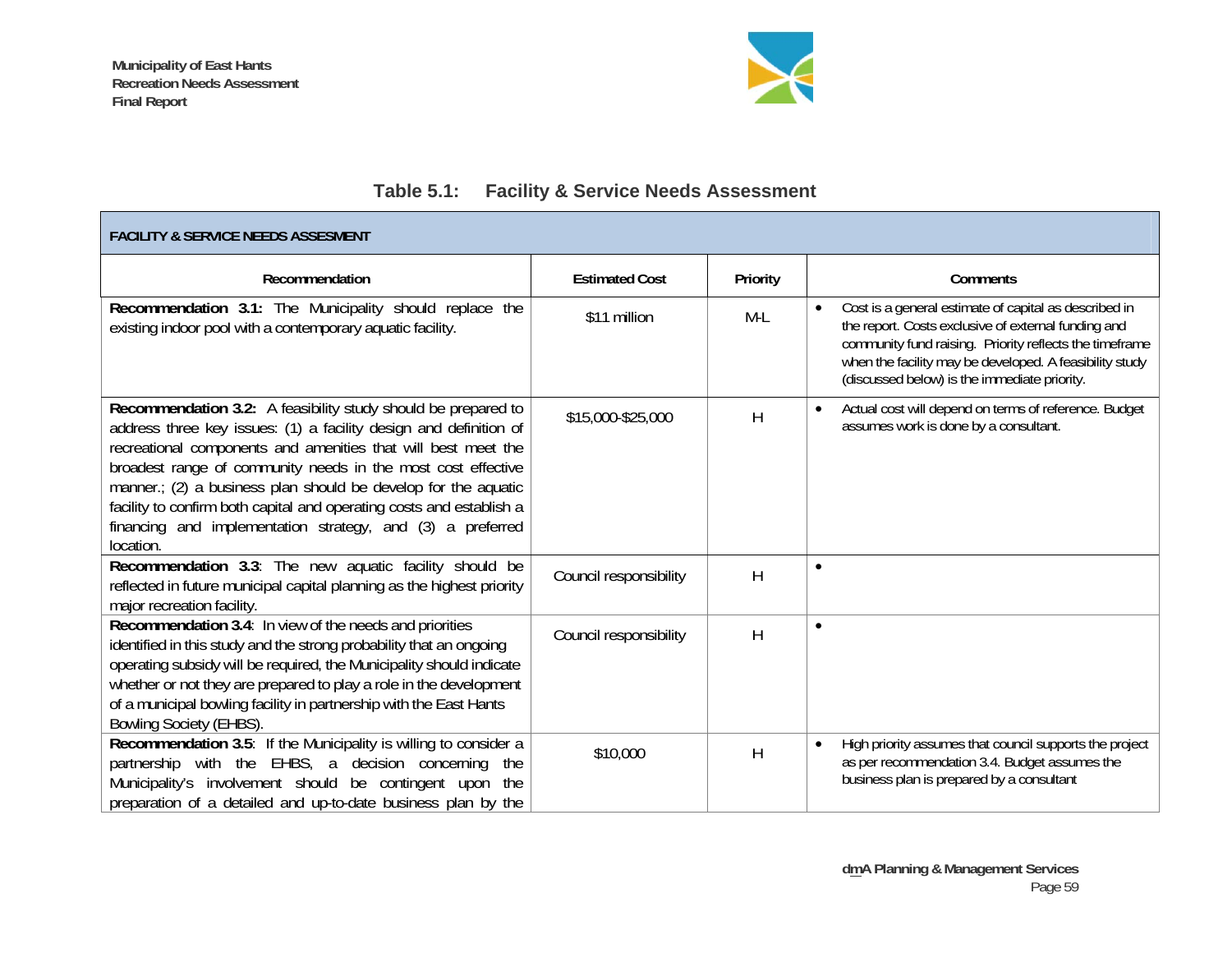

| EHBS that provides a defensible projection of costs and revenues;<br>clearly outlines the expectations of the Municipality as a partner;<br>and provides a credible projection of future Municipality costs.                                                                                                                                                                                                                                                                                                                                                                                                                                                                                                                  |                                                             |       |                                                                                                                                                                                                                                                                                                                                                                                                                                                                                                                                                                                                    |
|-------------------------------------------------------------------------------------------------------------------------------------------------------------------------------------------------------------------------------------------------------------------------------------------------------------------------------------------------------------------------------------------------------------------------------------------------------------------------------------------------------------------------------------------------------------------------------------------------------------------------------------------------------------------------------------------------------------------------------|-------------------------------------------------------------|-------|----------------------------------------------------------------------------------------------------------------------------------------------------------------------------------------------------------------------------------------------------------------------------------------------------------------------------------------------------------------------------------------------------------------------------------------------------------------------------------------------------------------------------------------------------------------------------------------------------|
| Recommendation 3.6: The East Hants Curling Association<br>(EHCA) should update its Business Plan to the satisfaction of the<br>Municipality. The updated plan should address any issues<br>requiring further investigation or confirmation and specifically deal<br>with the impact an East Hants facility will have on curling clubs in<br>neighbouring communities.                                                                                                                                                                                                                                                                                                                                                         | To be determined                                            | H     | The cost of updating the business plan will depend on<br>$\bullet$<br>the issues to be addressed. This may be undertaken<br>without external assistance.                                                                                                                                                                                                                                                                                                                                                                                                                                           |
| Recommendation 3.7: Based on the submission of an updated<br>Business Plan, Council should indicate how it is prepared to<br>support the efforts of the EHCA to provide a curling facility in East<br>Hants.                                                                                                                                                                                                                                                                                                                                                                                                                                                                                                                  | Council/Staff<br>responsibility. Costs to<br>be determined. | $M-L$ | Priority assumes the development will depend on<br>$\bullet$<br>financing and this will delay development                                                                                                                                                                                                                                                                                                                                                                                                                                                                                          |
| Recommendation 3.8: The Department in conjunction with youth<br>and other community interests should initiate a process to plan,<br>design and development a major skateboard facility.                                                                                                                                                                                                                                                                                                                                                                                                                                                                                                                                       | \$225-315,000                                               | H     | Costs exclusive of external funding and community<br>$\bullet$<br>fund raising.                                                                                                                                                                                                                                                                                                                                                                                                                                                                                                                    |
| Recommendation 3.9: The Department should prepare a plan for<br>the future provision of social and recreational space. The plan<br>developed in conjunction with the volunteer organizations<br>responsible for the management of community centres and halls<br>will designate specific facilities as those best able to meet the<br>community's long term needs. Designated facilities should be<br>eligible, as required, for additional investment and the Department<br>should work closely with the volunteer groups responsible for their<br>operation to ensure their continued viability. As warranted, new or<br>revised agreements for access to facilities controlled by other<br>agencies should be established. | <b>Staff Cost</b><br>\$15-20,000 for facility<br>audit.     | M     | This will require some time to complete and has been<br>$\bullet$<br>assigned a moderate priority. The planning and policy<br>work could be undertaken by staff, consulting<br>assistance may be warranted given the sensitivities<br>that surround the assessment.<br>external assistance is likely required for the facility<br>$\bullet$<br>audit. The budget will depend on the scope of the<br>assessment and the number of facilities to be<br>inspected. The identified budget assumes a cursory<br>level of investigation largely based on site inspections<br>and available documentation |
| Recommendation 3.10: The redeveloped aquatic centre should<br>include a multi-purpose programming area.                                                                                                                                                                                                                                                                                                                                                                                                                                                                                                                                                                                                                       | \$1.25 million                                              | M-L   | Assumes a 5,000 GSF multipurpose room and<br>$\bullet$<br>storage. Capital costs to be confirmed but based on<br>new construction at \$250/sq. with no allowances for<br>fees, LEED certification, fitments and furniture, site<br>development etc. Priority reflects anticipated<br>construction schedule for the new aquatic centre.                                                                                                                                                                                                                                                             |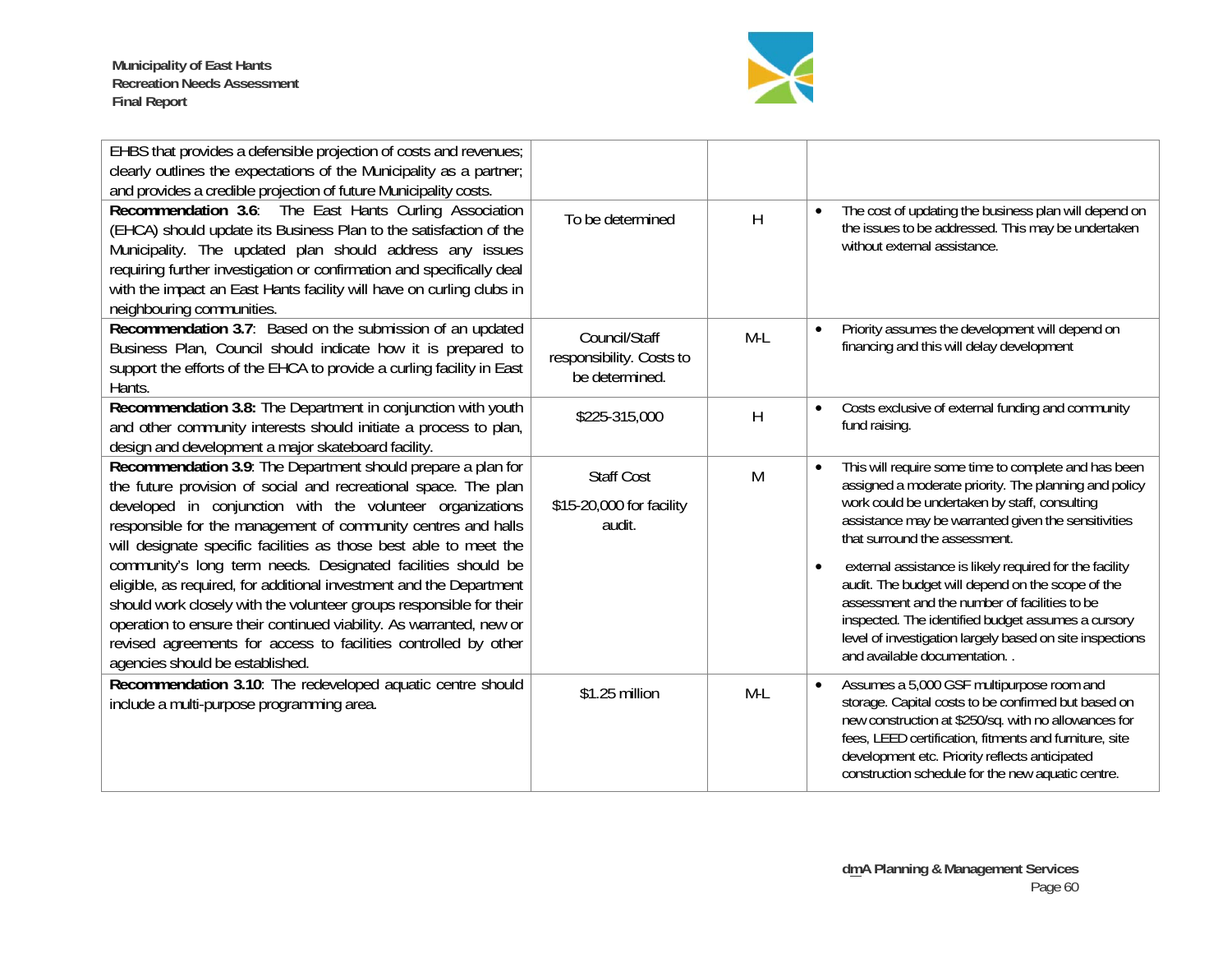

| Recommendation 3.11: One full-size gymnasium operated by the<br>Municipality or a community recreation association should be<br>available to provide day-time use, cross-programming<br>opportunities, and to address constraints associated with<br>scheduling school facilities                                                                                                                                               | \$2.25 million              | $M-L$          | Assumes a 9,000 GSF gym, storage and ancillary<br>spaces. Cost assumes a new facility is required.<br>Capital costs to be confirmed but based on new<br>construction at \$250/sq. with no allowances for fees,<br>LEED certification, fitments and furniture, site<br>development etc. Priority reflects anticipated<br>construction schedule for the new aquatic centre; if the<br>fieldhouse met this need it could be acted upon<br>immediately. |
|---------------------------------------------------------------------------------------------------------------------------------------------------------------------------------------------------------------------------------------------------------------------------------------------------------------------------------------------------------------------------------------------------------------------------------|-----------------------------|----------------|-----------------------------------------------------------------------------------------------------------------------------------------------------------------------------------------------------------------------------------------------------------------------------------------------------------------------------------------------------------------------------------------------------------------------------------------------------|
| Recommendation 3.12: The Municipality does not require<br>additional soccer fields, ball diamonds or tennis courts for the ten<br>year period of this plan.                                                                                                                                                                                                                                                                     | <b>Staff Responsibility</b> |                |                                                                                                                                                                                                                                                                                                                                                                                                                                                     |
| Recommendation 3.13: In conjunction with the volunteer<br>associations that manage facilities and the facility users, the<br>Department should undertake a comprehensive audit of existing<br>ball diamonds and soccer fields to identify facilities that should be<br>upgraded and those that should be decommissioned.                                                                                                        | <b>Staff Responsibility</b> | Н              | Work could be undertaken by staff or an external<br>$\bullet$<br>consultant. If a sports field consultant is retained, a<br>budget in the order of \$10-15,000 might be<br>anticipated.                                                                                                                                                                                                                                                             |
| Recommendation 3.14: In conjunction with the user groups. The<br>Department should prepare a long range plan for future sports<br>fields. Information must be compiled on current use and projected<br>demand and a strategy put in place to ensure that appropriate<br>facilities are available but also that the supply does not exceed<br>demand so that volunteer and public resources are used to their<br>best advantage. | <b>Staff Responsibility</b> | M              |                                                                                                                                                                                                                                                                                                                                                                                                                                                     |
| Recommendation 3.15: Complete the open space inventory and<br>assessment study currently being prepared by staff and consider<br>updating the 1999 Open Space Management Strategy as a guide                                                                                                                                                                                                                                    | Staff responsibility        | Η              | Open space inventory activity is currently underway by<br>$\bullet$<br>staff.<br>Budget is an estimate for updating the Open Space<br>$\bullet$                                                                                                                                                                                                                                                                                                     |
| for future open space and trail development.                                                                                                                                                                                                                                                                                                                                                                                    | \$30,000                    | M              | Strategy using consultants and assuming that the staff<br>inventory update is completed in advance. Actual<br>budget will depend on the Terms of Reference                                                                                                                                                                                                                                                                                          |
| Recommendation 3.16: The Municipality should take steps to<br>ensure volunteer resources are available to assist with the<br>management of open space resources and programs and to                                                                                                                                                                                                                                             | Staff responsibility        | $\overline{O}$ |                                                                                                                                                                                                                                                                                                                                                                                                                                                     |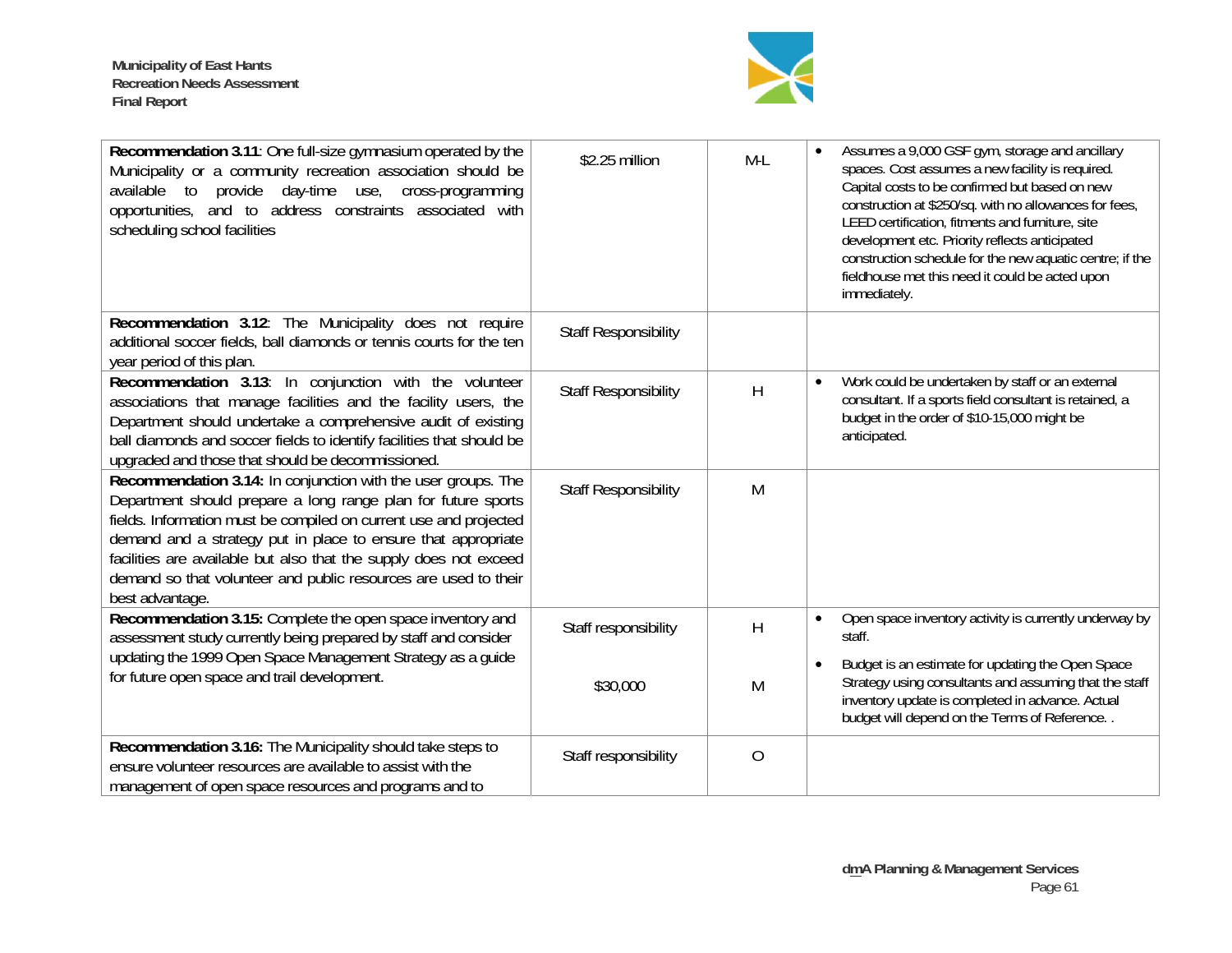**Municipality of East Hants Recreation Needs Assessment Final Report** 



| maximize residents' enjoyment of these areas.                                                                                                                                                                                                                                                                                                                                                                          |                       |                |                                                                                                                                            |
|------------------------------------------------------------------------------------------------------------------------------------------------------------------------------------------------------------------------------------------------------------------------------------------------------------------------------------------------------------------------------------------------------------------------|-----------------------|----------------|--------------------------------------------------------------------------------------------------------------------------------------------|
| Recommendation 3.17: The Department in conjunction with the<br>appropriate tourism and economic development agencies and the<br>volunteer associations operating resources with tourism potential<br>along the Fundy Shore should prepare a study to better identify<br>tourism opportunities along the Fundy Shore, the<br>Shubenacadie River and other areas of East Hants with<br>resource-based tourism potential. | To be determined      | M              | Terms of reference are required to determine the<br>budget                                                                                 |
| Recommendation 3.18: The<br>future<br>working<br>relationship<br>between the Department and those responsible for economic<br>development and tourism should be clarified with respect to the<br>planning, funding and implementation of any projects with joint<br>recreation and tourism objectives.                                                                                                                 | Staff responsibility  | M              |                                                                                                                                            |
| Recommendation 3.19: The Recreation and Culture Department<br>should explore opportunities to partner with others in the provision<br>of programs in the following areas: active living, adult and older<br>adult general interest; introductory arts and cultural programs,<br>outdoor recreation and youth.                                                                                                          | Staff responsibility  | $\overline{O}$ | Programs should be developed as resources permit.<br>Additional multipurpose space may be required to<br>accommodate expanded programming. |
| <b>RECREATION DELIVERY SYSTEM</b>                                                                                                                                                                                                                                                                                                                                                                                      |                       |                |                                                                                                                                            |
| Recommendation                                                                                                                                                                                                                                                                                                                                                                                                         | <b>Estimated Cost</b> | Priority       | Comments                                                                                                                                   |
| Recommendation 4.1: The Department's primary programming<br>role should be to act as a facilitator and support the efforts of<br>community volunteers who will take a lead role in the development<br>of community programming. The facilitator role will be focused on<br>the community development activities outlined in this report.                                                                               | Staff responsibility  | Η              |                                                                                                                                            |
| Recommendation 4.2: The Department should only act as a<br>direct program provider where there is no other qualified or willing<br>provider, essential outcomes can only be achieved through direct<br>provision and/or revenues can be realized to offset subsidies for<br>other programs.                                                                                                                            | Staff responsibility  | H              |                                                                                                                                            |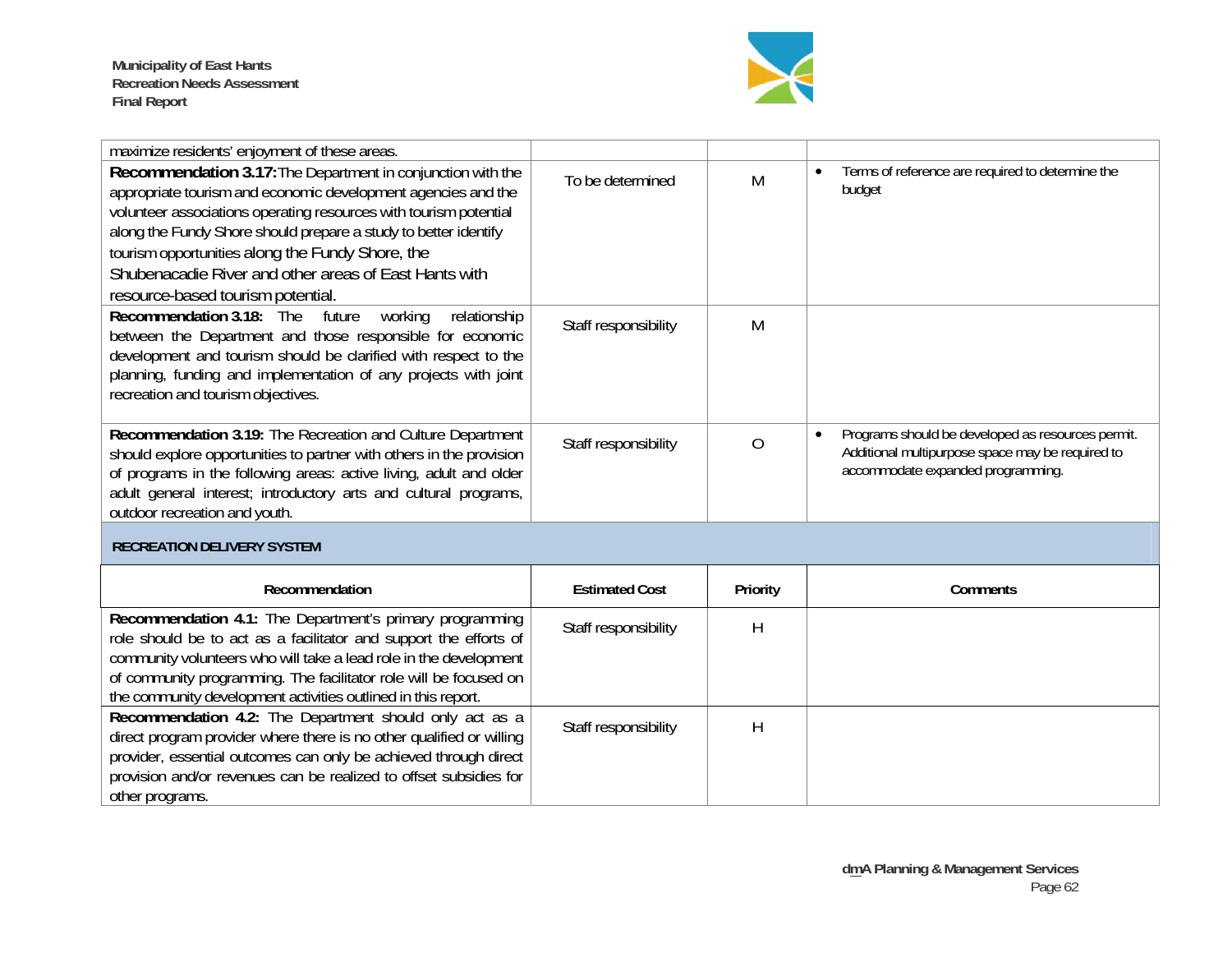

| Recommendation 4.3: Council should endorse a comprehensive<br>role in support of volunteers for the Recreation and Culture<br>Department that focuses on both volunteer assistance and<br>community development                                                                                                                                                                                        | <b>Council Responsibility</b>   | H              |                                                                                                                                                                                                                                          |
|--------------------------------------------------------------------------------------------------------------------------------------------------------------------------------------------------------------------------------------------------------------------------------------------------------------------------------------------------------------------------------------------------------|---------------------------------|----------------|------------------------------------------------------------------------------------------------------------------------------------------------------------------------------------------------------------------------------------------|
| The Municipality should continue to<br>Recommendation 4.4:<br>provide assistance to established volunteer organizations and<br>its community development role<br>expand<br>should<br>and<br>responsibilities.                                                                                                                                                                                          | Staff responsibility            | H              |                                                                                                                                                                                                                                          |
| <b>Recommendation 4.5:</b><br>The Department should<br>facilitate<br>regular meetings amongst parks and recreation associations to<br>resolve issues and take advantage of opportunities associated<br>with the working relationship with the Department and among the<br>associations. Opportunities to create a more formal relationship<br>should be explored.                                      | Staff responsibility            | H              |                                                                                                                                                                                                                                          |
| <b>Recommendation 4.6:</b><br>The operational<br>and<br>management<br>relationship between volunteer parks and recreation associations<br>and the Municipality should be clarified to protect both parties from<br>liability, maximize the effectiveness of the Municipality's<br>investment in parks and facilities and ensure that the community's<br>needs are met to the greatest extent possible. | Staff responsibility            | $\overline{O}$ | The relationship will emerge from the volunteer<br>$\bullet$<br>assistance and community development strategy and<br>will be formalized over time. This should be initiated in<br>the short term but may not be finalized for some time. |
| Recommendation 4.7: A new funding formula should be put in<br>place where the Municipality supports core functions of the parks<br>and recreation associations.                                                                                                                                                                                                                                        | Council/Staff<br>Responsibility | M              | A new funding agreement for core functions should be<br>$\bullet$<br>explored in the short term and be put in place within<br>the next 2 -3 years.<br>Costs to be determined.<br>$\bullet$                                               |
| The Municipality should adopt the<br><b>Recommendation 4.8:</b><br>procedures required to generate a database for long-range<br>planning of facilities, programs, and services.                                                                                                                                                                                                                        | Staff responsibility            | M              | This project will require the cooperation of volunteer<br>$\bullet$<br>service providers. It should be put in place as soon as<br>possible but a moderate priority is appropriate given<br>other recommendations.                        |
| Recommendation 4.9:<br>When new projects are proposed by<br>community and stakeholder groups, only those that are consistent<br>with the priority outcomes, principles, and recommendations of the<br>Needs Assessment should be supported by the Municipality.                                                                                                                                        | Staff responsibility            | $\mathsf{H}$   |                                                                                                                                                                                                                                          |